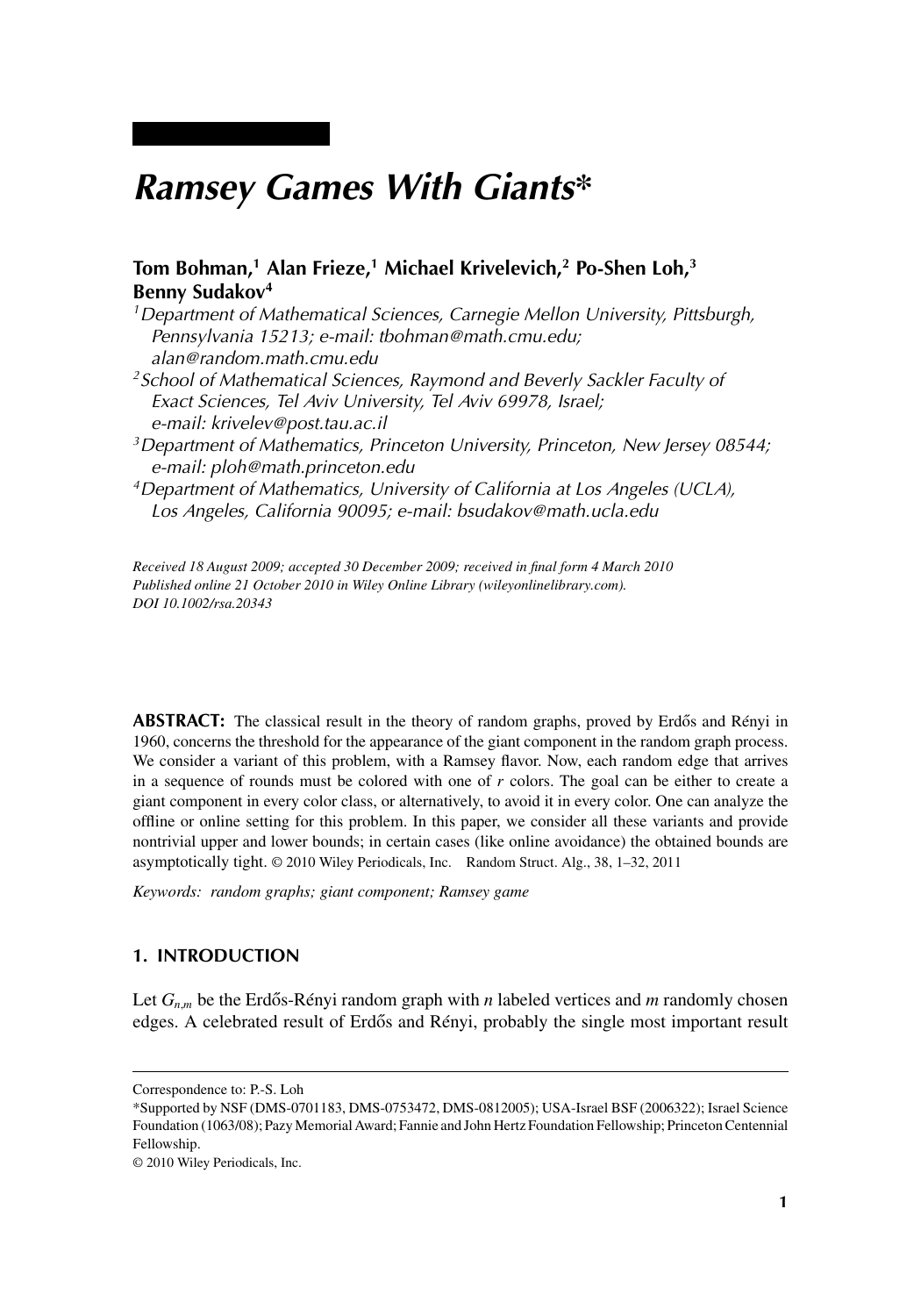in the theory of random graphs, discovered a threshold for the appearance of the giant component in this random model. Erdős and Rényi proved that if  $m \leq (1 - \epsilon) \frac{n}{2}$  for a constant  $\epsilon > 0$ , then whp<sup>1</sup> the random graph  $G_{n,m}$  has all of its connected components of order at most logarithmic in *n*; on the other hand, if  $m \geq (1 + \epsilon) \frac{n}{2}$  then whp  $G_{n,m}$  has a unique connected component of linear size, the so called giant component, while all other components are at most logarithmic in size. This result can be formulated equivalently in terms of the random graph process: if the process starts with the empty graph  $G_0$  on  $n$ vertices, and at stage  $i \ge 1$  a random missing edge is added to  $G_{i-1}$  to form  $G_i$ , then after the first  $(1 - \epsilon) \frac{n}{2}$  rounds the resulting graph typically has all connected components of at most logarithmic size, while after  $(1 + \epsilon) \frac{n}{2}$  rounds whp the unique giant component is born, while all other components are of size *O*(log *n*). Since then, there have been numerous extensions to this fundamental result. One further ramification is considered in this paper.

Recently, quite a lot of attention and research effort has been devoted to controlled random graph processes. In processes of this type, an input graph or a graph process is usually generated fully randomly, but then an algorithm has access to this random input and can manipulate it in some well defined way (say, by dropping some of the input edges, or by coloring them), aiming to achieve some preset goal. There is usually the so called *online* version where the algorithm must decide on its course of action based only on the history of the process so far and without assuming any familiarity with future random edges, and the *offline* version, where the algorithm has access to the whole history of the process and makes its decisions based on the full knowledge of the process. We will give corresponding accurate definitions for our setting later.

Applied to the question about the appearance of the giant component, the first such version chronologically is probably the so-called *Achlioptas process*. This process is named after Dimitris Achlioptas, who posed the following question about 10 years ago. Suppose random edges arrive in pairs, and an online algorithm can choose one of them, put it into the graph, and return the other edge to the pool. Is it possible to design an algorithm that whp delays the appearance of the giant components for noticeably longer than the Erdős-Rényi 0.5*n* steps? This question was answered affirmatively in [6] by the first two authors of the present paper, who exhibited an algorithm that **whp** survives for at least 0.535*n* rounds without creating the giant component. Since then, there has been a series of papers about the Achlioptas process, where a variety of scenarios and goals (online and offline algorithms, delaying or accelerating the appearance of the giant component or fixed subgraphs) have been considered. See, e.g., any of [3, 4, 7–9, 13, 16, 28].

Here we consider a Ramsey-type version of controlled random processes. In this version, incoming random edges are colored by an algorithm in one of *r* colors, for a fixed  $r \geq 2$ . The goal of the algorithm is to achieve or maintain a certain monotone graph property in all of the colors. This setting originates in the papers of Rödl and Rucinski  $[26, 27]$ , who determined when  $G_{n,m}$  satisfies the Ramsey property of having a monochromatic copy of a fixed graph *H* in any *r*-coloring of the edges. In our terminology they considered the offline version of the problem, and the property  $P$  to avoid in each color was the appearance of a copy of a fixed graph *H*. The online version of the problem for the case of two colors and  $H = K_3$  was treated by Friedgut, Kohayakawa, Rödl, Rucinski and Tetali in [14], and

<sup>1</sup>As customary, we write that a graph property <sup>P</sup> holds with high probability, or **whp** for brevity, if the probability of  $P$  tends to 1 as the number of vertices *n* tends to infinity.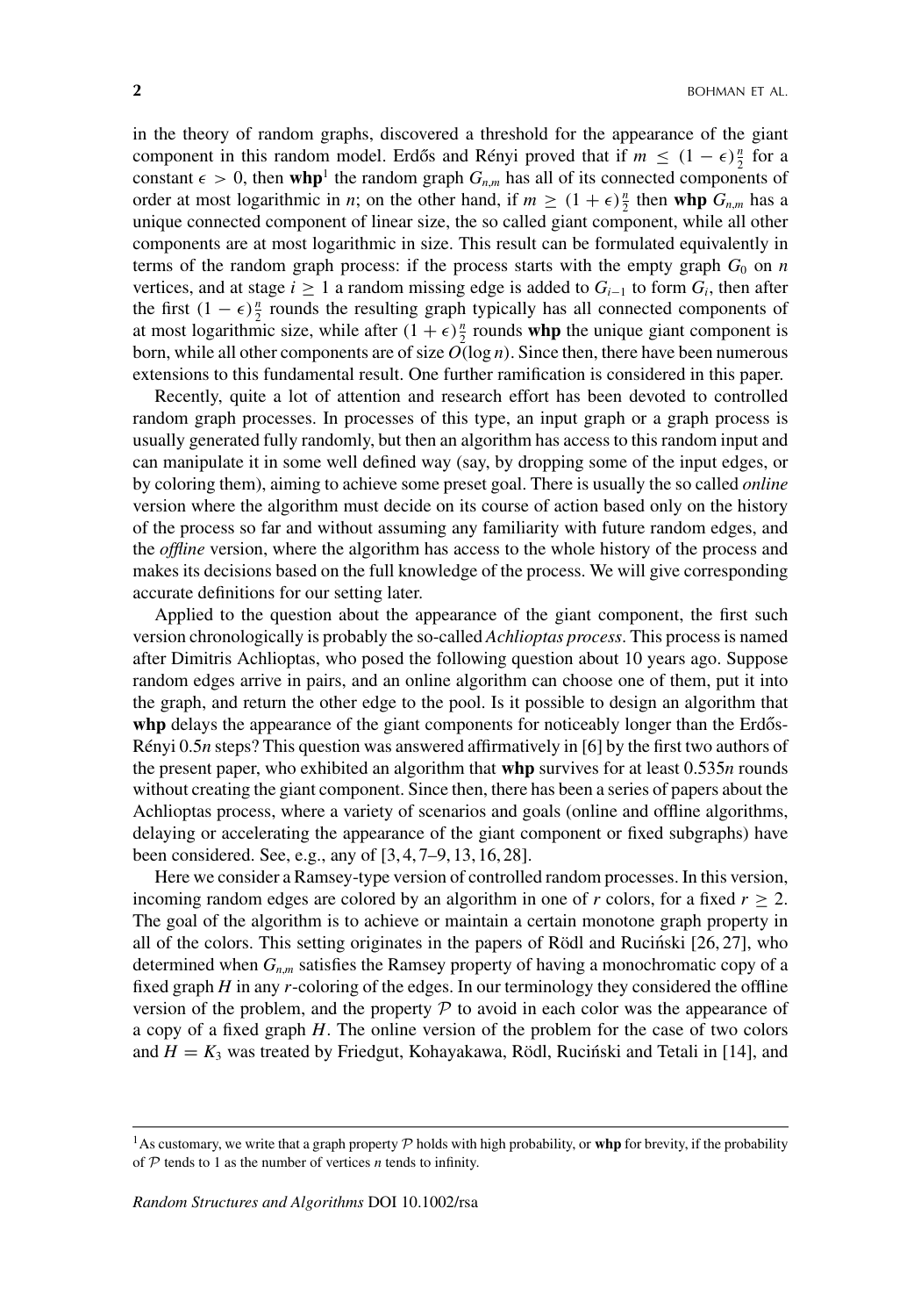extended to a wider variety of graphs by Marciniszyn, Spöhel and Steger in [20, 21]. The online setting of achieving Hamiltonicity in each of *r* colors has been addressed in [17].

In the present paper, we investigate several Ramsey-type problems involving the giant component. We consider whether or not it is possible to color the edges of  $G_{nm}$  in *r* colors with the objective of creating a giant component in every color class, or of avoiding a giant component in every color. We study both the offline and online settings. In the offline setting, an algorithm gets access to the entire graph, generated according to the probability distribution  $G_{n,m}$ ; in the online setting the edges of  $G_{n,m}$  are first ordered in a random order and then revealed to the algorithm one by one (i.e., the algorithm observes the random graph process and colors each new edge as it arrives).

The main objective of this paper is to show new interesting questions, and not necessarily to get precise answers to all of them. We do determine the offline thresholds for these problems for all values of *r*, but the online setting remains open. There, we show that for two colors, there is always a separation phenomenon away from the trivial bounds, and then calculate asymptotic bounds for large numbers of colors.

As a warm-up, consider the offline threshold for creating a giant in every color. Recall that if  $m < (1 - \epsilon) \frac{n}{2}$  for any fixed  $\epsilon > 0$ , then **whp**  $G_{n,m}$  itself has all components of size *O*(log *n*). On the other hand, one can show that for  $m > (1 + \epsilon) \frac{n}{2}$ , whp it is possible to color the edges of  $G_{n,m}$  with any fixed number of colors  $r \geq 2$ , so that every color class contains a component of order  $\Omega(n)$ . Indeed, Ajtai, Komlós, and Szemerédi proved in [2] that **whp**  $G_{n,(1+\epsilon)\frac{n}{2}}$  contains a path of length  $c_{\epsilon}n$ . (Here and later in the paper, we will write  $c_{\epsilon}$  to specify a positive constant determined only by  $\epsilon$ .) By splitting this path into *r* paths of length  $c_{\epsilon}n/r$ , the result follows.

The question of avoiding giants in all colors offline is not so simple. It turns out that the threshold for avoiding giants in *r* colors is precisely the same as that of *r-orientability*, which says that it is possible to direct all of the edges of the graph so that the resulting digraph has maximum in-degree at most *r*. Cain, Sanders and Wormald [11], and Fernholz and Ramachandran [12] recently discovered that this threshold coincides with the number of edges needed to make the  $(r+1)$ -core have average degree above  $2r$ . More precisely, they showed that for any integer  $r \geq 2$ , there is an explicit threshold  $\psi_r$  such that the following holds. For any  $\epsilon > 0$ , if  $m > (\psi_r + \epsilon)n$ , then whp  $G_{n,m}$  contains a subgraph with average degree at least  $2r + c_{\epsilon}$ , where  $c_{\epsilon} > 0$ . On the other hand, if  $m < (\psi_r - \epsilon)n$ , then  $G_{n,m}$  is *r*-orientable **whp**. As the  $r = 2$  case is often of particular interest, we note that (as calculated in [11])  $\psi_2 \approx 1.794$ , and the asymptotic dependence of  $\psi_r$  on *r* is  $\psi_r = r - \frac{1}{2}(\frac{2}{e} + o(1))^r$ . We now state our first main theorem in terms of this threshold.

**Theorem 1.1.** *Given any fixed r, let*  $\psi_r$  *be the threshold referenced above. For any*  $\epsilon > 0$ , *if*  $m < (\psi_r - \epsilon)n$ , then **whp** it is possible to color the edges of  $G_{n,m}$  with r colors such that each *color class contains components of order only*  $o(n)$ *. On the other hand, if*  $m > (\psi_r + \epsilon)n$ , *then whp every r-edge-coloring of Gn*,*<sup>m</sup> has a color class with a component of order at least*  $c_{\epsilon}$ *n.* 

*Remark .* This was also recently and independently discovered by Spöhel, Steger, and Thomas [29].

We also consider online versions of these problems, in which the *m* edges come sequentially, and each must be colored as soon as it appears. Precisely, we consider the process to be a sequence of *m* rounds. In each round, a random edge arrives, independently and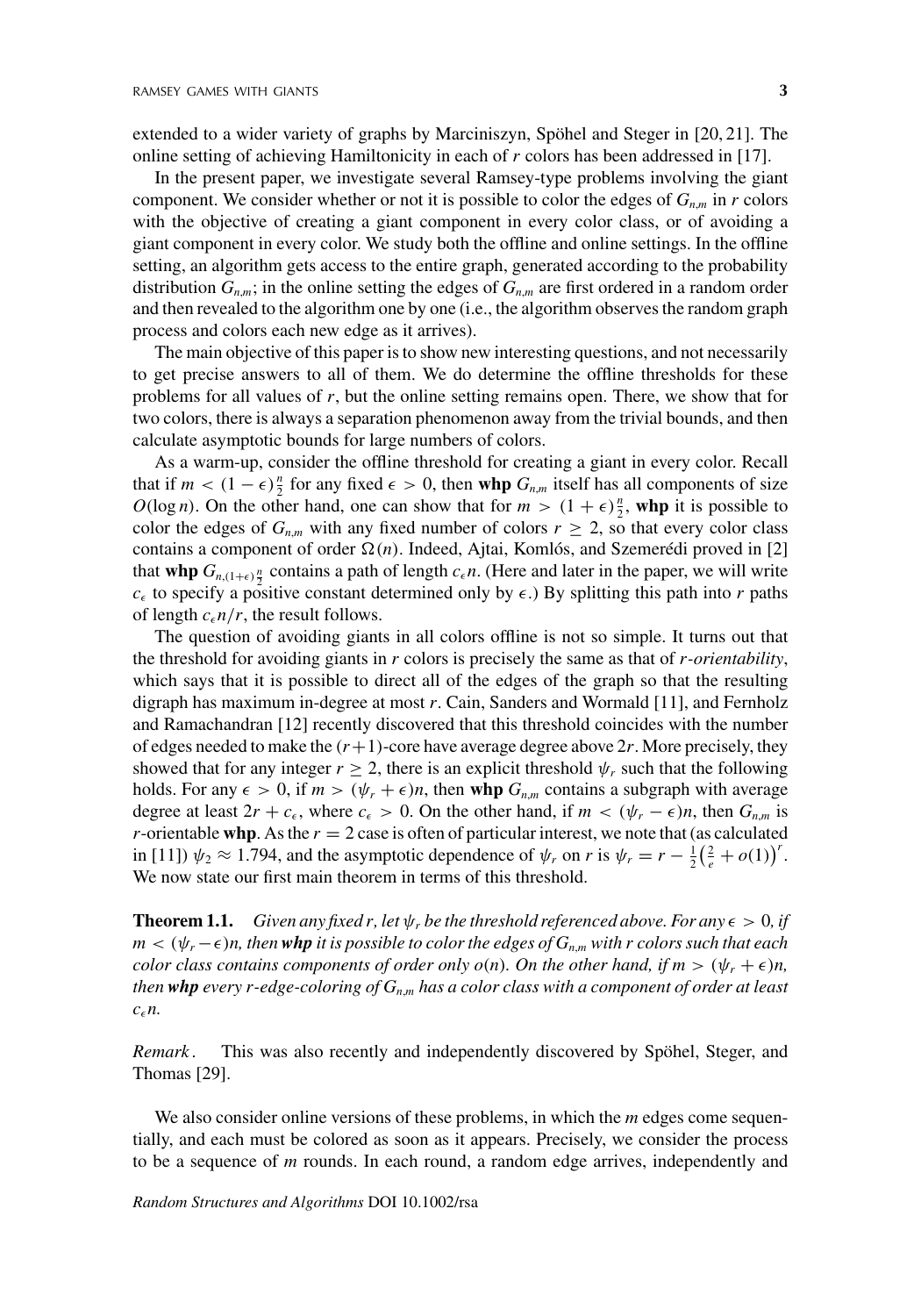uniformly distributed over all pairs of vertices. If it repeats an existing edge, then we do not force ourselves to recolor it. This is not an important issue, because we will never consider more than  $O(n)$  rounds, but it is more convenient to use this product probability space with full independence between the rounds.

Here, we have several results. First we state them for avoiding giants in all colors. The offline upper bound of course supplies an upper bound for the online case as well. Indeed, a standard coupling argument (Fact 2.3 in the next section) translates the offline upper bound to the case where the rounds have independent edges (possibly with repetitions). So, after  $(\psi_r + \epsilon)n$  rounds, whp every possible coloring of them contains a giant component, where the dependence of  $\psi_r$  on *r* is  $\psi_r = r - \frac{1}{2}(\frac{2}{e} + o(1))^r$ .

On the other hand, by taking the natural online adaptation of the offline avoidance strategy, which was based on edge orientation, we found a randomized online algorithm which matches the first-order asymptotic of  $\psi_r = (1 - o(1))r$ .

**Theorem 1.2.** For any  $\epsilon > 0$ , the following holds for all sufficiently large r. There is *an online randomized algorithm which can last for*  $(1 - \epsilon)$ *rn rounds, while keeping all connected components in each of r color classes smaller than*  $o(n)$  *whp.* 

For large *r*, this is asymptotically a factor of 2 better than the trivial bound of  $\frac{m}{2}$  rounds, obtained by coloring each edge independently at random. However, the above theorem only beats the trivial bound after  $r > 50$ , at which point the resulting  $\epsilon$  falls below  $\frac{1}{2}$ . For the extreme case of small *r*, we have the following result using an entirely different strategy, which improves upon the trivial bound for all *r* by a factor of ∼1.06.

**Theorem 1.3.** *There is an online algorithm which can two-color edges for* 1.06*n rounds, while keeping all connected components in both color classes of size at most O*(log *n*) *whp.*

*Remark.* Although the theorem is stated only for  $r = 2$ , it immediately gives a strategy for all even *r*, by splitting the colors into  $\frac{r}{2}$  pairs. At each round, one of the color pairs is randomly chosen, and the above algorithm is used to decide which of the two colors in the pair to use. Then, this will avoid giants in all colors for  $1.06n \cdot \frac{r}{2}$  rounds whp. For odd *r*, one can run the above modification for  $1.06n \cdot \frac{r-1}{2}$  rounds using only the first *r* − 1 colors, and then an additional  $(1 - \epsilon) \frac{n}{2}$  rounds using only the *r*-th color. This beats the trivial bound of  $r^n$  by a factor which approaches 1.06 as *r* grows  $\frac{m}{2}$  by a factor which approaches 1.06 as *r* grows.

When the objective is to create giants in every color class, the trivial bounds are as follows. Certainly, if fewer than  $(1 - \epsilon) \frac{n}{2}$  edges are observed, then **whp** there will be no giant in the uncolored graph, so one cannot hope to create  $r$  monochromatic giants any faster. Note that this trivial lower bound turned out to be the truth in the offline setting, even though it does not grow with *r*. We will show that in the online case, there is a lower bound which does.

**Theorem 1.4.** *There is a constant*  $c \approx 0.043$  *such that after*  $(c \log_2 r)n$  *edges are rcolored by any online algorithm, whp some color class still has all components of order only O*(log *n*)*. For r* = 2*, the same result holds for c'n edges for any c'* <  $2 - \sqrt{2} \approx 0.586$ .

On the other hand, the trivial strategy of randomly coloring each edge succeeds when the number of edges surpasses  $rn/2$ . We are able to give an online algorithm which asymptotically performs far better than the trivial one.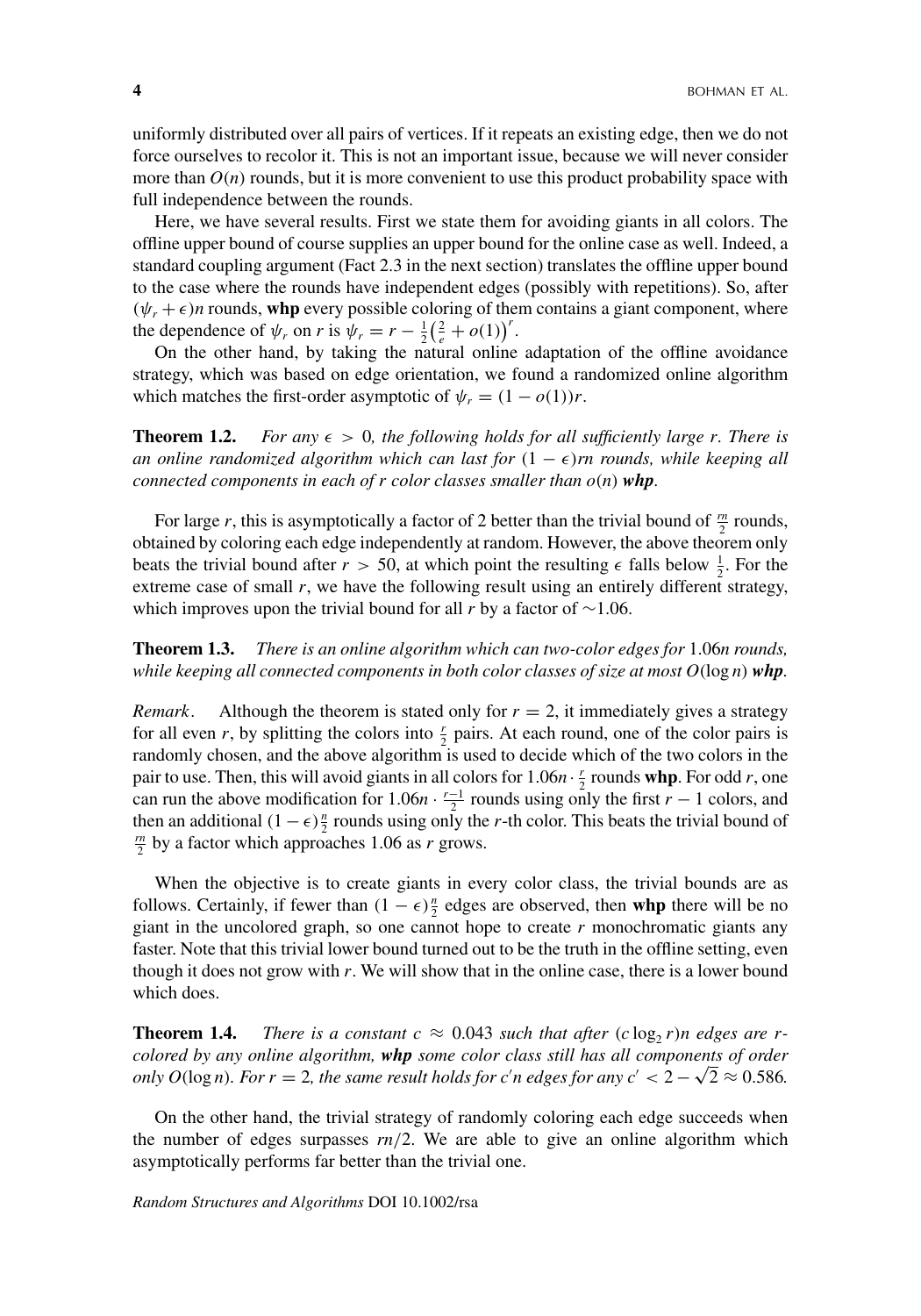**Theorem 1.5.** *There is an online algorithm such that for any*  $\epsilon > 0$ , *after*  $(c_r + \epsilon)n$ *edges every color class contains a connected component of order at least*  $c_{\epsilon}$ *<i>n* **whp**, where *the dependence of c<sub>r</sub> on r is*  $c_r = (1 + o(1)) \frac{\sqrt{r}}{2}$ *.* 

For the specific case of two colors, one can adapt the argument and obtain a value of  $c_2 = \frac{3}{4}$ , but we give a slightly more sophisticated strategy which creates giants even faster.

**Theorem 1.6.** *There is an online algorithm such that for any*  $\epsilon > 0$ , *after* 0.733*n rounds both color classes contain connected components of order at least cn whp.*

This paper is organized as follows. The next section reviews some standard probabilistic facts, and then develops a general tool which extends a recent result of Spencer and Wormald from [28]. This allows us to control the evolution of the susceptibility of a graph under the addition of random edges. Section 3 completely resolves the offline case, by proving Theorem 1.1. For the online setting, Sections 4 and 5 consider the respective problems of avoiding and creating giants. The final section contains some concluding remarks.

Throughout our paper, we will omit floor and ceiling signs whenever they are not essential, to improve clarity of presentation. All logarithms are in base  $e \approx 2.718$  unless otherwise specified. The following asymptotic notation will be utilized extensively. For two functions  $f(n)$  and  $g(n)$ , we write  $f(n) \ll g(n)$ ,  $f(n) = o(g(n))$ , or  $g(n) = \omega(f(n))$  if  $\lim_{n\to\infty} f(n)/g(n) = 0$ , and  $f(n) = O(g(n))$  or  $g(n) = \Omega(f(n))$  if there exists a constant *M* such that  $|f(n)| \leq M |g(n)|$  for all sufficiently large *n*. The number of vertices *n* is assumed to be sufficiently large where necessary.

### **2. PRELIMINARIES**

In this section, we review some standard facts commonly used in Probabilistic Combinatorics. Then, we use them to prove a useful result (Theorem 2.6) which shows that a certain graph parameter, the *susceptibility*, tracks a natural differential equation. This extends a result of Spencer and Wormald, and we state it in a general-purpose form for the convenience of possible future citations.

#### **2.1. Probabilistic Tools**

We recall the Chernoff bound for exponential concentration of the binomial distribution. The following formulation appears in, e.g., [1].

**Fact 2.1.** *For any*  $\epsilon > 0$ *, there exists*  $c_{\epsilon} > 0$  *such that any binomial random variable X with mean*  $\mu$  *satisfies*  $\mathbb{P}[|X - \mu| > \epsilon \mu] < e^{-c_{\epsilon} \mu}$ .

A binomial random variable is the sum of independent indicator variables. We also need concentration in settings without complete independence. Recall that a martingale is a sequence  $X_0, X_1, \ldots$  of random variables such that each conditional expectation  $\mathbb{E}[X_{t+1} | X_0, \ldots, X_t]$  is precisely  $X_t$ . The Hoeffding-Azuma inequality (see, e.g., [1]) provides concentration for martingales with bounded step-wise increments  $|X_{t+1} - X_t|$ , and this has been widely used in probabilistic combinatorics.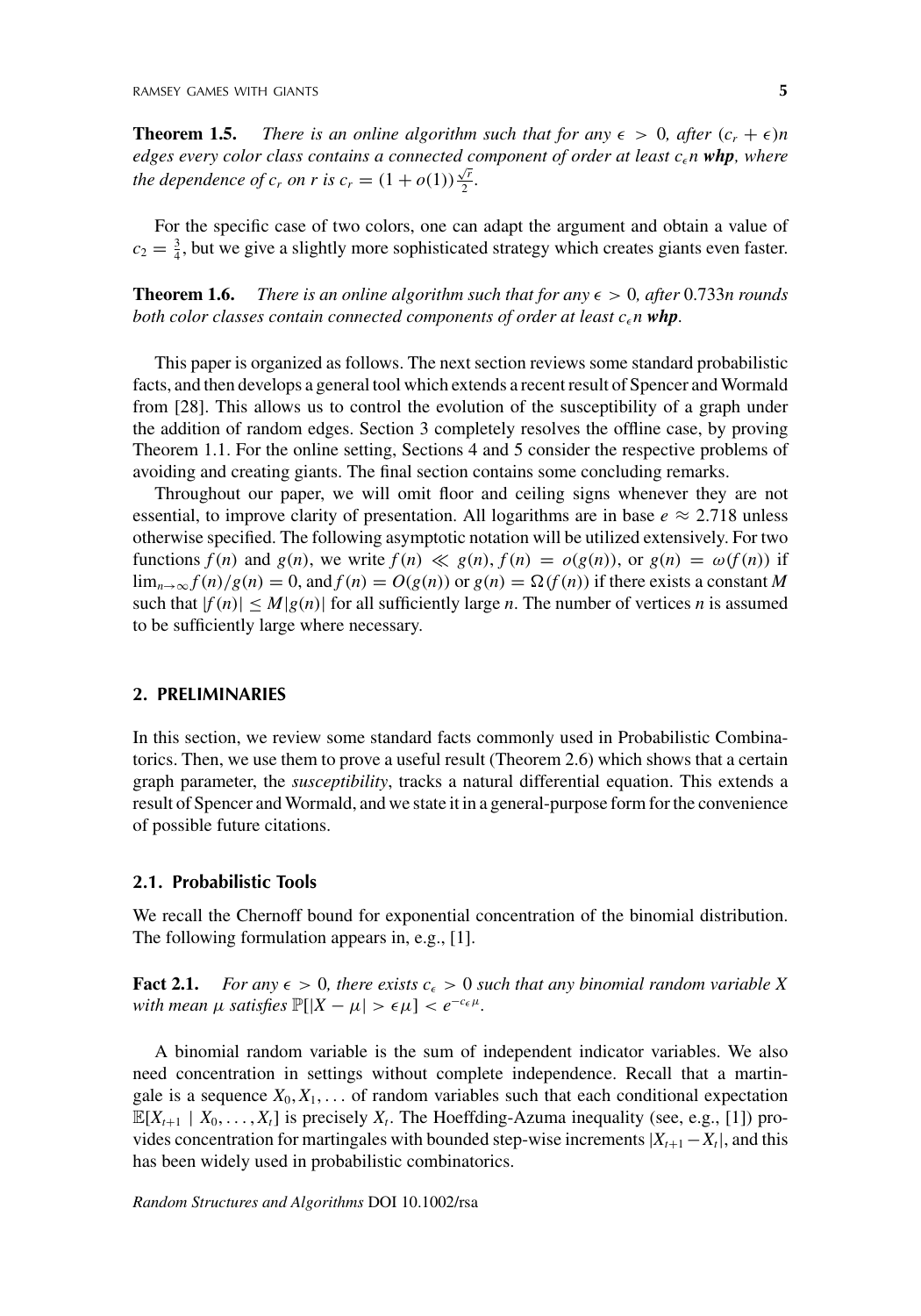When only one-sided concentration is needed, it can be convenient to consider instead a *supermartingale*, which only requires  $\mathbb{E}[X_{t+1} | X_0, \ldots, X_t] \leq X_t$  for all t. We will use the analogue of Hoeffding-Azuma for supermartingales, which follows from exactly the same proof as for martingales (see, e.g., [19] or [30]).

**Fact 2.2.** *Let*  $X_0, \ldots, X_n$  *be a supermartingale, with bounded differences*  $|X_{i+1} - X_i| \leq C$ . *Then for any*  $\lambda \geq 0$ *,* 

$$
\mathbb{P}[X_n \ge X_0 + \lambda] \le \exp\left\{-\frac{\lambda^2}{2C^2n}\right\}
$$

.

We can also define *submartingales* via the requirements  $\mathbb{E}[X_{t+1} | X_0, \ldots, X_t] \geq X_t$ ; estimates on their lower tails, similar to the above fact, follow by symmetry.

Finally, we will frequently switch between the models  $G_{n,p}$ ,  $G_{n,m}$ , and the product space of *m* independent uniform random edges, depending on which one is the most convenient. Adding more edges makes it harder to avoid giants, but easier to create them, so all properties we consider are monotone. Hence the following fact allows us to translate results between the models, while still keeping everything sharp to first-order.

**Fact 2.3.** *Fix any constant*  $\epsilon > 0$ *, and suppose that*  $m = m(n)$  *tends to infinity with n*, *but m* =  $o(n^2)$ *. Then there are couplings of the corresponding probability spaces such that the following hold.*

- *i.*  $G_{n,m} \subset G_{n,p}$  *whp for*  $p = (1 + \epsilon) \frac{2m}{n}$ *, and*  $G_{n,m} \supset G_{n,p}$  *<i>whp for*  $p = (1 \epsilon) \frac{2m}{n}$ .
- *ii. The graph formed by generating m random edges (possibly with repetition) is always contained in*  $G_{n,m}$ *, and whp contains*  $G_{n,m'}$  *with*  $m' = (1 - \epsilon)m$ *.*

*Proof sketch.* By the standard coupling of  $G_{n,m}$  and  $G_{n,p}$  via the random graph process, part (i) follows from the Chernoff bound on  $\text{Bin}\left[\binom{n}{2}, p\right]$ . For part (ii), one can similarly couple  $G_{n,m'}$  with the product space of *m* edges by considering an infinite sequence of independent random edges. Then, the *m*-edge product space is the projection onto the first *m* choices, and  $G_{n,m'}$  is the graph consisting of the first  $m'$  distinct edges. So, it suffices to show that **whp**, there are at least  $(1 - \epsilon)m$  distinct edges among the first *m* sampled with replacement. Observe that when the *k*-th edge is sampled, the probability that it is a repetition of a previously sampled edge is always less than  $k / {n \choose 2} < \frac{\epsilon}{2}$  since  $m = o(n^2)$ . Therefore, the number of samples which are repetitions is stochastically dominated by  $\text{Bin}[m, \frac{\epsilon}{2}]$ , which is at most  $\epsilon m$  whp by the Chernoff bound. Then, the number of distinct edges is at least  $(1 - \epsilon)m$ , as desired.

#### **2.2. Evolution of Susceptibility**

One of the most useful parameters for studying the giant component of a graph is the *susceptibility*. For a graph *G*, this is defined as  $S(G) = \frac{1}{n} \sum_{v} C_v$ , where  $C_v$  is the size of the connected component in *G* containing *v*. Note that this also equals  $\frac{1}{n}$  times the sum of the squares of the component sizes. Many researchers have investigated the evolution of the susceptibility under random edge addition, starting with Bohman and Kravitz, who used this to analyze the Achlioptas process in [9].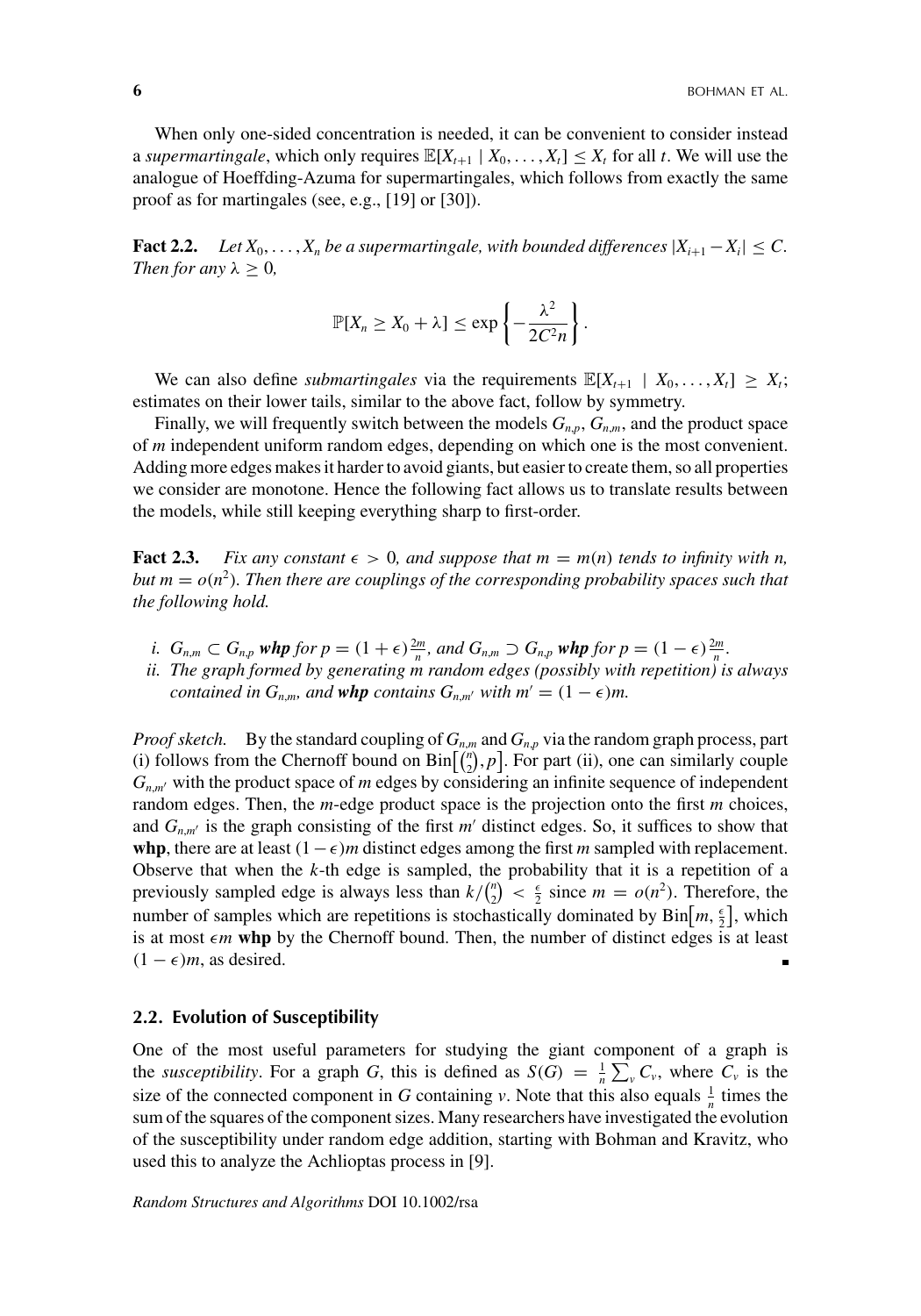More recently, Spencer and Wormald proved in [28] that for *m* up to  $(1 - \epsilon) \frac{n}{2}$ , the susceptibility of the *m*-edge random graph evolves like the solution  $\phi(m)$  of the differential equation  $\phi' = \frac{2}{n}\phi^2$  with initial condition  $\phi(0) = 1$ . The heuristic for this differential equation is quite natural, although the formal proof is nontrivial. Indeed, when a random edge is added to some intermediate (and subcritical) *G*, its endpoints typically lie in different components, each of which has expected size  $S(G)$ . If both component sizes are close to *S*(*G*), then the increment to *S*(*G*) after adding the edge is roughly  $\frac{1}{n}$ [(*S*(*G*) + *S*(*G*))<sup>2</sup> −  $2S(G)^2$  =  $\frac{2}{n}S(G)^2$ . Thus, one might expect the evolution of *S*(*G*) to follow  $\phi' = \frac{2}{n}\phi^2$ . The solution of this differential equation is  $\phi(m) = \left(1 - \frac{2}{n}m\right)^{-1}$ , so it only "blows up" when *m* reaches  $\frac{n}{2}$ . This matches the classical threshold of the giant component, because the result of Spencer and Wormald concentrates  $S(G_{n,m})$  around  $\phi(m)$  for *m* up to  $(1 - \epsilon) \frac{n}{2}$ . In this range,  $S(G_{n,m})$  is then bounded by a constant, and we can always trivially bound the size of the largest component by  $\sqrt{nS(G)}$ , so the largest component is  $o(n)$  whp.

However, once we start to color edges, the color classes are no longer Erdős-Rényi random graphs. It is then crucial to control the evolution of susceptibility from initial graphs which are non-empty. One of the main contributions of [28] was a result of this nature, but it only controlled one phase of evolution. In order to formulate it, we need the following definition.

**Definition 2.4.** *A graph has a K***,** *c component tail if for all positive integers s, at most Ke*−*cs-fraction of its vertices lie in components of order at least s.*

Note that a *K*, *c* component tail immediately implies that all components have order *O*(log *n*). Now we restate a key result of Spencer and Wormald (Theorem 3.1 of [28]), translated into an equivalent form via Fact 2.3.

**Fact 2.5.** *Let L*,*K*, *c*, γ *be positive real numbers. Let G be a graph on n vertices with a K*, *c component tail and*  $S(G) \leq L$ . Add  $(1 - \gamma) \frac{n}{2L}$  *independent random edges to G*, *ignoring repeated edges, and let the result be G . Then there exist K* , *c such that G has a K* , *c component tail whp.*

The  $K', c'$  component tail is very useful, because it bounds the entire distribution of the component sizes. However, our arguments also need control of the new value of the susceptibility after random edge addition, so we prove the following extension of the above result. This can be done using the methods used in [28], but we include here an alternate (and simpler) proof, following ideas from [5].

**Theorem 2.6.** *Let L*,*K*, *c*, γ *be positive real numbers. Let G be a graph on n vertices with a K*, *c component tail and*  $S(G) \leq L$ . Add  $(1 - \gamma) \frac{n}{2L}$  *independent random edges to G*, *ignoring repeated edges, and let the result be G'. Then there exist K', c' such that whp G' has a K'*, *c' component tail, and*  $S(G') \leq \frac{L}{\gamma} + o(1)$ *.* 

*Remark*. The bound  $\frac{L}{\gamma}$  arises from the following heuristic. Suppose that the initial susceptibility is *L*. We will show that its evolution is dictated by the differential equation  $\phi' = \frac{2}{n}\phi^2$  with initial condition  $\phi(0) = L$ , whose solution is  $\phi(t) = \left(\frac{1}{L} - \frac{2}{n}t\right)^{-1}$ . Substituting  $t = (1 - \gamma) \frac{n}{2L}$  gives  $\frac{L}{\gamma}$ .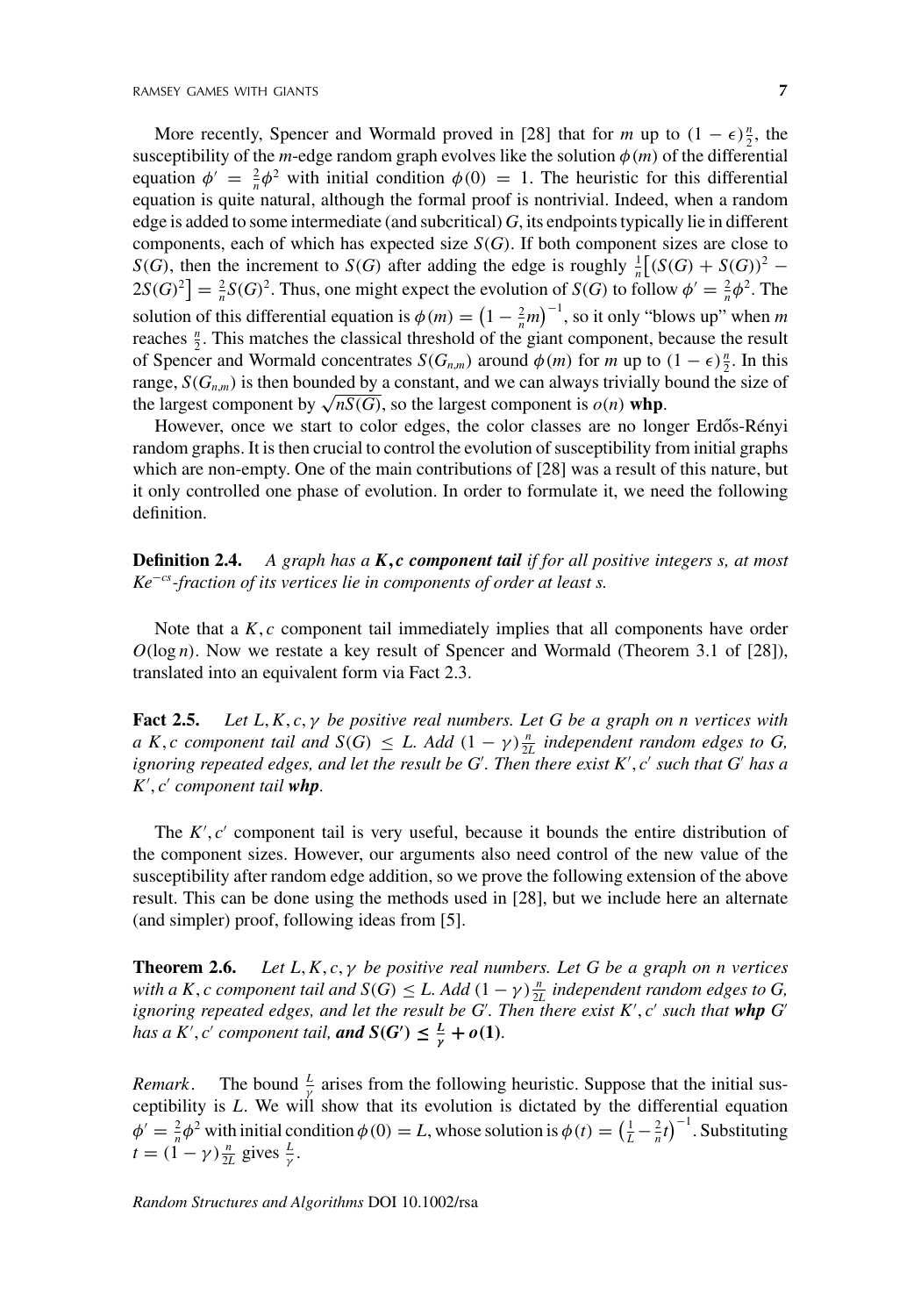*Proof.* Note that by definition, the susceptibility is always at least 1, so we will implicitly use  $L \ge 1$  throughout the proof. Let  $T = (1 - \gamma) \frac{n}{2L}$ . Let  $e_1, \ldots, e_T$  denote the incoming edges, and let  $G_t$  be the graph after the addition of the first *t* of them. Fact 2.5 gives constants  $K'$ ,  $c'$  such that  $G_T$  has a  $K'$ ,  $c'$  component tail **whp**.

Let  $\phi(t) = \left(\frac{1}{L} - \frac{2}{n}t\right)^{-1}$ . We now formalize our heuristic argument which suggests that *S*(*G<sub>t</sub>*) evolves like  $\phi(t)$ . For each *t*, let  $\mathcal{E}_t$  be the event that *G<sub>t</sub>* has a *K'*, *c'* component tail and  $S(G_t) \le \phi(t) + e^{\frac{5L}{\gamma} \frac{t}{n}} n^{-\frac{1}{3}}$ . Note that we will only run *t* up to  $T \le n$ , so the exponential factor is only at most a constant, and hence the error term tends to zero as *n* grows. Now, consider the sequence of random variables:

$$
X_t = \begin{cases} S(G_t) - \phi(t) - e^{\frac{5L}{\gamma} \frac{t}{n}} n^{-\frac{1}{3}} & \text{if } \mathcal{E}_{t-1} \text{ holds,} \\ X_{t-1} & \text{otherwise.} \end{cases}
$$

We claim that  $X_t$  is a supermartingale. Indeed, suppose that  $G_t$  has components of order  $C_1, C_2, \ldots$  If the incoming edge  $v_1v_2$  has  $v_1$  in the *i*-th component and  $v_2$  in the *j*-th component, then the susceptibility increases by exactly  $\frac{1}{n}[(C_i + C_j)^2 - C_i^2 - C_j^2] = \frac{2}{n}C_iC_j$  when  $i \neq j$ , and zero otherwise. Therefore,

$$
\mathbb{E}[S(G_{t+1}) | e_1, \dots, e_t] = S(G_t) + \sum_{i \neq j} \frac{2}{n} C_i C_j \cdot \frac{C_i}{n} \frac{C_j}{n-1}
$$
  

$$
\leq S(G_t) + \frac{2}{n-1} \left(\frac{1}{n} \sum_i C_i^2\right)^2
$$
  

$$
= S(G_t) + \frac{2}{n-1} S(G_t)^2.
$$

We use this to bound the expected conditional increment in  $X_t$ . Note that for the purposes of bounding  $\mathbb{E}[X_{t+1} | e_1, \ldots, e_t]$  we may assume that  $\mathcal{E}_t$  holds (otherwise this conditional expectation is trivially equal to  $X_t$ ). Using the above, and the convexity of  $\phi$  and the exponential, we have:

$$
\mathbb{E}[X_{t+1} - X_t \mid e_1, \dots, e_t, \mathcal{E}_t]
$$
\n
$$
\leq \frac{2}{n-1} S(G_t)^2 - (\phi(t+1) - \phi(t)) - (e^{\frac{5L}{\gamma} \frac{t+1}{n}} - e^{\frac{5L}{\gamma} \frac{t}{n}}) n^{-\frac{1}{3}}
$$
\n
$$
\leq \frac{2}{n-1} S(G_t)^2 - \phi'(t) - \frac{5L}{\gamma} \frac{1}{n} e^{\frac{5L}{\gamma} \frac{t}{n}} n^{-\frac{1}{3}}
$$
\n
$$
= \frac{2}{n-1} S(G_t)^2 - \frac{2}{n} \phi(t)^2 - \frac{5L}{\gamma} \frac{1}{n^{4/3}} e^{\frac{5L}{\gamma} \frac{t}{n}}
$$
\n
$$
\leq \frac{2}{n-1} (\phi(t) + e^{\frac{5L}{\gamma} \frac{t}{n}} n^{-\frac{1}{3}})^2 - \frac{2}{n} \phi(t)^2 - \frac{5L}{\gamma} \frac{1}{n^{4/3}} e^{\frac{5L}{\gamma} \frac{t}{n}}
$$
\n
$$
= \frac{2}{n(n-1)} \phi(t)^2 + \frac{4}{(n-1)n^{1/3}} \phi(t) e^{\frac{5L}{\gamma} \frac{t}{n}} + \frac{2}{(n-1)n^{2/3}} e^{\frac{10L}{\gamma} \frac{t}{n}} - \frac{5L}{\gamma} \frac{1}{n^{4/3}} e^{\frac{5L}{\gamma} \frac{t}{n}}.
$$

We will only run *t* up to  $T = (1 - \gamma) \frac{n}{2L}$ , so we always have  $\frac{t}{n} < 1$ , as well as  $\phi(t) \leq \frac{L}{\gamma}$ because  $\phi$  is increasing. Plugging in these bounds, the  $\phi(t)$  and exponential factors are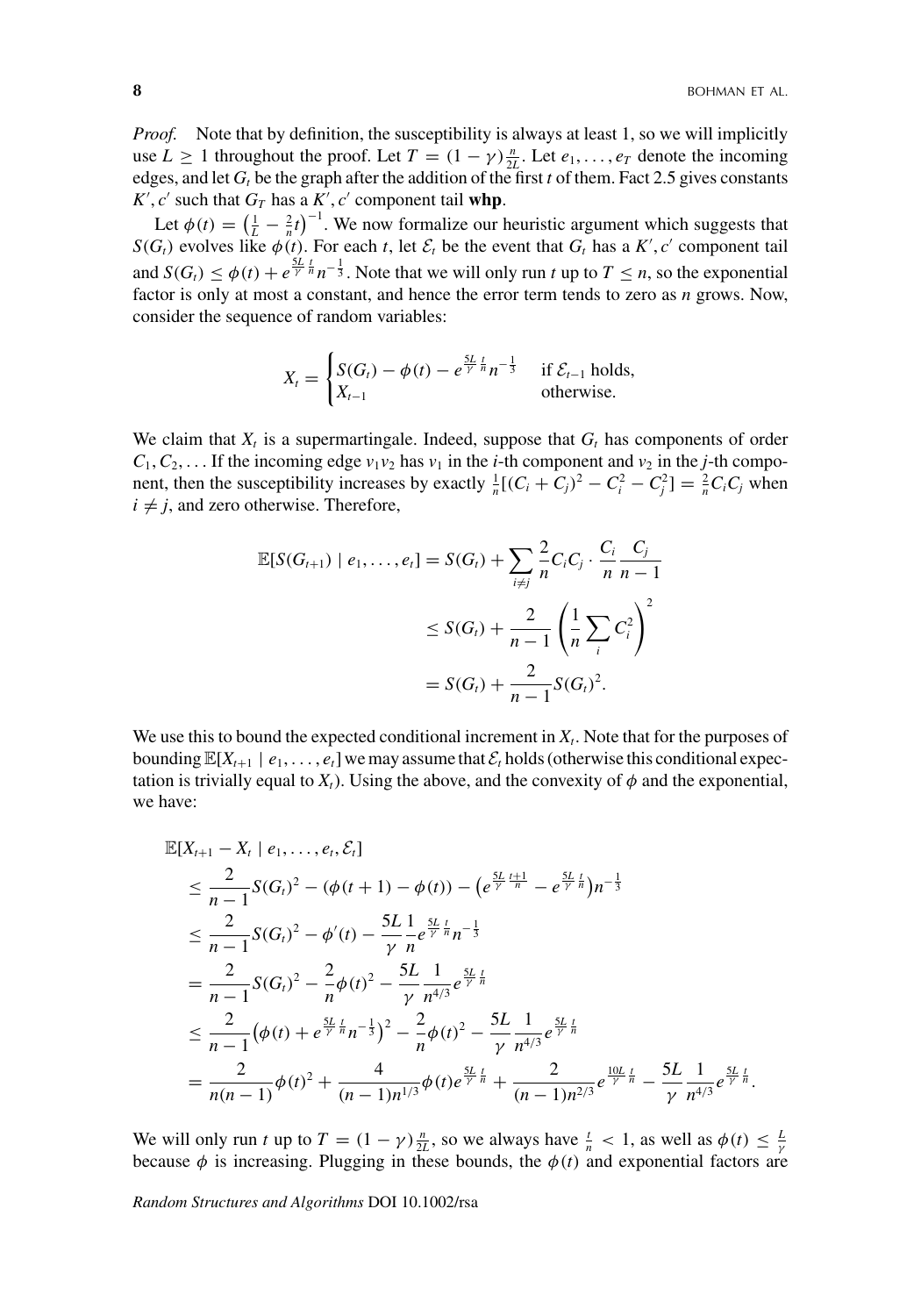replaced by constants, so the asymptotic behavior of each term is determined by the power of *n* in the denominator. Hence the second and fourth terms dominate, giving

$$
\mathbb{E}[X_{t+1} - X_t \mid e_1, \dots, e_t, \mathcal{E}_t] \le (1 + o(1)) \left( \frac{4}{n^{4/3}} \frac{L}{\gamma} e^{\frac{5L}{\gamma}} - \frac{5L}{\gamma} \frac{1}{n^{4/3}} e^{\frac{5L}{\gamma}} \right)
$$
  
=  $-(1 + o(1)) \frac{L}{\gamma n^{4/3}} e^{\frac{5L}{\gamma}}$ ,

which is negative for sufficiently large  $n$ . Therefore,  $X_t$  is indeed a supermartingale. Observe that  $X_0 \le -n^{-1/3}$ . We will use the Hoeffding-Azuma inequality (Fact 2.2) to prove that **whp**,  $X_t$  < 0 for every  $t \leq T$ . For this, note that the one-step change in  $X_t$  is zero if  $G_t$  does not have a  $K'$ ,  $c'$  component tail. Otherwise, as previously remarked, all components of  $G_t$  are bounded by some *C* log *n*, so the maximum change in the susceptibility is  $\frac{2}{n}(C \log n)^2$ . To bound the one-step change in the error term  $\phi(t)+e^{\frac{5L}{\gamma}\frac{t}{n}}n^{-\frac{1}{3}}$ , which is an increasing convex function, it suffices to use the first derivative at *t* = *T*. Recalling that  $T = (1 - \gamma) \frac{n}{2L}$ , this turns out to be precisely

$$
\frac{d}{dt}\bigg|_{t=T} = \left[\left(\frac{1}{L} - \frac{2}{n}T\right)^{-2} \cdot \frac{2}{n}\right] + \left[e^{\frac{5L}{\gamma} \frac{T}{n}} n^{-1/3} \cdot \frac{5L}{\gamma n}\right] = \left(\frac{\gamma}{L}\right)^{-2} \frac{2}{n} + e^{\frac{5L}{\gamma} \frac{T}{n}} \frac{5L}{\gamma n^{4/3}},
$$

which is clearly  $O(n^{-1})$  because  $\gamma$  and *L* are constants, and  $T \leq n$ . Applying the Hoeffding-Azuma inequality with  $\lambda = n^{-1/3}$ , we find that for each  $t \leq T \leq n$ ,

$$
\mathbb{P}[X_t \geq 0] \leq \exp\left\{-\frac{n^{-2/3}}{2\cdot\left(\frac{2}{n}(C\log n)^2\right)^2 t}\right\} \leq \exp\left\{-\frac{n^{1/3}}{8C^4\log^4 n}\right\}.
$$

A union bound over all  $t \leq T$  shows that **whp**, all  $X_t < 0$ . Furthermore, Fact 2.5 implies that **whp**,  $G_T$  has a  $K'$ ,  $c'$  component tail.

To complete our argument, we claim that whenever all of these high-probability events happen, then all  $\mathcal{E}_t$  occur for  $0 \le t \le T$ . We prove this by induction on *t*. Each  $\mathcal{E}_t$  has two parts: a component tail and an upper bound on  $S(G_t)$ . The  $K', c'$  component tail property is automatically satisfied for all *t* because  $G_t \subset G_T$ , and we are assuming that  $G_T$  already has this (monotone) property. We concentrate on the upper bounds for  $S(G_t)$  in the remainder of this proof. For the base case  $t = 0$ , the susceptibility part of  $\mathcal{E}_0$  is immediate by definition since  $S(G_0) = \phi(0) < \phi(0) + e^{\frac{5L}{\gamma} \frac{0}{n}} n^{-\frac{1}{3}}$ . For our induction step, given that  $\mathcal{E}_{t-1}$  occurs, the definition of  $X_t$  is then  $S(G_t) - \phi(t) - e^{\frac{5L}{\gamma} \frac{t}{n}} n^{-\frac{1}{3}}$  instead of the alternative  $X_{t-1}$ . Yet we assumed that  $X_t < 0$ , so that gives the susceptibility part of  $\mathcal{E}_t$ , and completes the induction.

Therefore, we conclude that  $\mathcal{E}_T$  occurs **whp**, which in particular means that  $S(G_T) \leq$  $\phi(T) + e^{\frac{5L T}{\gamma} \frac{T}{n}} n^{-\frac{1}{3}} = \frac{L}{\gamma} + o(1)$ , as desired.

## **3. OFFLINE AVOIDANCE OF GIANTS**

In this section, we prove Theorem 1.1, which has two parts, a lower and an upper bound. The lower bound relies on the following relationship between orientability and decomposition. Recall that we call a graph *r*-orientable if it is possible to orient all edges such that all in-degrees are at most *r*.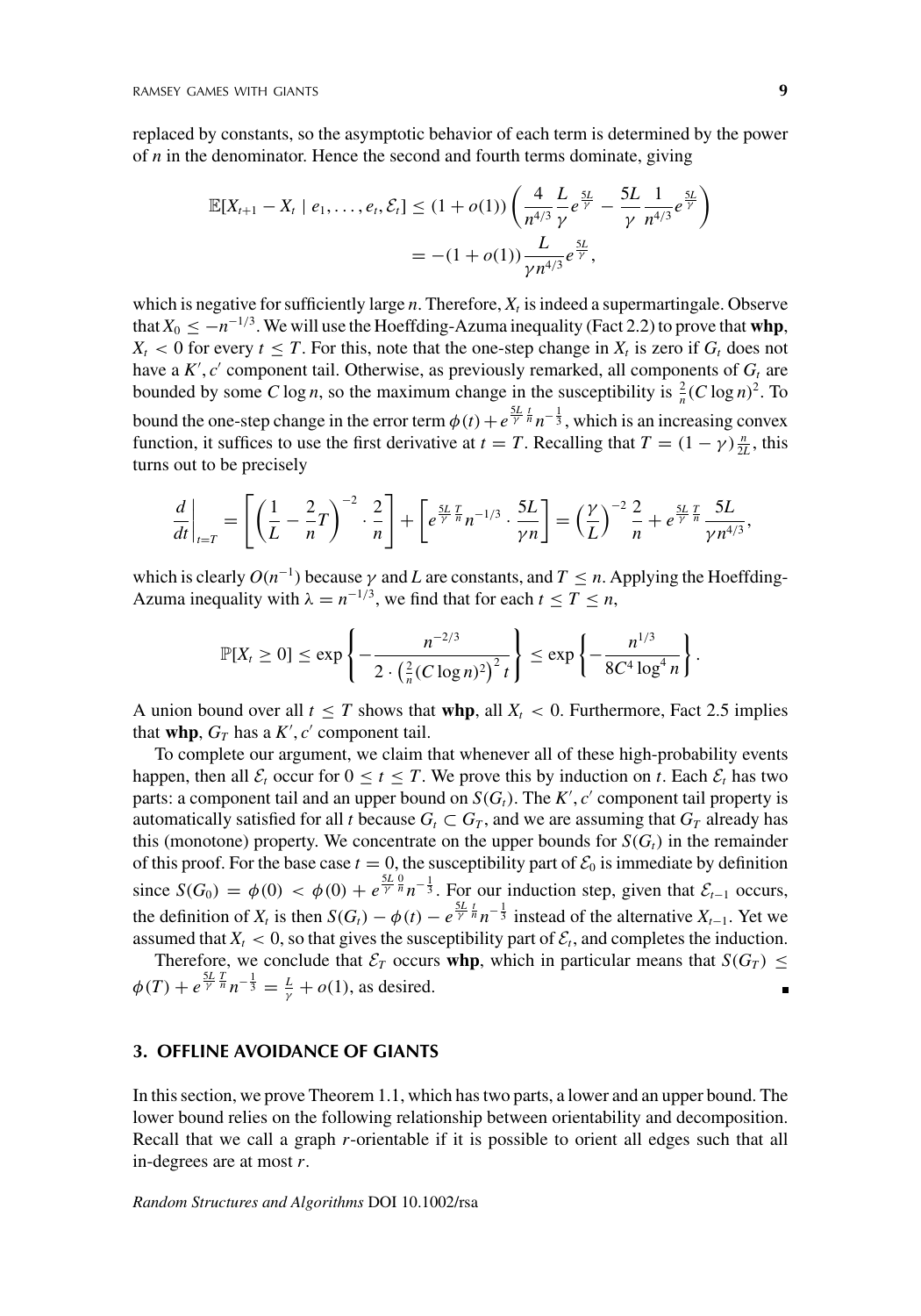**Lemma 3.1.** *The edges of any r-orientable graph G can be colored with r colors such that for every pair of distinct vertices u*, *v, there are at most two monochromatic paths in each color connecting u and v.*

*Proof.* Fix an orientation of G with all in-degrees at most r, and greedily color the edges by *r* colors so that at each vertex, all incoming edges are differently colored. Consider a particular color class. By construction, it is a directed graph with all in-degrees at most 1, so it is a disjoint union of unicyclic components. Then, every pair of vertices is linked by at most two paths in that color, as desired.

The previous lemma produces a coloring whose connectivity is very fragile. Our next lemma quantifies this, showing that the (a priori, possibly large) monochromatic components shatter easily.

**Lemma 3.2.** *For any*  $\epsilon > 0$ , there is  $c > 0$  such that the following holds. Let G be a graph *on n vertices with maximum degree* log *n, where every pair of distinct vertices is connected by at most two distinct paths. Independently delete each edge of G with probability*  $\epsilon$ *. Then,*  $\bm{v}$  *hp* all connected components of the resulting graph have order at most ne<sup>−*c*</sup>  $\frac{\log n}{\log \log n} = o(n)$ .

*Proof.* Define *c* such that  $1 - \epsilon = e^{-8c}$ , and recall from Section 2.2 that the susceptibility of a graph is  $\frac{1}{n} \sum_{v} C_v$ , where  $C_v$  is the size of the connected component containing *v*. Let the random variable  $S$  be the susceptibility of the graph  $G'$  which remains after the edge deletions. Since  $\sum_{\nu} C_{\nu}$  equals the sum of the squares of the component sizes, all components of *G'* have order at most  $\sqrt{nS}$ . Thus, it suffices to show that  $S \leq ne^{-2c \frac{\log n}{\log \log n}}$  whp.

Fix an arbitrary vertex *v*. Since *G* has maximum degree  $\log n$ , the total number of vertices  $\frac{\log n}{\log \log n}$  of *v* is at most  $(\log n)^D = \sqrt{n}$ . Any other vertex *u* has within distance  $D = \frac{1}{2}$ probability at most  $2(1 - \epsilon)^D = 2e^{-8cD}$  of being connected to *v* after the deletion. This is because there are at most two paths between *u* and *v*, and each path has length at least *D*. Therefore, by linearity of expectation, the expected size of the component containing  $\nu$  is  $\mathbb{E}[C_v] \leq \sqrt{n} + n \cdot 2e^{-4c \frac{\log n}{\log \log n}} \leq n e^{-3c \frac{\log n}{\log \log n}}$ . Another application of linearity of expectation gives  $\mathbb{E}[S] \leq ne^{-3c \frac{\log n}{\log \log n}}$ . So, by Markov's inequality, *S* exceeds  $ne^{-2c \frac{\log n}{\log \log n}}$  with probability at most  $e^{-c \frac{\log n}{\log \log n}} = o(1)$ , completing the proof. п

*Remark.* The self-contained argument above only requires a relatively weak maximum degree condition, and is sufficient for our purposes. It is worth mentioning that under the stronger assumption that  $G$  is a random graph, one can use the substantially less trivial Lemma 11 of [8] to sharpen the eventual bound to  $n^{1-c_{\epsilon}}$ , as Spöhel, Steger and Thomas do in [29]. Indeed, that lemma claims that if  $m = cn$ , then there is a large constant *K* such that in  $G_{n,m}$ , the number of vertices within distance  $(\log n)/K$  of any vertex *v* is at most  $n^{\frac{\log 2K}{K}}$ **whp**. Using this fact above instead of our exploration to depth  $\frac{1}{2}$  $\frac{\log n}{\log \log n}$  bounds all connected components below *n*<sup>1</sup>−*c* .

Let us now state the result of Cain, Sanders and Wormald [11], and Fernholz and Ramachandran [12], on the matching thresholds for orientability and average degree.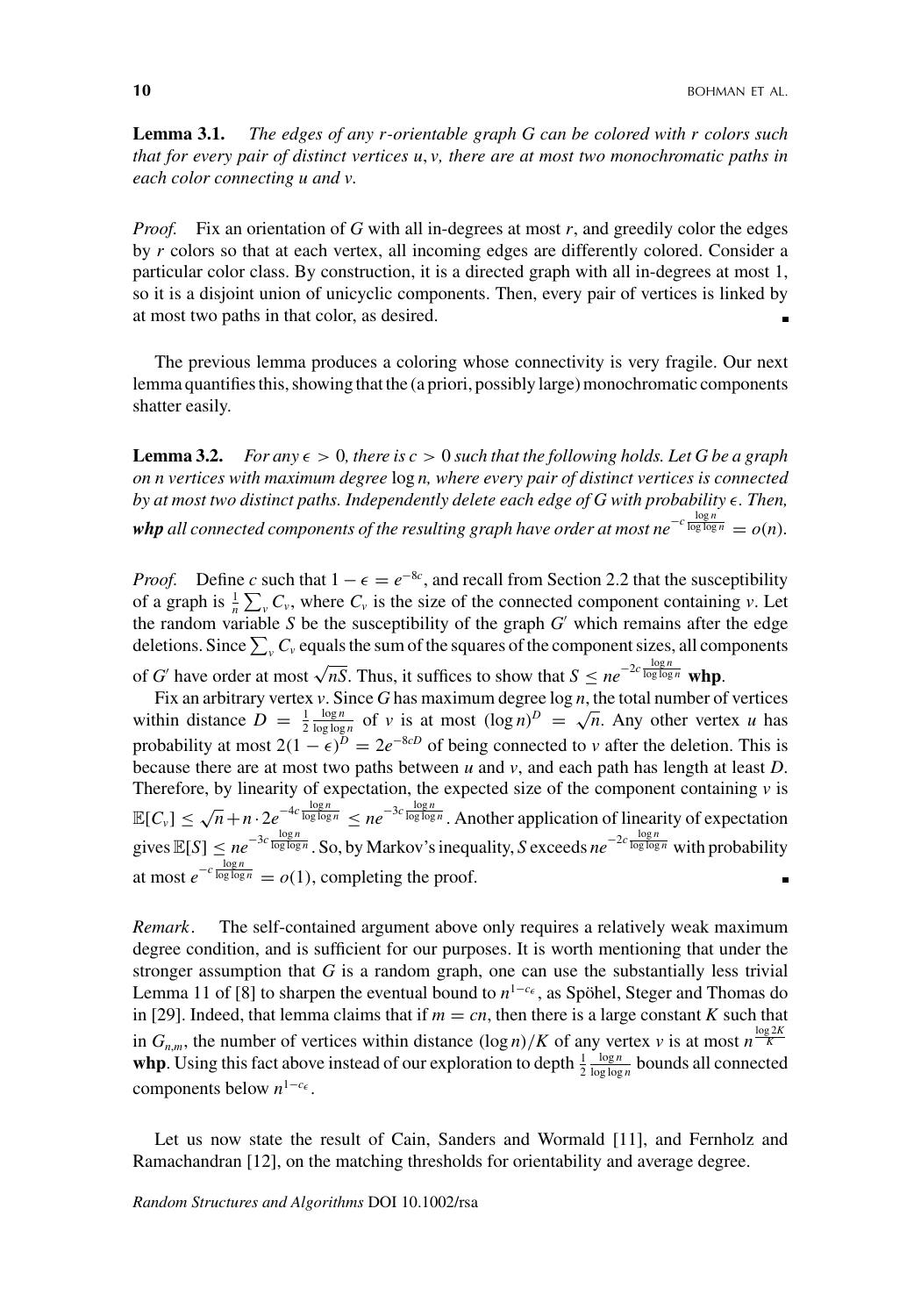**Fact 3.3.** *For any integer r*  $\geq$  2*, there is an explicit threshold*  $\psi_r$  *such that the following holds. For any*  $\epsilon > 0$ , if  $m < (\psi_r - \epsilon)n$ , then  $G_{n,m}$  is r-orientable **whp**. On the other hand, *if*  $m > (\psi_r + \epsilon)n$ , then whp  $G_{n,m}$  contains a subgraph with average degree at least  $2r + c_{\epsilon}$ , *where*  $c_{\epsilon} > 0$ .

We are now ready to prove the lower bound, which we first translate to  $G_{n,p}$  for convenience. By applying Fact 2.3 and rescaling  $\epsilon$ , it suffices to show that if  $p = 2(1-\epsilon)(\psi_r - \epsilon)/n$ , then whp there is a coloring of  $G_{n,p}$  where every color class has all components of order *o*(*n*).

*Proof of lower bound of Theorem 1.1.* Let  $p' = 2(\psi_r - \epsilon)/n$ , and observe that  $G_{n,p}$  can be obtained from  $G' = G_{n,p'}$  by independently deleting each edge with probability  $\epsilon$ . First, consider the graph *G* before deletions. By Fact 3.3, *G* is *r*-orientable **whp**. Also, it is easy to see that since *np* is at most the constant  $2\psi_r$ , G' has maximum degree at most  $\log n$ **whp**. Indeed, each individual degree is distributed as  $Bin(n-1, p)$ , and  $\mathbb{P}[\text{Bin}(n-1, p)$  $\log n$ ]  $\leq {n \choose \log n} p^{\log n} \leq \left(\frac{e n p}{\log n}\right)^{\log n}$ . Since *np* is bounded by a constant, this is  $o(n^{-1})$ , so a union bound over all *n* vertices implies that the maximum degree is at most log *n* **whp**.

Thus, by Lemma 3.1, we can color the edges of  $G'$  so that every pair of distinct vertices is connected by at most two paths in each color. This, together with our degree bound and Lemma 3.2, shows that after deleting each edge of *G'* independently with probability  $\epsilon$  (to obtain  $G_{n,p}$ ), whp all color classes have connected components of order only  $o(n)$ .

For the upper bound, we use the second half of Fact 3.3, which gives a subgraph of high average degree. It turns out that this is already enough to ensure a giant. To see this, we first show that small sets of vertices typically induce low average degree in the random graph.

**Lemma 3.4.** *For any*  $\lambda, \epsilon > 0$ , there is a constant  $c > 0$  such that in  $G_{n,p}$  with  $p = \frac{\lambda}{n}$ , whp *every set of at most cn vertices induces a subgraph with average degree less than*  $2 + \epsilon$ .

*Proof.* Without loss of generality, assume that  $\epsilon < 1$  and  $\lambda \geq 1$ . Let  $c = (e^3 \lambda^2)^{-\frac{2}{\epsilon}}$ . We will take a union bound over all subsets of  $t \leq cn$  vertices. For a fixed value of *t*, the probability that some *t*-set of vertices induces at least  $\left(1 + \frac{\epsilon}{2}\right)t$  edges is at most

$$
\binom{n}{t} \cdot \mathbb{P} \left[ \text{Bin}\left[ \binom{t}{2}, \frac{\lambda}{n} \right] \ge \left( 1 + \frac{\epsilon}{2} \right) t \right] \le \binom{n}{t} \cdot \left( \frac{t^2/2}{\left( 1 + \frac{\epsilon}{2} \right) t} \right) \left( \frac{\lambda}{n} \right)^{(1 + \frac{\epsilon}{2})t}
$$
\n
$$
\le \left( \frac{en}{t} \right)^t \cdot \left( \frac{et^2/2}{\left( 1 + \frac{\epsilon}{2} \right) t} \cdot \frac{\lambda}{n} \right)^{(1 + \frac{\epsilon}{2})t}
$$
\n
$$
= \left[ \left( \frac{en}{t} \right) \cdot \left( \frac{e\lambda}{2 + \epsilon} \cdot \frac{t}{n} \right)^{1 + \frac{\epsilon}{2}} \right]^t
$$
\n
$$
= \left[ e \left( \frac{e\lambda}{2 + \epsilon} \right)^{1 + \frac{\epsilon}{2}} \cdot \left( \frac{t}{n} \right)^{\frac{\epsilon}{2}} \right]^t
$$
\n
$$
\le \left[ \frac{e^3 \lambda^2}{2} \cdot \left( \frac{t}{n} \right)^{\frac{\epsilon}{2}} \right]^t.
$$

To complete our union bound, we sum the final expression over the range  $1 \le t \le cn$ . We split this into two intervals, separating at  $t = \log n$ . Observe that the quantity in the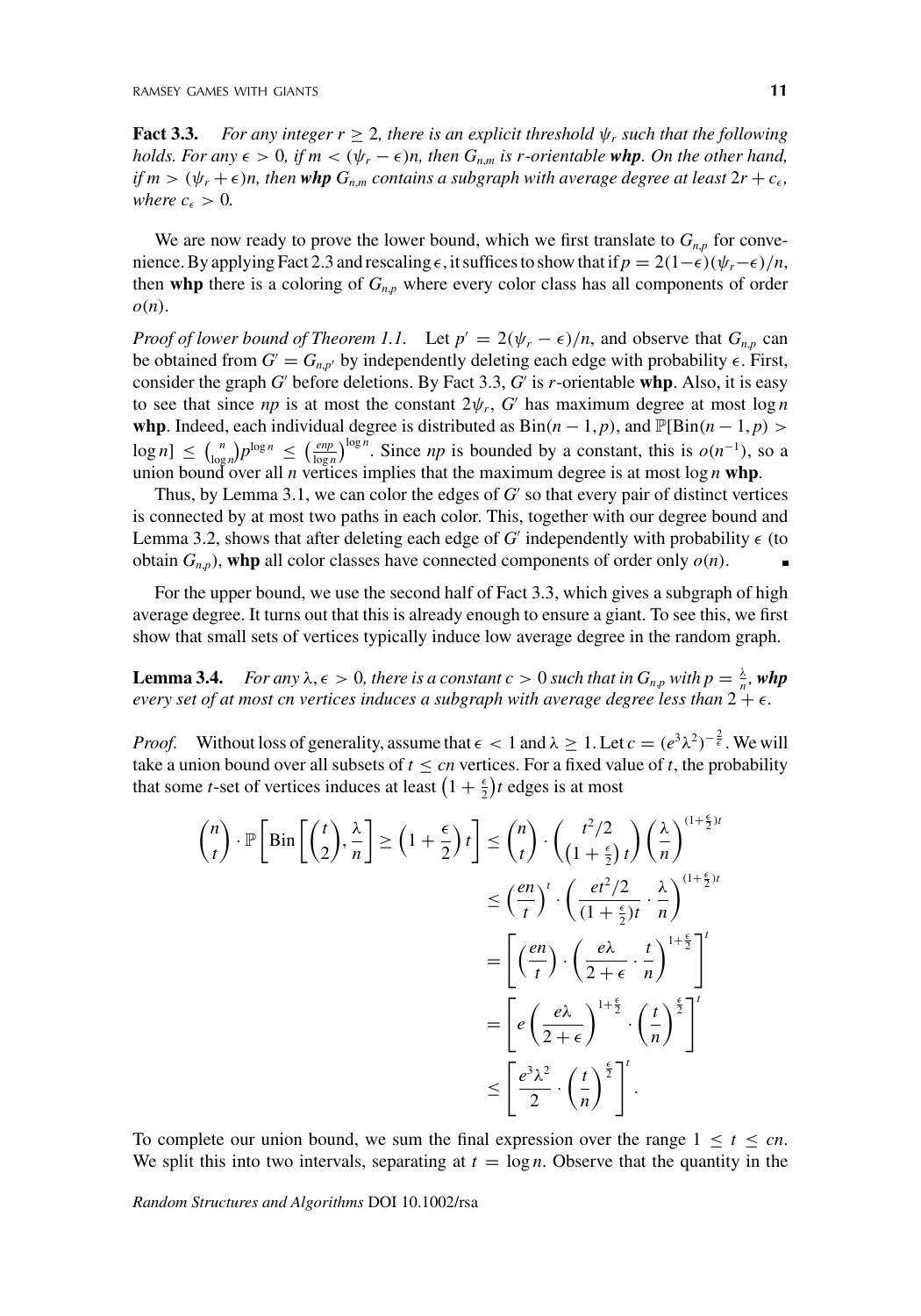square brackets increases in *t*, and reaches  $\frac{1}{2}$  when  $t = cn$ . So, the sum over the interval  $\log n \le t \le cn$  is at most  $\sum_{\log n}^{cn} 2^{-t} = o(1)$ . For the other interval  $t < \log n$ , the square bracket is still at most  $\frac{1}{2} \leq 1$ , so we can ignore the outer exponentiation and conclude that the final expression is at most  $\frac{e^3\lambda^2}{2}\cdot\left(\frac{\log n}{n}\right)^{\frac{6}{2}}$ . Multiplying this by the number of values of *t* in this interval  $(\log n)$ , we see that the final sum is still  $o(1)$ . Therefore, the property holds **whp**, as claimed.

From this, we immediately derive the following useful corollary, which ensures a giant in any subgraph of average degree at least  $2 + \epsilon$ .

**Corollary 3.5.** *For any*  $\lambda, \epsilon > 0$ *, there is a constant c* > 0 *such that in*  $G_{n,m}$  *with*  $m = \lambda n$ *, whp* every subgraph with average degree at least  $2 + \epsilon$  contains a connected component of *order at least cn.*

*Proof.* By the previous lemma and Fact 2.3, whp  $G_{n,m}$  has the property that every set of at most *cn* vertices induces a subgraph with average degree less than  $2 + \epsilon$ . Then, consider any subgraph *H* with average degree at least  $2 + \epsilon$ . Separating *H* into its connected components, we find that some component must have average degree at least  $2 + \epsilon$ . Therefore, that component must have order at least *cn*, as desired.

*Proof of upper bound of Theorem 1.1.* By Fact 3.3, if  $m > (\psi_r + \epsilon)n$ , whp  $G_{n,m}$  contains a subgraph *H* with average degree at least  $2r + c_{\epsilon}$ . No matter which colors appear on the edges of *H*, some color class will have average degree at least  $2+c_{\epsilon}/r$ , and therefore contain a giant **whp** by Corollary 3.5.

# **4. ONLINE AVOIDANCE OF GIANTS**

In this section, we consider the online case of the avoidance problem. We first show that a natural adaptation of the offline algorithm gives an asymptotically sharp result for large numbers of colors. Then, we consider the other extreme with two colors, and show that the trivial bound (surviving for  $(1 - \epsilon)n$  rounds by randomly coloring each incoming edge) is not tight.

#### **4.1. Many Colors**

Our offline algorithm avoided giant components by orienting edges to minimize in-degrees. By replacing the offline orientation procedure with an online one, this strategy naturally extends to the online setting. Online edge orientation has been extensively studied, in the famous equivalent formulation known as the "power of two random choices" with balls and bins (see [22] for a survey of results). Indeed, that setting had *n* bins, with *kn* balls coming sequentially, each with two independent random choices for a destination bin. The objective was to control the maximum load across all of the bins. This can be interpreted as a graph orientation problem, where each pair of bin choices corresponds to an incoming edge with the two choices as endpoints. The edge's orientation records which bin the ball is sent to, and the goal of controlling the maximum in-degree is precisely the same as that of controlling the maximum load in the balls-and-bins problem.

It is now well-known that when the objective is to minimize the maximum in-degree, the stochastically optimal online orientation strategy is to always orient each incoming edge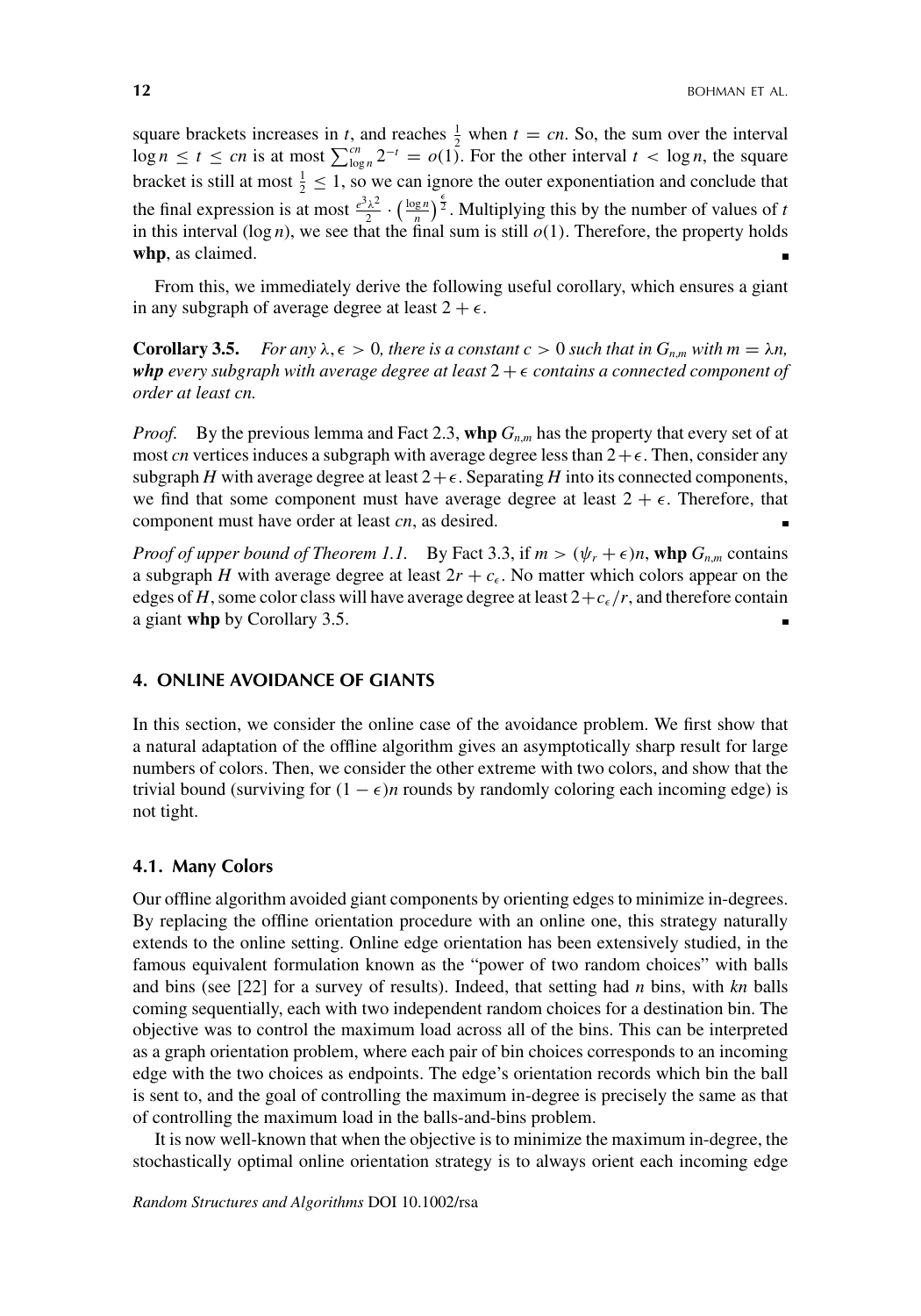towards the endpoint which currently has lower in-degree. However, it turns out that for the purpose of proving Theorem 1.2, one can use a random orientation strategy, which is easier to analyze. Our coloring algorithm, which we call ORIENT, internally maintains a set of orientations for all edges it has seen. To color a new edge *e*, it randomly orients it with equal probability toward one of its endpoints. Let the new in-degree of that endpoint be *d*. If *d* < *r*, then color *d* is used for the edge *e*. Otherwise, color *r* is used. Observe that just as in Lemma 3.1, each of the first  $r - 1$  color classes is a disjoint union of unicyclic components. Therefore, each of these color classes has every pair of vertices connected by at most two paths, so it will shatter by the same argument as in the proof of Theorem 1.1.

The new challenge in this section is to control the *r*-th color class. Fortunately, it turns out that it is extremely sparse. To prove this, it is more convenient to work in the random directed graph  $G_{n,p}$ , in which each of the  $n(n-1)$  possible directed edges appears independently with probability *p*/2. Note that in this model, it is possible for both  $\vec{w}$  and  $\vec{w}$  to be present simultaneously. Our first claim is that  $G_{n,p}$  typically has no long cycles containing many vertices of high in-degree. This is relevant because every edge in color *r* has an endpoint with in-degree at least *r*.

**Lemma 4.1.** *For any*  $\epsilon > 0$ *, the following holds for every sufficiently large constant r.* Let  $\vec{G} = \vec{G}_{n,p}$  be a random directed graph with  $p = (1 - \epsilon) \frac{2r}{n}$ , and G be the undirected *graph on the same vertex set obtained by collapsing all edges between each vertex pair into* a single undirected edge. Then,  $w h p$  G does not contain any cycles of length at least  $\sqrt[4]{\log n}$ *for which at least half of the vertices on the cycle had in-degree at least r in G.*

*Proof.* We will use a union bound to show that a large family of objects do not appear in the random directed graph. Let us define an *isomorphism type* to be a directed simple graph whose underlying undirected graph is a cycle, say with vertices  $v_1, \ldots, v_t$ , along with a subset of at least *t*/2 of its vertices which have been designated as "high-in-degree vertices." Note that we do not require the edges of the cycle to be oriented in a consistent direction. The number of distinct *t*-vertex isomorphism types is at most 2*<sup>t</sup>* · 2*<sup>t</sup>* , because each of the *t* edges can be oriented in two ways, and the number of different subsets of vertices that can be designated as high-in-degree is at most 2*<sup>t</sup>* .

We say that  $G_{n,p}$  contains a copy of this isomorphism type if there is an embedding of the vertices  $v_i$  such that all consecutive edges  $v_i v_{i+1}$  are present in the correct direction, and all designated high-in-degree vertices  $v_i$  already have in-degree at least  $r - 2$  from vertices other than *vi*−1, *vi*+1. We do not restrict our attention to induced copies, so other edges may also be present. If we can show that over all isomorphism types with  $t \geq \sqrt[4]{\log n}$ , the expected total number of copies in  $\vec{G}_{n,p}$  is  $o(1)$ , then we will be done by Markov's inequality.

So, let us focus on a particular isomorphism type with *t* vertices. There are at most *nt* ways to embed the *t* vertices of the cycle. Each edge  $v_i v_{i+1}$  independently appears with its correct orientation with probability exactly *p*/2. Next, consider a designated high-in-degree vertex *vi*. Crucially, we only require in-degree at least *r* − 2 from vertices *other than vi*−<sup>1</sup> and  $v_{i+1}$ . The reason for this exclusion is that the previous step may already have exposed the edges  $\overline{v_{i-1}v_i}$  and  $\overline{v_{i+1}v_i}$ . But now, since our model even allows edges in both directions between vertex pairs, the probability that each designated vertex indeed has high in-degree is independently  $\mathbb{P}[\text{Bin}[n-3, \frac{p}{2}] \ge r-2]$ . Since  $p = (1-\epsilon)\frac{2r}{n}$  and *r* is large, each of these individual probabilities is bounded by the probability that  $\text{Bin}[n-3, (1-\epsilon)\frac{r}{n}]$  exceeds its mean by at least an  $\frac{\epsilon}{2}$ -fraction. By the Chernoff bound, this happens with probability at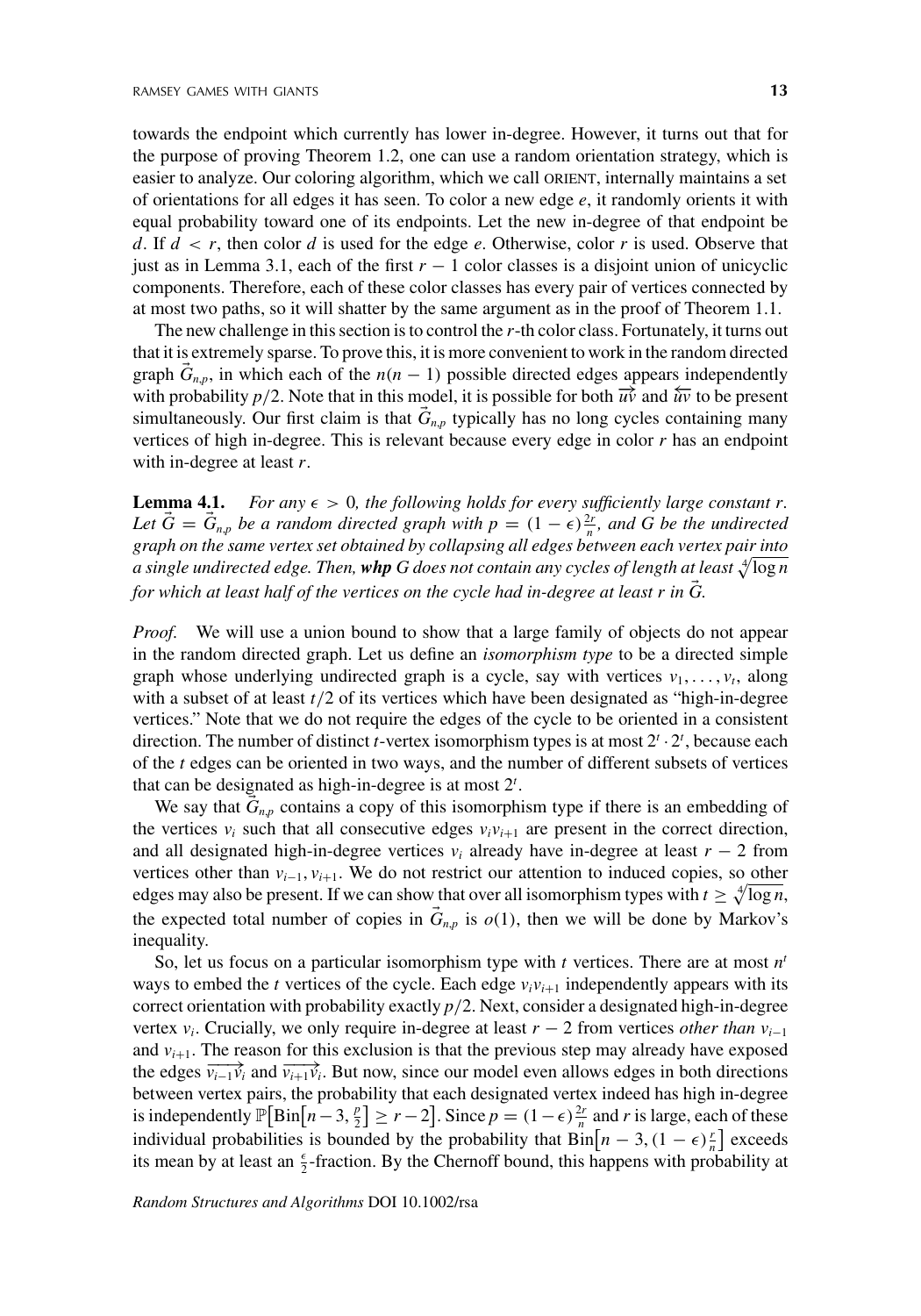most  $e^{-c_{\epsilon}r}$  for some constant  $c_{\epsilon}$ . By choosing large enough *r*, we may assume that this is below  $\frac{1}{64r^2}$ . Putting everything together, we find that the expected number of copies of a fixed isomorphism type in  $G_{n,p}$  is at most

$$
n'\left(\frac{p}{2}\right)^t\left(\frac{1}{64r^2}\right)^{t/2} \le \left(\frac{1}{8}\right)^t.
$$

We initially showed that the number of distinct *t*-vertex isomorphism types is at most 4<sup>*t*</sup>, so the expected total number of copies of all *t*-vertex isomorphism types is at most 2−*<sup>t</sup>* . This is a geometric series, so its sum over all  $t \ge \sqrt[4]{\log n}$  is still  $o(1)$ , as desired.

*Remark 1.* Since we had a convergent geometric series at the end of the proof, the  $\sqrt[4]{\log n}$ bound is not tight. In fact, any function which grows with *n* is sufficient.

*Remark* 2 If one is interested in beating the trivial bound, which corresponds to  $p \approx \frac{r}{n}$ , one can choose  $\epsilon$  to be extremely close to, but just below,  $\frac{1}{2}$ . One can numerically check that if  $\epsilon = 0.4999$  and  $r \ge 51$ , then the probability that  $\text{Bin}[n, (1 - \epsilon)\frac{r}{n}]$  exceeds  $r - 2$  is at most  $\frac{1}{16.1r^2}$  for large *n*, because the Binomial converges to a Poisson variable with mean 0.5001*r*. Continuing the argument, this will show that the expected number of appearances of all *t*-vertex isomorphism types is at most  $\left(\frac{4}{\sqrt{16.1}}\right)^t$ , which is still a convergent geometric series, so the same result will follow.

Next, we establish an easy bound which holds for ordinary random graphs.

**Lemma 4.2.** *For every constant c, whp in*  $G_{n,p}$  *with*  $p = \frac{c}{n}$ *, every set of*  $t \leq \sqrt[3]{\log n}$ *vertices induces at most t edges.*

*Proof.* The expected number of sets with  $t \leq \sqrt[3]{\log n}$  and at least  $t + 1$  edges can be bounded by

$$
\sum_{t=4}^{3/\log n} \binom{n}{t} \binom{\binom{t}{2}}{t+1} p^{t+1} \le \sum_{t=4}^{3/\log n} \frac{t}{en} \left(\frac{ne}{t} \cdot \frac{tec}{2n}\right)^{t+1} = o(1).
$$

We now combine the previous two lemmas to show that the *r*-th color class shatters easily. In the proof of Lemma 3.2, the control of connectivity was done by bounding the number of distinct paths between every pair of vertices. This time, we use the notion of an *essential edge*. We say that an edge *e* on a path is *essential* if every other path connecting the same endpoints also contains *e*. It turns out that in the *r*-th color class, every long path contains a huge number of essential edges.

**Lemma 4.3.** For any  $\epsilon > 0$ , the following holds whp for every sufficiently large constant *r. Let G be the graph formed by the r-th color class after*  $(1 - \epsilon)r$  *independent random* edges have been colored by ORIENT. Then every path in G of length at least  $\sqrt[3]{\log n}$  has the *property that more than half of its edges are essential.*

*Proof.* Since each (random) incoming edge is randomly directed by ORIENT, one can think of the input as a sequence of random directed edges, which is then deterministically colored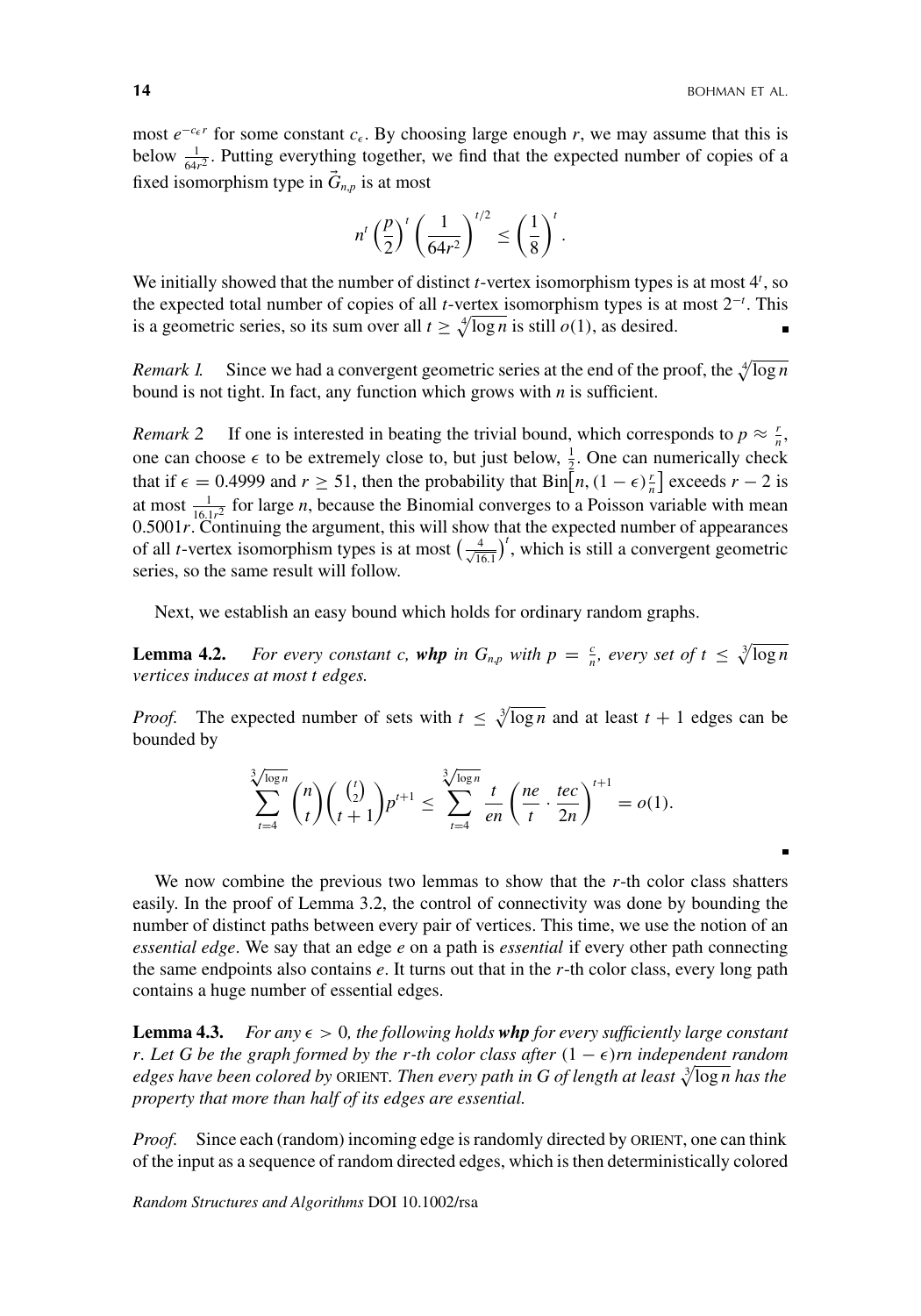using the rule in ORIENT. By a similar argument to Fact 2.3, it suffices to consider the more convenient model where the input sequence is a random permutation of the edges of a random directed graph  $G = \vec{G}_{n,p}$  with  $p = (1 - \epsilon) \frac{2r}{n}$ . Throughout this proof, although *G* is a directed graph, whenever we speak of cycles or paths, we are referring to undirected cycles and paths in the underlying undirected graph. In other words, we are ignoring the edge orientations when seeking these structures.

Note that if an edge of *G* is oriented toward a vertex with in-degree less than *r*, then regardless of the permutation, it will never be colored *r*. So, let  $H \subset G$  be obtained by deleting all edges oriented into vertices of in-degree less than *r*. Then *H* entirely contains the  $r$ -th color class. Let  $A$  be the set of vertices whose in-degrees were less than  $r$ , and let *B* be those that had in-degree at least *r*. Observe that we deleted all edges oriented toward vertices in *A*, so *A* spans no edges in *H*. In particular, any cycle in *H* has at least half of its vertices in *B*, i.e., with in-degree at least *r*.

Therefore, by Lemma 4.1, whp all cycles in *H* have length at most  $\sqrt[4]{\log n}$ . Also, condition on the result of Lemma 4.2, which shows that in G (and hence also H), every set of  $t \leq \sqrt[3]{\log n}$ vertices induces at most *t* edges. These two graph properties will be enough to show that long paths in *H* contain many essential edges.

Let  $P = v_1, \ldots, v_t$  be a path in *H* with length at least  $\sqrt[3]{\log n}$ . Suppose for contradiction that at least half of its edges are non-essential. We claim that since  $\sqrt[4]{\log n} \ll \sqrt[3]{\log n}$ , there must be non-essential edges  $v_i v_{i+1}$  and  $v_j v_{j+1}$  such that  $i < j$  and  $3\sqrt[4]{\log n} < j - i < 7\sqrt[4]{\log n}$ . Indeed, if this were false, then out of the  $7\sqrt[4]{\log n}$  edges immediately following each nonessential edge in *P*, at least  $\frac{4}{7}$ -fraction of them would be essential. Then an averaging argument would contradict the fact that at least half of the edges were non-essential.

Now, since  $v_i v_{i+1}$  is non-essential, there is another path  $P' = w_1, \ldots, w_s$  with  $w_1 = v_1$  and  $w_s = v_t$  which avoids the edge  $v_i v_{i+1}$ . Let *a* be the largest index such that  $w_a \in \{v_1, \ldots, v_i\}$ , and let *b* be the next index after *a* such that  $w_b \in P$ . These exist because *P* and *P'* both contain  $v_1$  and  $v_t$ . Note that by definition,  $w_b$  is actually in  $\{v_{i+1}, \ldots, v_t\}$ , and the segment of *P*' from  $w_a$  to  $w_b$  intersects *P* only at  $w_a$  and  $w_b$ . So, there is a cycle  $C_1$  formed by going from  $w_a$  to  $w_b$  along  $P'$ , and then back to  $w_a$  along  $P$ . Importantly, the common edges between  $C_1$  and *P* are a contiguous interval containing the edge  $v_i v_{i+1}$ .

Similarly, we can find a cycle  $C_2$  containing the edge  $v_jv_{j+1}$ . Crucially,  $C_1$  and  $C_2$  are distinct (although not necessarily disjoint) because  $j - i > 3\sqrt[4]{\log n}$  and we conditioned on all cycles being shorter than  $\sqrt[4]{\log n}$ . Yet  $j - i < 7\sqrt[4]{\log n}$ , so the union of  $C_1$ ,  $C_2$ , and the path  $v_i v_{i+1} \ldots v_j$  forms a subgraph of order  $k \leq 9\sqrt[4]{\log n}$  which spans at <u>least</u>  $k+1$ edges. Since we also conditioned on all such subgraphs having order at least  $\sqrt[3]{\log n}$ , this is a contradiction. Therefore, the path *P* must have had at least half of its edges essential.

The previous lemma shows that the *r*-th color class is typically quite fragile as well. We now combine this with an adaptation of our offline argument, and prove that it is possible to avoid giants in all colors for nearly *rn* rounds **whp**.

*Proof of Theorem 1.2.* By rescaling  $\epsilon$ , it suffices to give a randomized coloring algorithm that avoids giants in all colors **whp**, for a sequence of  $m = (1 - \epsilon)^3 m$  independent random edges (possibly with repetitions). As in our proof of Theorem 1.1, it is convenient to color a slightly denser random graph, because the deletion of fictitious edges shatters all large components.

Strictly speaking, we cannot simply apply ORIENT to a larger sequence of edges, because for this problem the input is a sequence of *m* edges, which must be processed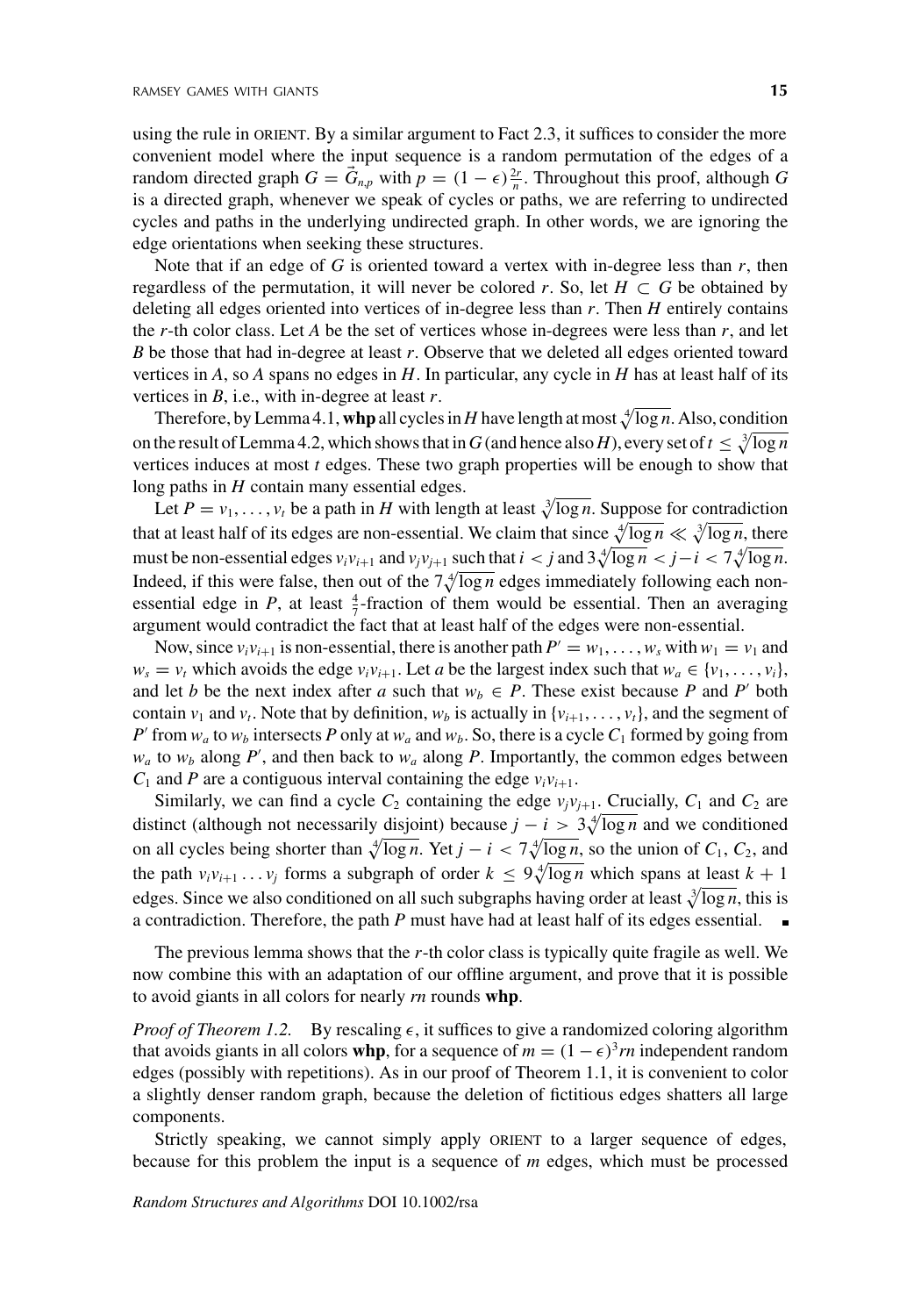online. We will therefore take some care in specifying how we randomly interleave the input into a longer sequence of edges, so that all operations are clearly online. Let us denote the final sequence of real and fictitious edges by  $e_1, \ldots, e_{m'}$ , where  $m' = (1-\epsilon)^2 m$ . Initially, we select a random subset of *m* of the *m* indices to correspond to the positions of the real edges. We then generate independent random edges for all other  $e_i$ , and pass the resulting sequence to orient. Note that since the input distribution is uniform over all sequences of *m* edges, the augmented sequence of edges consists of *m* independent random edges.

Let  $\sigma$  denote the colored sequence of  $m'$  edges produced by ORIENT. The graph formed by  $\sigma$  has maximum degree at most  $\log n$  whp by the same argument as in the offline case. We also know by construction that there are at most two paths between every pair of vertices in each of the first *r* − 1 color classes. For the *r*-th color class, Lemma 4.3 ensures that whp, all paths longer than  $\sqrt[3]{\log n}$  have at least half of their edges essential. Let P denote the collection of all of these properties. We will write  $\sigma \in \mathcal{P}$  when all of them hold.

Now, we delete the  $\epsilon m'$  fictitious edges to recover the coloring of the original edges. Note that since the algorithm knows which *m* edges are real (that was the input), the edges to delete are completely determined. But crucially, it used an independent source of randomness to interleave the original *m* edges into the full sequence of *m'* edges. Therefore, if we only condition on  $\sigma$  (and not on the input), then the distribution of which *m* edges were original is uniform over all possible subsets of *m* positions. Formally, we are calculating the probability of success by summing over all colored sequences  $\sigma$  of  $m'$  edges. We have

$$
\mathbb{P}[\text{success}] = \sum_{\sigma} \mathbb{P}[\text{success} | \sigma] \mathbb{P}[\sigma] \ge \sum_{\sigma \in \mathcal{P}} \mathbb{P}[\text{success} | \sigma] \mathbb{P}[\sigma]
$$

Since we showed that  $\sigma \in \mathcal{P}$  whp, it suffices to show that P[success  $|\sigma| > 1 - o(1)$  for all  $\sigma \in \mathcal{P}$ . We noted above that conditioned on  $\sigma$ , the  $\epsilon m'$  edges to delete were uniformly distributed over all subsets. Therefore, it remains to show that given any coloring with property  $P$ , the deletion of a random  $\epsilon$ -fraction of its edges whp shatters all large connected components. We accomplish this by deleting every edge independently with probability  $\frac{\epsilon}{2}$ , which will imply the result by a similar coupling argument to Fact 2.3, since  $\text{Bin}(m', \frac{\epsilon}{2}) \leq$  $\epsilon m'$  whp.

For each of the first  $r - 1$  color classes, Lemma 3.2 shows that all components shatter to  $o(n)$  whp, as in the offline proof. For the *r*-th color class, we now adapt the proof of Lemma 3.2 to use essential edges. Indeed, let us bound the expected size of the component  $C_v$  containing a particular vertex *v* after the deletions. Since the maximum degree in  $G_{n,m}$  is log *n*, the total number of vertices within distance  $D = \frac{1}{2}$  $\frac{\log n}{\log \log n}$  of *v* is at most  $(\log n)^D = \sqrt{n}$ . Any other vertex *u* is at distance at least  $D \gg \sqrt[3]{\log n}$  away from *v*, so a shortest path from *v* to *u* contains at least  $D/2$  essential edges. The deletion of any essential edge disconnects  $u$ ,  $v$ , so if edges are deleted with probability  $\frac{\epsilon}{2}$ , then *u* and *v* remain connected only with probability at most  $(1 - \frac{\epsilon}{2})^{D/2} = e^{-c \frac{\log n}{\log \log n}}$  for some constant *c*. Hence the expected size of  $C_v$  is at most  $\sqrt{n} + ne^{-c \frac{\log n}{\log \log n}} = o(n)$ , and by linearity of expectation, the expected susceptibility E[*S*] of the graph after deletions is  $o(n)$ . Since the size of the largest component is at most  $\sqrt{n}S$ , Markov's inequality implies that the *r*-th color class also has all components smaller than  $o(n)$ , completing the proof.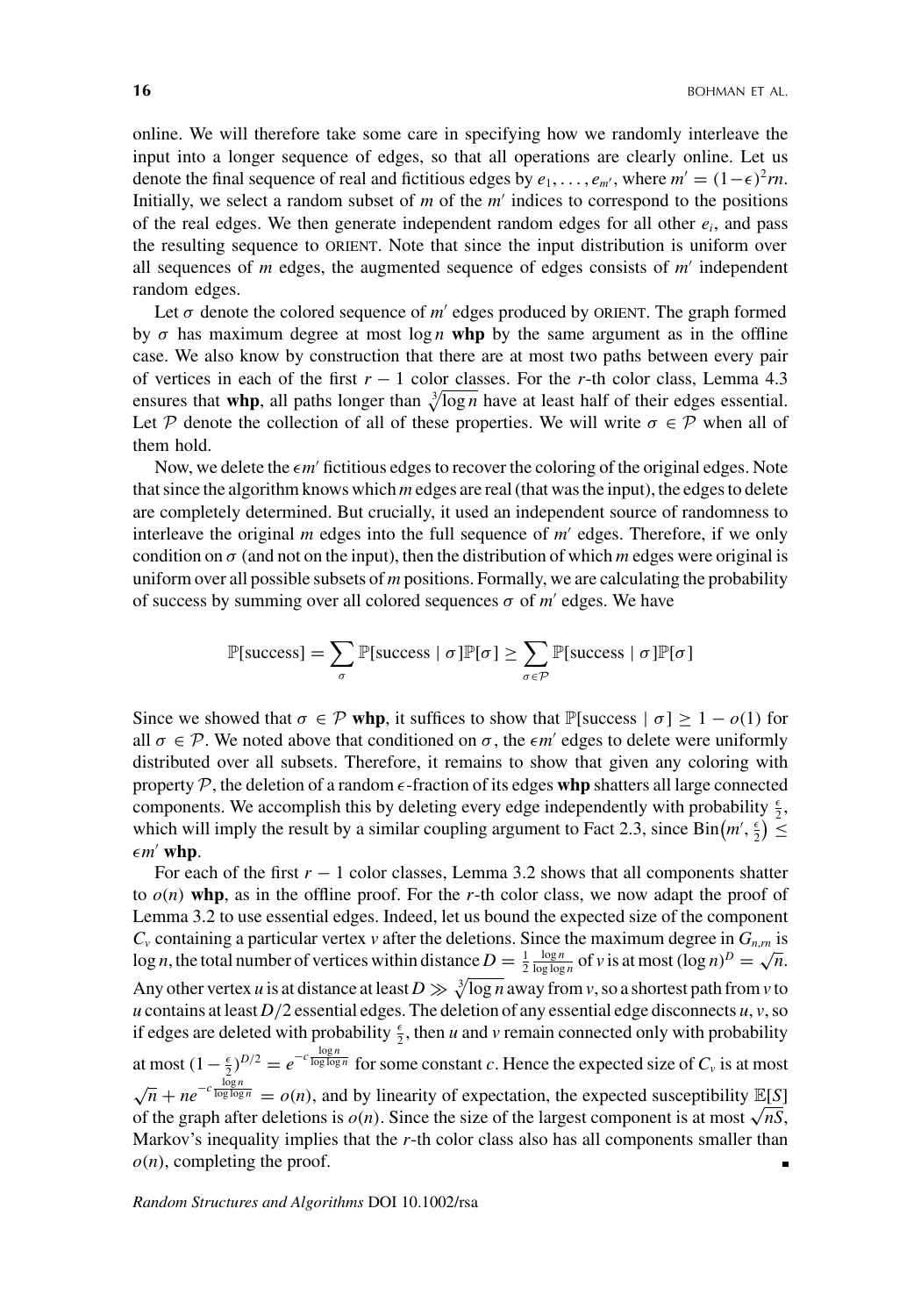# **4.2. Two Colors**

The trivial algorithm, which randomly colors each edge blue or red, clearly lasts for(1−)*n* rounds **whp**. We now present a better algorithm which lasts for 1.06*n* rounds **whp**. To color a new edge *e*, it considers the set of colors *C* that appear on isolated edges which are incident with any of its endpoints. (If *e* is not incident to any isolated edges, then *C* is empty.) When *C* contains exactly one color, the algorithm colors the edge *e* with the other color. Otherwise, it randomly colors *e* either blue or red with equal probability.

We analyze this by tracking a certain partition of the vertex set. Split the set of isolated edges into two groups based on their color, and call them the *red matching* and the *blue matching*, respectively. After the *k*-th round, let:

> $I_k$  = number of isolated vertices,  $B_k$  = number of vertices in the blue matching,  $R_k$  = number of vertices in the red matching,

and let  $J_k = n - I_k - B_k - R_k$  be the number of remaining vertices. These parameters correspond to the decomposition of the graph into its isolated vertices, the blue matching, the red matching, and the remainder.

**Lemma 4.4.** *With probability*  $1 - o(1)$ *, the following hold for all*  $t \leq 1.1$ *:* 

$$
\left|\frac{1}{n}I_m - e^{-2t}\right| \le n^{-1/3},
$$
  

$$
\left|\frac{1}{n}B_m - te^{-4t}\right| \le e^8 n^{-1/3},
$$
  

$$
\left|\frac{1}{n}R_m - te^{-4t}\right| \le e^8 n^{-1/3}.
$$

*Proof.* The probability that a particular vertex is not incident to any of the first *tn* edges is exactly  $\left(\frac{n-1}{n} \cdot \frac{n-2}{n-1}\right)^m = \left(1 - \frac{2}{n}\right)^m$ , which tends to  $e^{-2t}$  from below as *n* grows. Routine calculus easily bounds the convergence rate by  $O(n^{-1})$ , so  $\mathbb{E}[\frac{1}{n}I_m] = e^{-2t} + O(n^{-1})$ . Now consider the edge-exposure martingale where  $Y_k$  is the conditional expectation of  $I_{tn}$  given the first *k* rounds. Changing the outcome of any particular round can only affect  $I<sub>m</sub>$  by at most 2, and there are  $tn$  rounds to determine  $I_{tn}$ , so by the Hoeffding-Azuma inequality (see Theorem 7.4.1 of [1])  $I_m$  is within (say)  $\frac{1}{2}n^{2/3}$  of its expectation with probability  $e^{-\Omega(n^{1/3})}$ . This gives the desired asymptotic for  $I_m$ .

We estimate  $B_{tn}$  next. We claim that conditioned on the first *k* incoming edges  $e_1, \ldots, e_k$ , the expected change  $B_{k+1} - B_k$  is

$$
\mathbb{E}[B_{k+1} - B_k \mid e_1, \dots, e_k] = 2 \cdot \left(\frac{I_k}{n}\right)^2 \frac{1}{2} - \frac{4B_k}{n} + O(n^{-1}). \tag{1}
$$

The first summand comes from the creation of a blue isolated edge from two isolated vertices, which contributes 2 to  $B_k$ . The probability that both endpoints are isolated vertices is  $\frac{l_k}{n} \cdot \frac{l_{k-1}}{n-1}$ . Since  $\frac{1}{n(n-1)} - \frac{1}{n^2} = O(n^{-3})$  and  $I_k \le n$ , this is  $\left(\frac{l_k}{n}\right)^2 - O(n^{-1})$ . The  $\frac{1}{2}$  factor comes from the fact that the edge is randomly colored blue or red.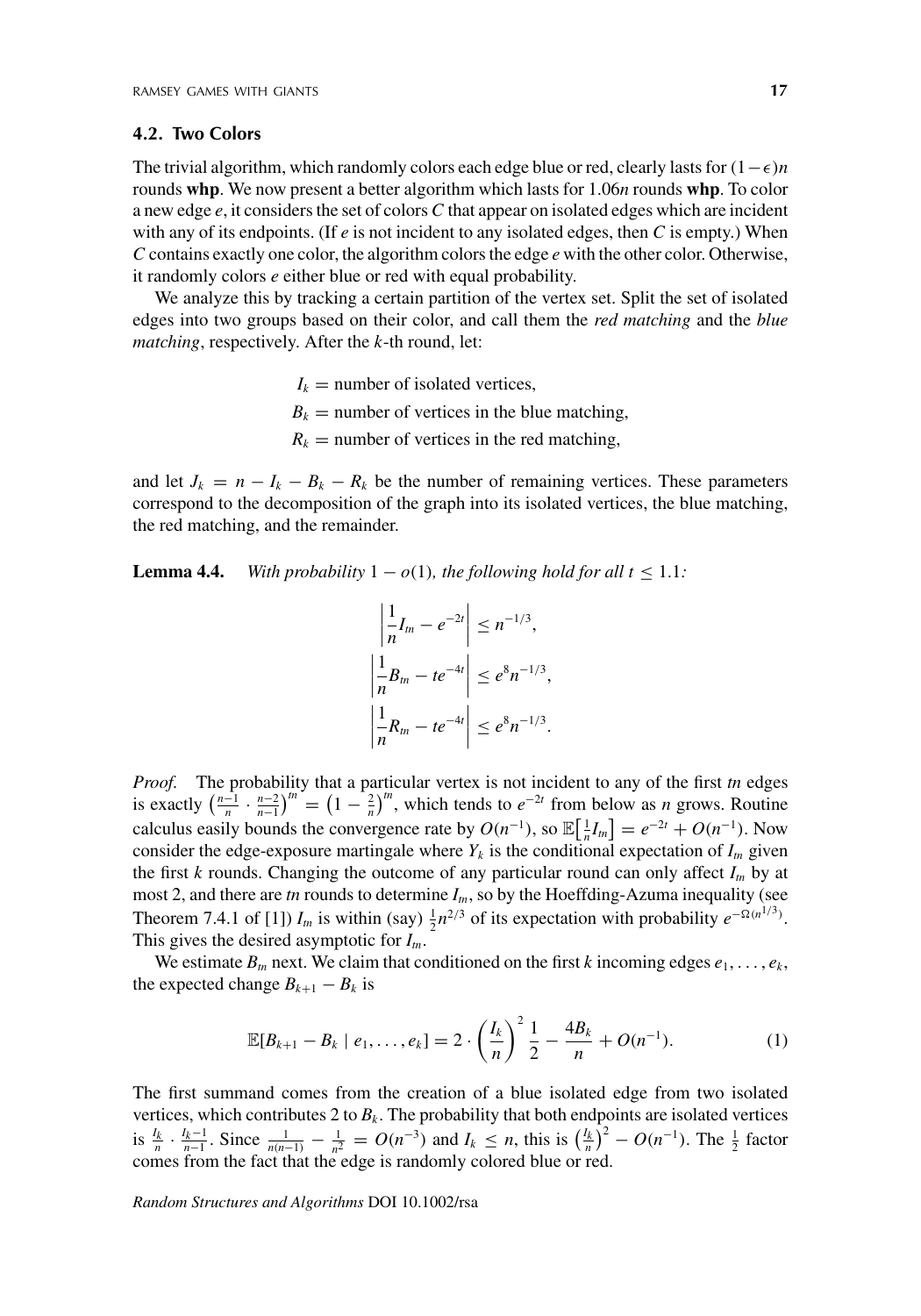For the second summand, the only way we lose blue isolated edges is when an endpoint of the incoming edge is incident to a blue isolated edge. The probability that the two endpoints hit two different blue isolated edges (hence contributing  $-4$ ) is  $\frac{B_k}{n} \cdot \frac{B_k-2}{n-1}$ . On the other hand, the probability that they hit exactly one isolated edge (hence contributing  $-2$ ) is  $2 \cdot \frac{B_k}{n} \left(1 - \frac{B_k - 1}{n-1}\right)$ . Thus the expected contribution from these losses is

$$
(-4) \cdot \frac{B_k}{n} \cdot \frac{B_k - 2}{n-1} + (-2) \cdot 2 \cdot \frac{B_k}{n} \left( 1 - \frac{B_k - 1}{n-1} \right) = -\frac{4B_k}{n} + O(n^{-1}),
$$

matching the second summand.

Since we showed that  $\frac{1}{n}I_m = (1 - o(1))e^{-2t}$  whp, Eq. (1) suggests that  $b(t) = \frac{1}{n}B_m$ should satisfy the differential equation

$$
\frac{db}{dt} = (e^{-2t})^2 - 4b, \qquad b(0) = 0,
$$

whose solution is  $b(t) = te^{-4t}$ .

We now verify this formally, using the same method as for the proof of Theorem 2.6. For each k, let  $\mathcal{E}_k$  be the event that  $\left|\frac{1}{n}I_k - e^{-\frac{2k}{n}}\right| \leq n^{-\frac{1}{3}}$  and  $\left|\frac{1}{n}B_k - b\left(\frac{k}{n}\right)\right| \leq e^{\frac{7k}{n}}n^{-\frac{1}{3}}$ . Now, consider the sequence of random variables

$$
W_k = \begin{cases} B_k - nb\left(\frac{k}{n}\right) - e^{\frac{7k}{n}} n^{\frac{2}{3}} & \text{if } \mathcal{E}_{k-1} \text{ occurs,} \\ W_{k-1} & \text{otherwise.} \end{cases}
$$

We claim that  $W_k$  is a supermartingale. Assume that  $\mathcal{E}_k$  occurs. Then, using (1) we obtain

$$
\mathbb{E}[W_{k+1} - W_k \mid e_1, \ldots, e_k, \mathcal{E}_k] \le \left(\frac{I_k}{n}\right)^2 - \frac{4B_k}{n} + O(n^{-1}) - n \left[b\left(\frac{k+1}{n}\right) - b\left(\frac{k}{n}\right)\right] - \left[e^{\frac{7(k+1)}{n}} - e^{\frac{7k}{n}}\right]n^{2/3}.
$$

Since  $\frac{l_k}{n} \le e^{-\frac{2k}{n}} + n^{-\frac{1}{3}}$  and  $e^{-\frac{2k}{n}} \le 1$ , we have  $\left(\frac{l_k}{n}\right)^2 \le e^{-\frac{4k}{n}} + 2n^{-\frac{1}{3}} + O(n^{-\frac{2}{3}})$ . Similarly,  $-\frac{4B_k}{n} \leq -4b(\frac{k}{n}) + 4e^{\frac{7k}{n}}n^{-\frac{1}{3}}$ . Recall that for any twice-differentiable function *f*, Taylor's formula ensures that for any *t*, *h*, there is some  $0 \le \xi \le 1$  such that  $f(t + h) - f(t) =$  $f'(t)h + \frac{1}{2}f''(t + \xi h)h^2$ . Since the second derivative of our function  $b(t)$  is bounded on the interval  $0 \le t \le 1.1$ , Taylor's formula gives  $b\left(\frac{k+1}{n}\right) - b\left(\frac{k}{n}\right) = \frac{1}{n}b'\left(\frac{k}{n}\right) + O(n^{-2})$ . By a similar argument,  $e^{\frac{7(k+1)}{n}} - e^{\frac{7k}{n}} = \frac{7}{n}e^{\frac{7k}{n}} + O(n^{-2})$ . Combining all of these estimates and using  $b' = e^{-4t} - 4b$ , we obtain

$$
\mathbb{E}[W_{k+1} - W_k \mid e_1, \dots, e_k, \mathcal{E}_k]
$$
\n
$$
\leq e^{-\frac{4k}{n}} + 2n^{-\frac{1}{3}} + O(n^{-\frac{2}{3}}) - 4b\left(\frac{k}{n}\right) + 4e^{\frac{7k}{n}}n^{-\frac{1}{3}} - b'\left(\frac{k}{n}\right) - 7e^{\frac{7k}{n}}n^{-\frac{1}{3}}
$$
\n
$$
= (2 - 3e^{\frac{7k}{n}})n^{-\frac{1}{3}} + O(n^{-\frac{2}{3}}).
$$
\n
$$
< 0,
$$

so *Wk* is indeed a supermartingale. Next, we bound the stepwise differences *Wk*+<sup>1</sup>−*Wk* . The change in  $B_k$  is at most 4, and our Taylor estimates show that the error term  $nb(\frac{k}{n}) - e^{\frac{7k}{n}} n^{\frac{2}{3}}$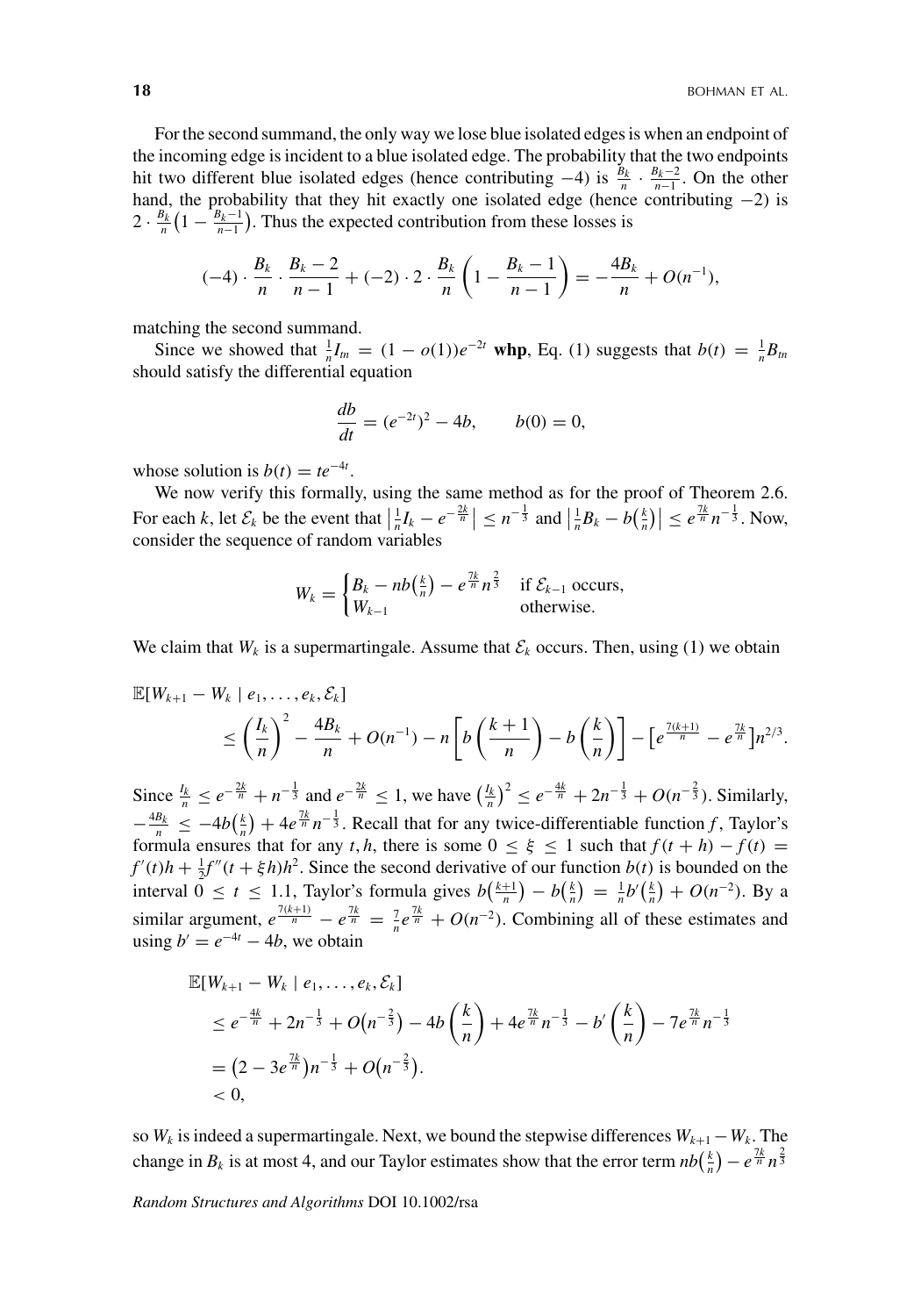changes by at most an absolute constant because  $b'(\frac{k}{n})$  is bounded on  $k \leq 1.1n$ . Therefore, the Hoeffding-Azuma inequality implies that since  $W_0 = -n^{\frac{2}{3}}$ ,

$$
\mathbb{P}[\exists k \le 1.1n : W_k \ge 0] \le e^{-\Omega(n^{1/3})}.
$$
 (2)

Similarly, if

$$
\hat{W}_k = \begin{cases} B_k - nb\left(\frac{k}{n}\right) + e^{\frac{7k}{n}} n^{\frac{2}{3}} & \text{if } \mathcal{E}_{k-1} \text{ occurs,} \\ \hat{W}_{k-1} & \text{otherwise.} \end{cases}
$$

then

$$
\mathbb{E}[\hat{W}_{k+1} - \hat{W}_k \mid e_1, \ldots, e_k, \mathcal{E}_k]
$$
\n
$$
\geq \left(\frac{I_k}{n}\right)^2 - \frac{4B_k}{n} + O(n^{-1}) - n \left[ b\left(\frac{k+1}{n}\right) - b\left(\frac{k}{n}\right) \right] + \left[ e^{\frac{7(k+1)}{n}} - e^{\frac{7k}{n}} \right] n^{2/3}.
$$

Since  $\frac{I_k}{n} \geq e^{-\frac{2k}{n}} - n^{-\frac{1}{3}}$  and  $e^{-\frac{2k}{n}} \leq 1$ , we have  $\left(\frac{I_k}{n}\right)^2 \geq e^{-\frac{4k}{n}} - 2n^{-\frac{1}{3}}$ . Also,  $-\frac{4B_k}{n} \geq$  $-4b(\frac{k}{n})-4e^{\frac{7k}{n}}n^{-\frac{1}{3}}$ . Using the same estimates as before for  $b(\frac{k+1}{n})-b(\frac{k}{n})$  and  $e^{\frac{7(k+1)}{n}}-e^{\frac{7k}{n}}$ , we obtain

$$
\mathbb{E}[\hat{W}_{k+1} - \hat{W}_k \mid e_1, \dots, e_k, \mathcal{E}_k]
$$
\n
$$
\geq e^{-\frac{4k}{n}} - 2n^{-\frac{1}{3}} - 4b\left(\frac{k}{n}\right) - 4e^{\frac{7k}{n}}n^{-\frac{1}{3}} + O(n^{-1}) - b'\left(\frac{k}{n}\right) + 7e^{\frac{7k}{n}}n^{-\frac{1}{3}}
$$
\n
$$
= (-2 + 3e^{\frac{7k}{n}})n^{-\frac{1}{3}} + O(n^{-1}).
$$
\n
$$
> 0,
$$

so  $\hat{W}_k$  is a submartingale. Applying the Hoeffding-Azuma inequality once again we see that

$$
\mathbb{P}[\exists k \le 1.1n : \hat{W}_k \le 0] \le e^{-\Omega(n^{1/3})}.
$$
 (3)

We have now shown that **whp**,  $W_k < 0$ ,  $\hat{W}_k > 0$ , and  $\left| \frac{1}{n} I_k - e^{-\frac{2k}{n}} \right| \leq n^{-1/3}$  for every  $k \leq 1.1n$ . Whenever these all happen, the same induction argument as in the conclusion of the proof of Theorem 2.6 shows that every  $\mathcal{E}_k$  necessarily holds as well. In particular,

$$
\left|B_k - nb\left(\frac{k}{n}\right)\right| \leq e^{\frac{7k}{n}n^{\frac{2}{3}}} < e^8n^{\frac{2}{3}},
$$

for all  $k \leq 1.1n$ . This completes the proof for  $B_{in}$ , and the result for  $R_{in}$  follows by symmetry.

Now that we have control of the vertex partition, we study the evolution of the susceptibility. We have symmetry between blue and red, so it suffices to show that the susceptibility of the blue color class does not "blow up" before 1.06*n* rounds. Let  $X_k$  be the sum of the squares of the component sizes in the blue color class after the *i*-th round. Note that this is precisely *n* times the susceptibility of the blue color class. In the remainder of this proof, we will show that  $\frac{1}{n}X_{tn}$  tracks  $x(t)$ , which is the solution of the differential equation

$$
\frac{dx}{dt} = x^2 + 3b^2 - 2bx, \qquad x(0) = 1,\tag{4}
$$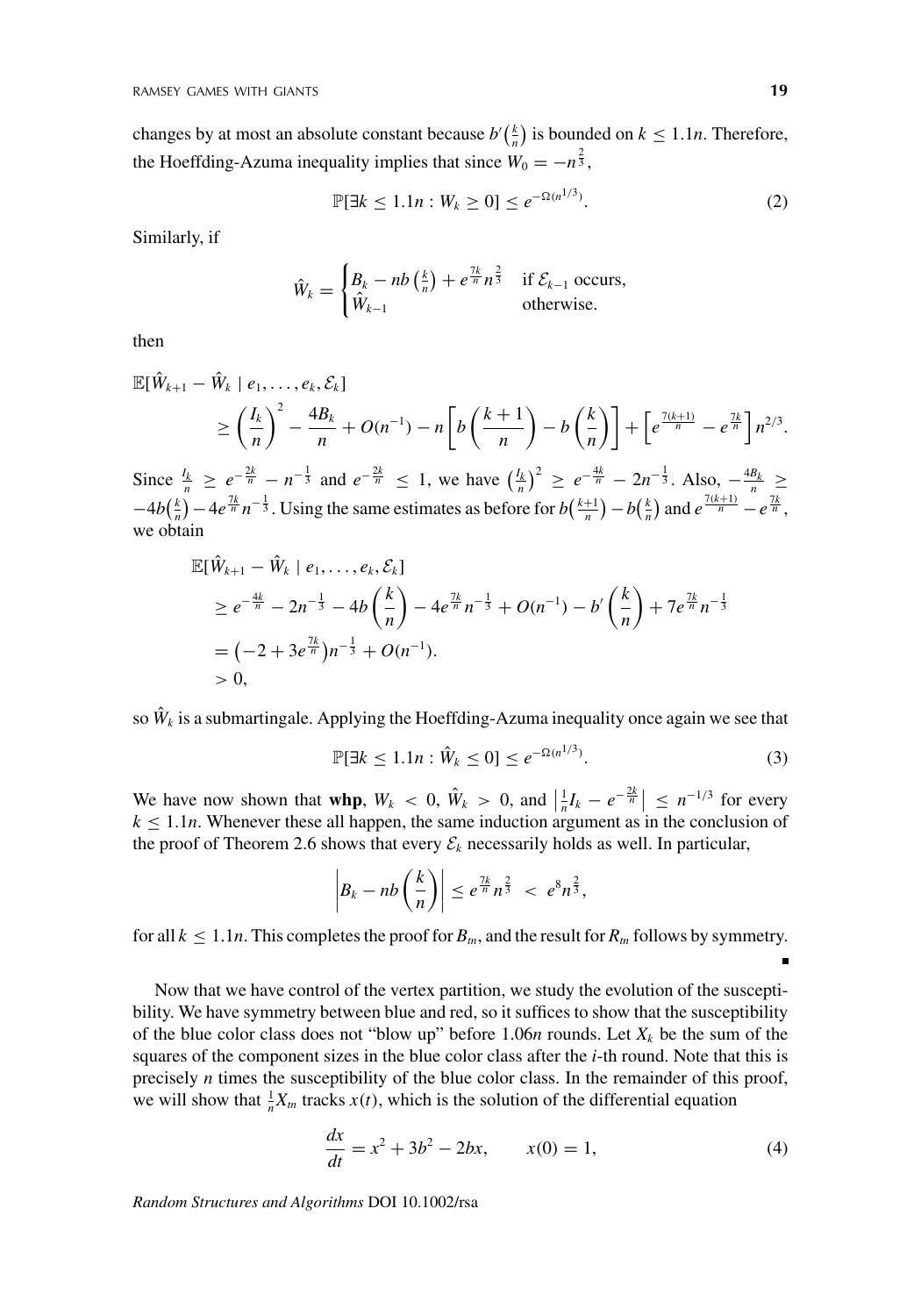where  $b(t) = te^{-4t}$ . (The precise form of the differential equation will be derived in what follows.) Numerical methods confirm that this differential equation "blows up" only at *t* ≈ 1.065, and *x*(*t*) ≤ 209 for all *t* ≤ 1.06.

**Lemma 4.5.** Suppose that  $\frac{1}{n}X_k < 210$ . Then the expected change in  $X_k$  is:

$$
\mathbb{E}\left[X_{k+1}-X_k \mid e_1,\ldots,e_k;\frac{1}{n}X_k < 210\right] \\
= \left(\frac{X_k}{n}\right)^2 + \frac{1}{n^2}\left[4B_k^2 - 4B_kX_k - R_k^2 + 2R_kX_k\right] + O(n^{-1}).
$$

*Proof.* Let the connected components in the blue color class be  $C_1, C_2, \ldots$ . Suppose that the  $(k+1)$ -st edge has endpoints in  $C_i$ ,  $C_j$ . If  $i = j$ , or if the edge is colored red, then the sum of the squares of the blue components does not change. Otherwise, it increases by exactly  $(|C_i| + |C_j|)^2 - |C_i|^2 - |C_j|^2 = 2|C_i||C_j|$ . Therefore,

$$
\mathbb{E}\left[X_{k+1}-X_k \mid e_1,\ldots,e_k;\frac{1}{n}X_k < 210\right] = \sum_{i\neq j} 2|C_i||C_j| \cdot \frac{|C_i|}{n} \frac{|C_j|}{n-1} \cdot p_{ij}
$$

where  $p_{ij}$  is the probability that an edge with endpoints in  $C_i$  and  $C_j$  is colored blue. Note that  $p_{ij}$  is usually  $\frac{1}{2}$ , but is sometimes 0 or 1 when the endpoints hit isolated edges. The factor of *n* − 1 in the denominator is cumbersome, so we will replace it with an *n*. To do this, note that  $\sum_{i \neq j} 2|C_i|^2|C_j|^2 \cdot p_{ij} \leq 2(\sum_i |C_i|^2)^2 = 2X_k^2 \leq 2(210n)^2 = O(n^2)$ . Since  $\frac{1}{2} - O(n^{-3})$ , the total edditive error we will make by replacing the  $n = 1$  with an  $\frac{1}{n(n-1)} - \frac{1}{n^2} = O(n^{-3})$ , the total additive error we will make by replacing the *n* − 1 with an *n* is  $O(n^{-1})$ . Therefore,

$$
\mathbb{E}\left[X_{k+1}-X_k \mid e_1,\ldots,e_k;\frac{1}{n}X_k<210\right]=\frac{2}{n^2}\sum_{i\neq j}|C_i|^2|C_j|^2\cdot p_{ij}+O(n^{-1}).
$$

Let *S* be the right hand side of this equality, and let *S'* be what it would be if all  $p_{ij}$  were equal to  $\frac{1}{2}$ . Then

$$
S' = \frac{1}{n^2} \sum_{i \neq j} |C_i|^2 |C_j|^2 + O(n^{-1}) \le \left(\frac{X_k}{n}\right)^2 + O(n^{-1}).
$$
 (5)

Now we estimate the total error we made in *S'* by replacing all  $p_{ij}$  with  $\frac{1}{2}$ . Whenever  $p_{ij} = 0$ , we overestimated by  $\frac{1}{n^2} |C_i|^2 |C_j|^2$ , and when  $p_{ij} = 1$ , we underestimated by that same amount. To systematically examine all of the cases when  $p_{ij} \neq \frac{1}{2}$ , we classify the components  $C_i$  of the blue color class into *types*, which we represent with the letters B, R, I, and J. We say that  $C_i$  has type B if it is part of the blue matching (hence a single edge), type R if it is part of the red matching (hence a single vertex), type I if it is an isolated vertex, and type J otherwise. Now we break into cases depending on the types of *Ci* and *Cj*. In each case, we calculate the sum of all  $|C_i|^2|C_j|^2$  of that type.

**Case BB.** In this case, both  $C_i$  and  $C_j$  have type B, meaning that they are isolated edges from the blue matching. If the incoming edge has one endpoint in  $C_i$  and one endpoint in  $C_j$ , our algorithm will definitely color it red, so  $p_{ij} = 0$ . Any  $|C_i|^2 |C_j|^2$  of this type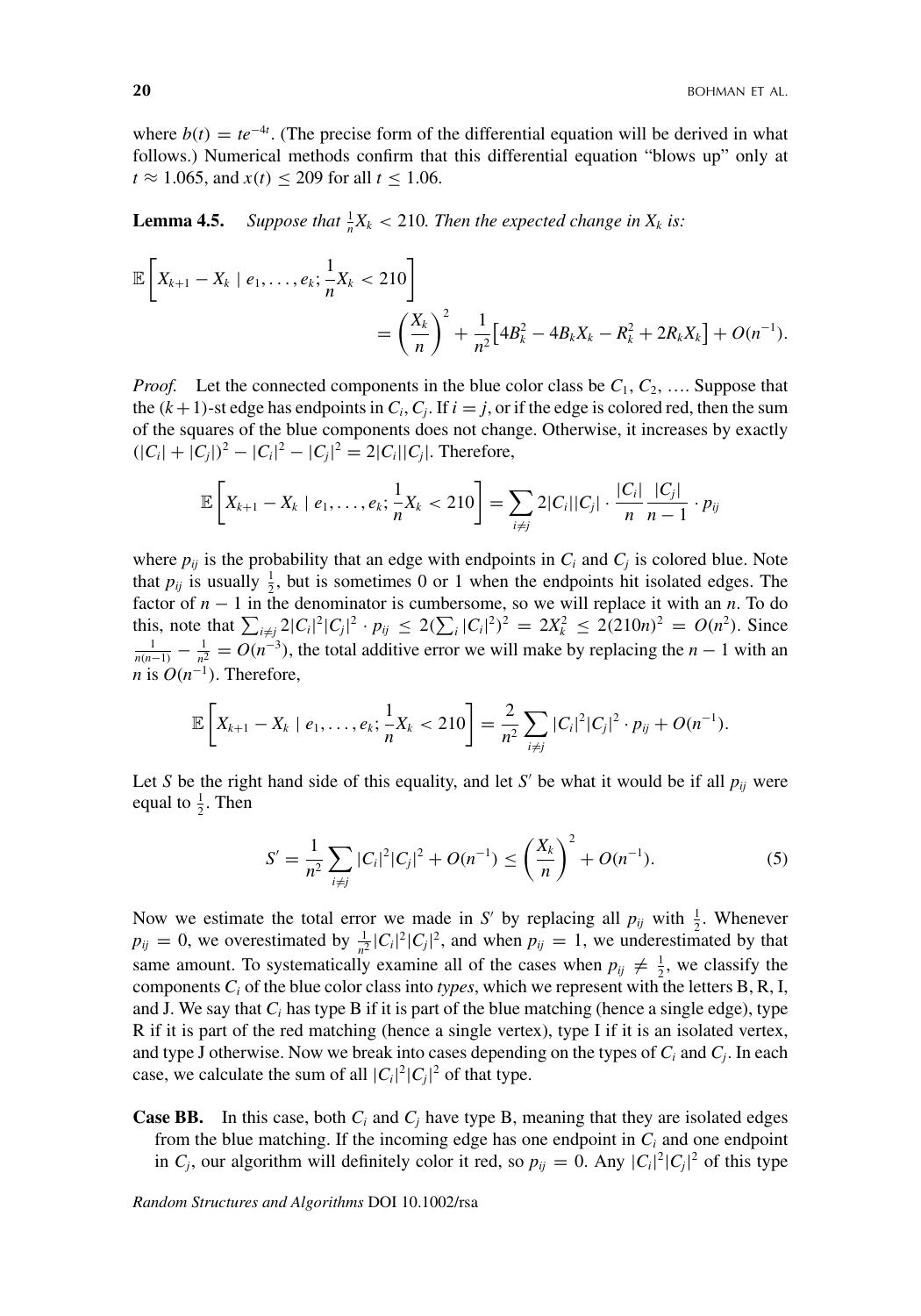is precisely  $2^2 \cdot 2^2 = 16$ . The number of *C<sub>i</sub>* of type B is  $\frac{B_k}{2}$ , because the blue matching consists of  $\frac{B_k}{2}$  isolated blue edges. So, the number of pairs *C<sub>i</sub>*, *C<sub>j</sub>* of type BB with  $i \neq j$  is  $\frac{B_k}{2} \cdot (\frac{B_k}{2} - 1) = \frac{B_k^2}{4} - O(n)$ . Therefore, the sum of all  $|C_i|^2 |C_j|^2$  of this type is  $4B_k^2 - O(n)$ .

- **Cases BI, IB.** Again  $p_{ij} = 0$ . Any  $|C_i|^2 |C_j|^2$  of this type is precisely  $2^2 \cdot 1^2 = 4$ . There are  $\frac{B_k}{2} \cdot I_k$  pairs  $C_i$ ,  $C_j$  of type BI, and the same number of type IB, so the sum is  $4B_kI_k$ .
- **Cases BJ, JB.** Again  $p_{ij} = 0$ . Let *Z* be the set of indices *j* such that  $C_j$  has type J. Since there are  $\frac{B_k}{2}$  components  $C_i$  of type B, the sum of  $|C_i|^2 |C_j|^2$  over all pairs of type BJ alone is

$$
\frac{B_k}{2} \sum_{j \in \mathbb{Z}} 2^2 \cdot |C_j|^2 = 2B_k \sum_{j \in \mathbb{Z}} |C_j|^2
$$
  
=  $2B_k \left( X_k - \sum_{j \notin \mathbb{Z}} |C_j|^2 \right)$   
=  $2B_k \left( X_k - I_k - R_k - \frac{B_k}{2} \cdot 2^2 \right)$   
=  $2B_k (X_k - I_k - R_k - 2B_k).$ 

The explanation is as follows.  $X_k$  is the sum of all  $|C_j|^2$ . Then, we break the sum over  $j \notin Z$  of  $|C_j|^2$  into the cases when  $C_j$  has type I, R, or B, in which  $|C_j|$  is always 1, 1, and 2, respectively.

The total contribution from pairs of type BJ and JB is twice that from BJ alone, so it is  $4B_k(X_k - I_k - R_k - 2B_k).$ 

- **Case RR.** Now  $p_{ij} = 1$ . Any  $|C_i|^2 |C_j|^2$  of this type is precisely  $1^2 \cdot 1^2 = 1$ . The number of  $C_i$  of type R is  $R_k$ , because the red matching consists of  $\frac{R_k}{2}$  isolated red edges, which give  $R_k$  isolated vertices in the blue color class. So, the number of pairs  $C_i$ ,  $C_j$  of type RR with  $i \neq j$  is  $R_k \cdot (R_k - 1) = R_k^2 - O(n)$ . Thus the sum of  $|C_i|^2 |C_j|^2$  is  $R_k^2 - O(n)$ .
- **Cases RI, IR.** Again  $p_{ij} = 1$ . Any  $|C_i|^2 |C_j|^2$  of this type is precisely  $1^2 \cdot 1^2 = 1$ . There are  $R_k \cdot I_k$  pairs  $C_i$ ,  $C_i$  of type RI, and the same number of type IR, so the sum is  $2R_kI_k$ .
- **Cases RJ, JR.** Again  $p_{ij} = 1$ . Let *Z* be the set of indices *j* such that  $C_j$  has type J. Since there are  $R_k$  components  $C_i$  of type R, the sum of  $|C_i|^2 |C_j|^2$  over all pairs of type RJ is

$$
R_k \sum_{j \in \mathbb{Z}} 1^2 \cdot |C_j|^2 = R_k (X_k - I_k - R_k - 2B_k),
$$

where we used the exact same calculation as in the case BJ for  $\sum_{j\in Z} |C_j|^2$ . We double this to include the contribution from JR, and obtain a total sum of  $2R_k(X_k - I_k - R_k - 2B_k)$ .

**All other cases.** For all other pairs of types, our algorithm chooses a random color, so  $p_{ij} = \frac{1}{2}$ , and there is no difference between *S* and *S'*.

Combining all of the above calculations, we express  $\mathbb{E}[X_{k+1} - X_k \mid e_1, \ldots, e_k; \frac{1}{n}X_k$  $210$ ] = *S* in terms of  $S' \le \left(\frac{X_k}{n}\right)^2 + O(n^{-1}).$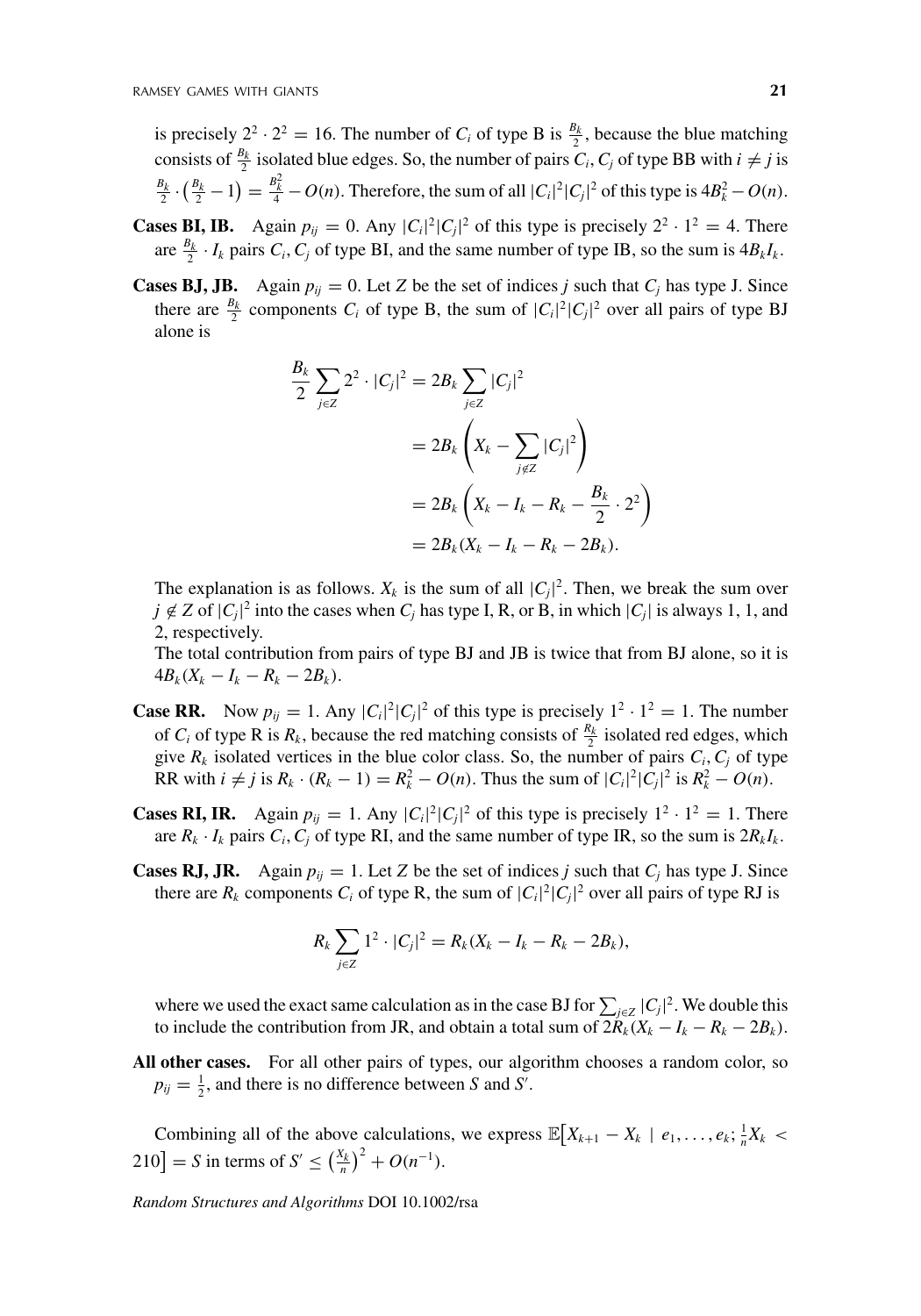**22** BOHMAN ET AL.

$$
S = S' - \frac{1}{n^2} \Big[ \big( 4B_k^2 - O(n) \big) + 4B_k I_k + 4B_k (X_k - I_k - R_k - 2B_k) \Big] + \frac{1}{n^2} \Big[ \big( R_k^2 - O(n) \big) + 2R_k I_k + 2R_k (X_k - I_k - R_k - 2B_k) \Big] = S' + \frac{1}{n^2} \Big[ 4B_k^2 - 4B_k X_k - R_k^2 + 2R_k X_k \Big] + O(n^{-1}) \le \left( \frac{X_k}{n} \right)^2 + \frac{1}{n^2} \Big[ 4B_k^2 - 4B_k X_k - R_k^2 + 2R_k X_k \Big] + O(n^{-1}),
$$

as desired.

By Lemma 4.4,  $\frac{1}{n}B_k$  and  $\frac{1}{n}R_k$  track  $b(t) = te^{-4t}$ , so Lemma 4.5 indeed indicates that the differential equation (4) estimates  $\frac{1}{n}X_m$ . We now prove this formally. Our method uses Hoeffding-Azuma, so we need bounded differences. In our proof of Theorem 2.6, we achieved this by controlling the distribution of the component sizes with the result of Spencer and Wormald (Fact 2.5).

Recall that a graph has a *K*, *c* component tail if for all positive integers *s*, at most *Ke*−*cs*fraction of vertices lie in components of order at least *s*. In particular, the empty graph has a *K*, *c* component tail with  $K = e$  and  $c = 1$ . Fact 2.5 then ensures that after a period of random edge addition, the resulting graph still has a  $K'$ ,  $c'$  component tail. However, the period only lasts for about 0.5*n* edges when starting with the empty graph, and our process needs to run for 1.06*n* rounds. To work around this issue, we use several iterations.

Define the sequence  $t_0, \ldots, t_{19}$ , by letting  $t_0 = 0$ , and  $t_{i+1} = t_i + \frac{1}{4x(t_i)}$ , where  $x(t)$  is the solution of the differential equation (4). The motivation for this sequence is as follows. Suppose we have already established that the blue graph after  $t_i$ *n* rounds has a  $K_i$ ,  $c_i$  component tail, and its susceptibility *L* is approximately  $x(t_i)$ , specifically, that  $L < 1.5x(t_i)$ . Then, we could apply Fact 2.5 with  $L = 1.5x(t_i)$ ,  $K = K_i$ ,  $c = c_i$ , and  $\gamma = \frac{1}{4}$ , to conclude that after  $t_{i+1}$ *n* rounds, even if all new edges were colored blue, the blue graph would still have a *K*<sub>i+1</sub>,  $c_{i+1}$  component tail **whp**. This allows us to define sequences  $K_0 \leq \cdots \leq K_{19} = K'$ and  $c_1 \geq \cdots \geq c_{19} = c'$ . We confirmed numerically that  $t_{19} > 1.06$ , so this would allow us to maintain a K', c' component tail for 1.06*n* rounds. Now we formalize this heuristic, and prove our two-color avoidance theorem.

*Proof of Theorem 1.3.* For each  $0 \le k \le 1.06n$ , let  $\mathcal{E}_k$  be the event that all of the following hold:

$$
\mathcal{E}_k = \begin{cases}\n\left|\frac{1}{n}B_k - b\left(\frac{k}{n}\right)\right| \le e^{8n^{-\frac{1}{3}}},\\ \n\left|\frac{1}{n}R_k - b\left(\frac{k}{n}\right)\right| \le e^{8n^{-\frac{1}{3}}},\\ \n\frac{1}{n}X_k \le x\left(\frac{k}{n}\right) + e^{\frac{500k}{n}n^{-\frac{1}{4}}},\\ \n\text{and the blue graph has a } K', c' \text{ component}\n\end{cases}
$$

and the blue graph has a  $K', c'$  component tail.

We define a supermartingale. Let

$$
Z_k = \begin{cases} X_k - nx\left(\frac{k}{n}\right) - e^{\frac{500k}{n}}n^{\frac{3}{4}} & \text{if } \mathcal{E}_{k-1} \text{ occurs,} \\ Z_{k-1} & \text{otherwise.} \end{cases}
$$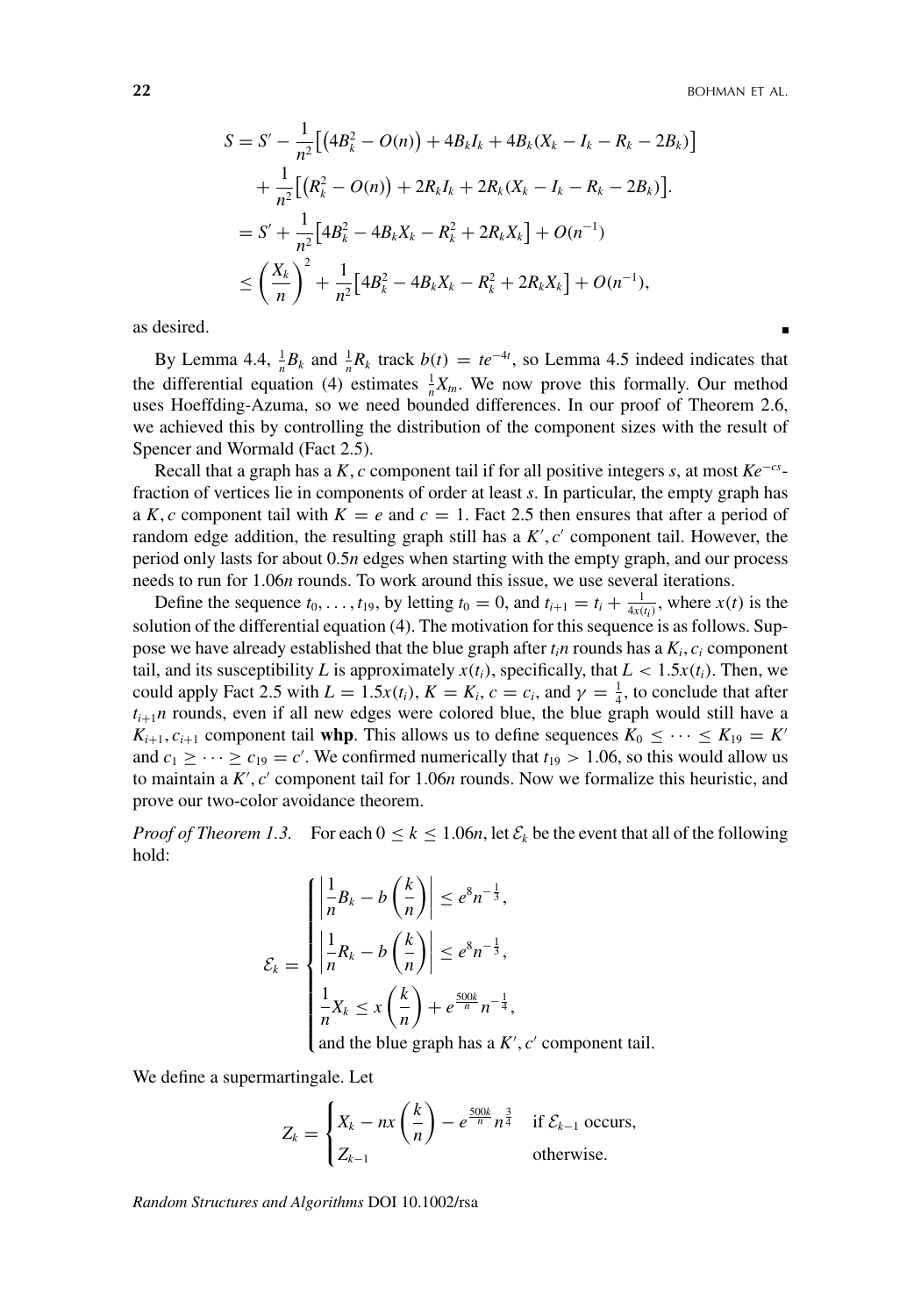We only consider  $k \le 1.06n$ , and  $x(t) \le 209$  for all  $t \le 1.06$ , so if  $\mathcal{E}_k$  holds, we have  $\frac{1}{n}X_k$  < 210. Then Lemma 4.5 gives

$$
\mathbb{E}[Z_{k+1} - Z_k \mid e_1, \dots, e_k, \mathcal{E}_k] \le \left(\frac{X_k}{n}\right)^2 + \frac{1}{n^2} \Big[ 4B_k^2 - 4B_k X_k - R_k^2 + 2R_k X_k \Big] + O(n^{-1})
$$

$$
- n \Big[ x \left(\frac{k+1}{n}\right) - x \left(\frac{k}{n}\right) \Big] - \Big[ e^{\frac{500(k+1)}{n}} - e^{\frac{500k}{n}} \Big] n^{\frac{3}{4}}.
$$

Now we estimate each term. Since  $\frac{X_k}{n} \le x(\frac{k}{n}) + e^{\frac{500k}{n}} n^{-\frac{1}{4}}$  and  $k \le 1.06n$ , we have  $(\frac{X_k}{n})^2 \le$  $x^2(\frac{k}{n}) + 2x(\frac{k}{n})e^{\frac{500k}{n}}n^{-\frac{1}{4}} + O(n^{-\frac{1}{2}})$ . Similarly,  $\frac{B_k^2}{n^2} = b^2(\frac{k}{n}) + O(n^{-\frac{1}{3}})$ , and the same estimate holds for  $\frac{R_k^2}{n^2}$ . Also,  $\frac{1}{n}(2R_k - 4B_k) = -2b(\frac{k}{n}) + O(n^{-\frac{1}{3}})$ , so

$$
\frac{1}{n}(2R_k-4B_k)\cdot\frac{X_k}{n}\leq -2b\left(\frac{k}{n}\right)\left[x\left(\frac{k}{n}\right)-e^{\frac{500k}{n}}n^{-\frac{1}{4}}\right]+O\left(n^{-\frac{1}{3}}\right).
$$

From Taylor bounds similar to those in the proof of Lemma 4.4, we have  $x\left(\frac{k+1}{n}\right) - x\left(\frac{k}{n}\right) =$  $\frac{1}{n}x'(\frac{k}{n}) + O(n^{-2})$  and  $e^{\frac{500(k+1)}{n}} - e^{\frac{500k}{n}} = \frac{500}{n}e^{\frac{500k}{n}} + O(n^{-2})$ . Combining all of these bounds, and using  $x' = x^2 + 3b^2 - 2bx$ , the entire estimate simplifies to

$$
\mathbb{E}[Z_{k+1}-Z_k \mid e_1,\ldots,e_k,\mathcal{E}_k] \leq \left[2x\left(\frac{k}{n}\right)+2b\left(\frac{k}{n}\right)-500\right]e^{\frac{500k}{n}n^{-\frac{1}{4}}}+O(n^{-\frac{1}{3}}),
$$

which is indeed less than zero for large *n* because  $b(t) = te^{-4t}$  is always less than 1, and  $x(t) \le 209$  for all  $t \le 1.06$ . Therefore  $Z_0, \ldots, Z_{1.06n}$  is a supermartingale. Note that  $Z_0 = -n^{\frac{3}{4}}$ . Now because we are dealing with a graph with a *K'*, *c'* tail, just as in the proof of Theorem 2.6 we have  $|Z_{k+1} - Z_k| = O(\log^2 n)$  and then the Hoeffding-Azuma inequality implies that for each  $k \leq 1.06n$ ,

$$
\mathbb{P}[Z_k \geq 0] \leq e^{-\Omega(n^{1/2}/\log^4 n)}.
$$

Therefore, by a union bound, whp  $Z_k < 0$  for all  $k \le 1.06n$ . Also, Lemma 4.4 implies that  $|\sinh \theta|, |\frac{B_k}{n} - b(\frac{k}{n})| \le e^{8n-\frac{1}{3}}$  and  $|\frac{R_k}{n} - b(\frac{k}{n})| \le e^{8n-\frac{1}{3}}$  for every  $k \le 1.06n$ . Let  $\mathcal{E}$  be the conjunction of all of these high-probability events.

To complete our argument, we show by induction that **whp**, for each  $0 \le i \le 19$ , the blue graph after  $t_i$ n rounds has a  $K_i$ ,  $c_i$  component tail. The base case  $i = 0$  is trivial. For the induction step, suppose that it is true for  $i$ . Condition on the blue graph after  $t_i$ *n* rounds having a  $K_i$ ,  $c_i$  component tail, as well as on the event  $\mathcal E$  that all  $Z_k < 0$  and all  $B_k$ ,  $R_k$  are concentrated. Then, the same argument as in the conclusion of the proof of Theorem 2.6 forces all  $\mathcal{E}_k$  to occur for  $k \leq t_i n$ , since  $K_i \leq K'$  and  $c_i \geq c'$ . In particular,  $\mathcal{E}_{t_i n}$  already implies that after  $t_i n$  rounds, the blue graph has susceptibility  $\frac{1}{n}X_{t_i n} \leq x(t_i) + o(1) < 1.5x(t_i)$ . Applying Fact 2.5 with  $L = 1.5x(t_i)$ ,  $K = K_i$ ,  $c = c_i$ , and  $\gamma = \frac{1}{4}$ , we see that **whp**, even if all new edges were colored blue, the blue graph after  $t_i n + \left(1 - \frac{1}{4}\right) \frac{n}{2 \cdot 1.5x(t_i)} = t_{i+1} n$ rounds would have a  $K_{i+1}$ ,  $c_{i+1}$  component tail. This finishes the induction, so whp the blue graph after  $t_{19}n > 1.06n$  rounds has a  $K', c'$  component tail. In particular, all connected components are of order  $O(\log n)$ , so there is no giant in the blue color class. The same result follows for the red color class by symmetry.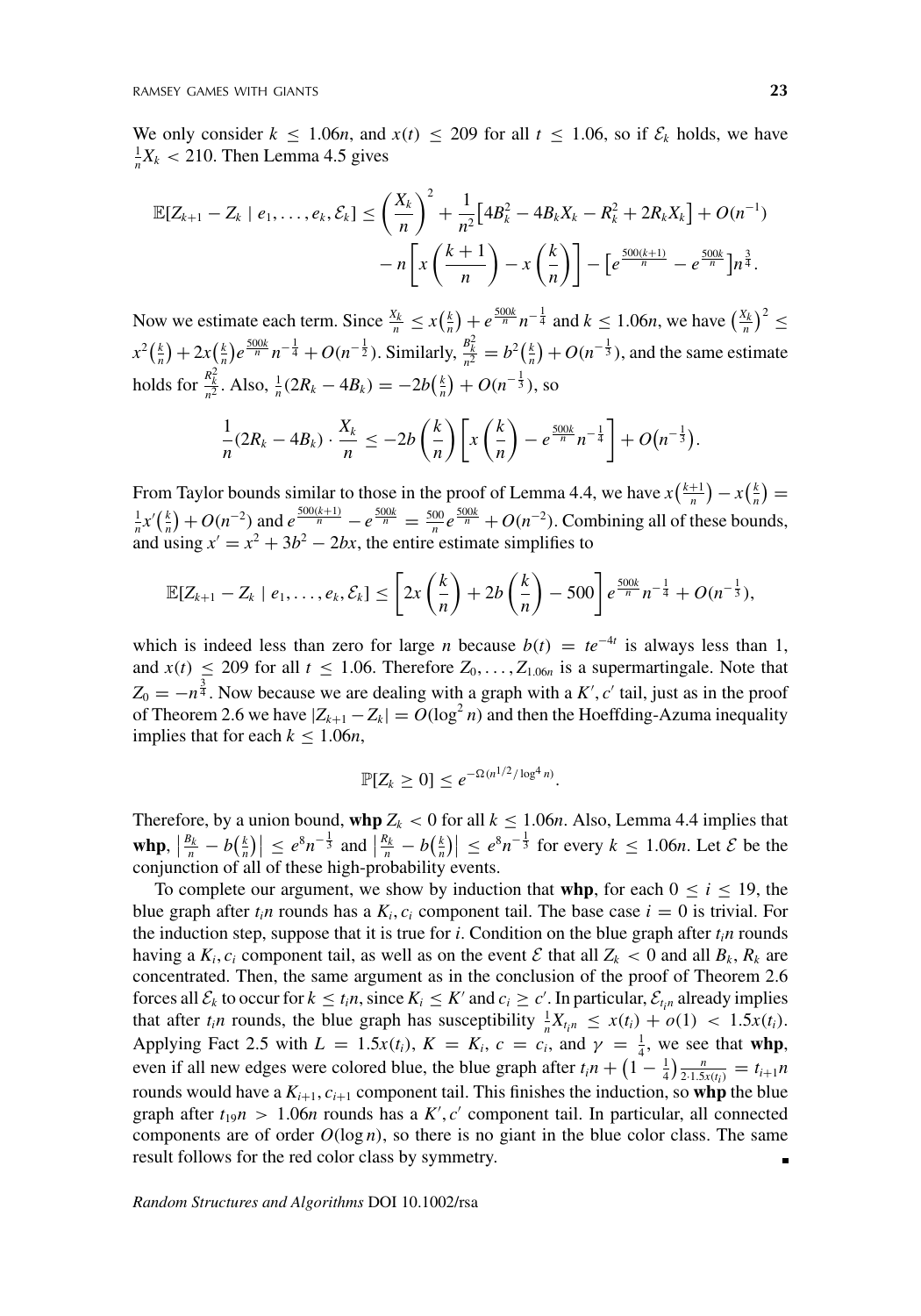#### **5. ONLINE CREATION OF GIANTS**

Recall that the trivial bounds for the online creation of giants are as follows. No algorithm can create giants in all colors in fewer than  $(1 - \epsilon) \frac{n}{2}$  total edges, because that is not even enough to make a giant in the uncolored graph. On the other hand, if one randomly colors each incoming edge, then monochromatic giants will appear after  $(r + \epsilon) \frac{n}{2}$  total edges. In this section, we prove Theorems 1.4, 1.5, and 1.6, which improve the above trivial lower and upper bounds for the online creation of giants.

# **5.1. Lower Bound**

The previous argument iterated Fact 2.5 to maintain the component tail property, using a customized argument to control the susceptibility for a specific algorithm. In this section, we need to consider an arbitrary coloring strategy, so we use our general-purpose tool (Theorem 2.6) to control the susceptibility. This will establish a lower bound of  $\Omega(n \log r)$ for the number of edges required to create giants online in each of *r* color classes. We need the following simple bound for random graphs.

**Lemma 5.1.** Let  $\lambda$  be a constant. The random graph  $G_{n,p}$  with  $p = \frac{\lambda}{n}$  contains at most  $o\left(\frac{n}{\log n}\right)$  cycles of length at most  $\sqrt{\log n}$ , whp.

*Proof.* The expected number of cycles of length *k* in  $G_{n,p}$  is at most  $\frac{n^k}{2k}p^k = \frac{\lambda^k}{2k}$ , so the expected number of cycles of length at most  $\sqrt{\log n}$  is below  $\sum_{k=3}^{\sqrt{\log n}}$  $\frac{\lambda^k}{2k}$ . If  $\lambda \leq 1$ , this is below  $\sqrt{\log n}$ . Otherwise, it is below  $\sqrt{\log n} \cdot \lambda \sqrt{\log n}$ . In both cases, the conclusion follows from Markov's inequality.

Next, we need a worst-case bound on how large the susceptibilities of different color classes can be when a graph is colored.

**Lemma 5.2.** *Let K*, *c be positive real constants. Let G be an n-vertex graph with a K*, *c* component tail. Also assume that G contains  $o(\frac{n}{\log n})$  cycles of length at most  $\sqrt{\log n}$ . *Consider any two-coloring of the edges of G, and let G*(1) *and G*(2) *be the n-vertex subgraphs of G obtained by keeping only edges in the first or second color, respectively. Then*  $S(G^{(1)})$  *+*  $S(G^{(2)}) \leq S(G) + 1 + o(1)$ *.* 

*Proof.* Each component of  $G^{(i)}$  is entirely contained within a component of  $G$ , so we may break down the left hand side by components of *G*. Consider first the components of *G* which are larger than  $\sqrt{\log n}$ . Since *G* has a *K*, *c* component tail, the number of vertices in such components is at most  $Ke^{-c\sqrt{\log n}}n$ . The component tail also implies that there is some constant  $C$  such that all components of  $G$  are bounded by  $C \log n$ . Since  $S(G^{(1)}) + S(G^{(2)}) = \frac{1}{n} \sum_{v} (C_v^{(1)} + C_v^{(2)})$ , where  $C_v^{(i)}$  is number of vertices in the component of  $G^{(i)}$  containing *v*, the total contribution from vertices in components of *G* with order at least  $\sqrt{\log n}$  is only  $\frac{1}{n} \cdot Ke^{-c\sqrt{\log n}} n \cdot 2C \log n = o(1)$ .

Next, consider the components of order at most  $\sqrt{\log n}$  which contain cycles. Since the susceptibility is  $\frac{1}{n}$  times the sum of squares of component sizes, each component of this type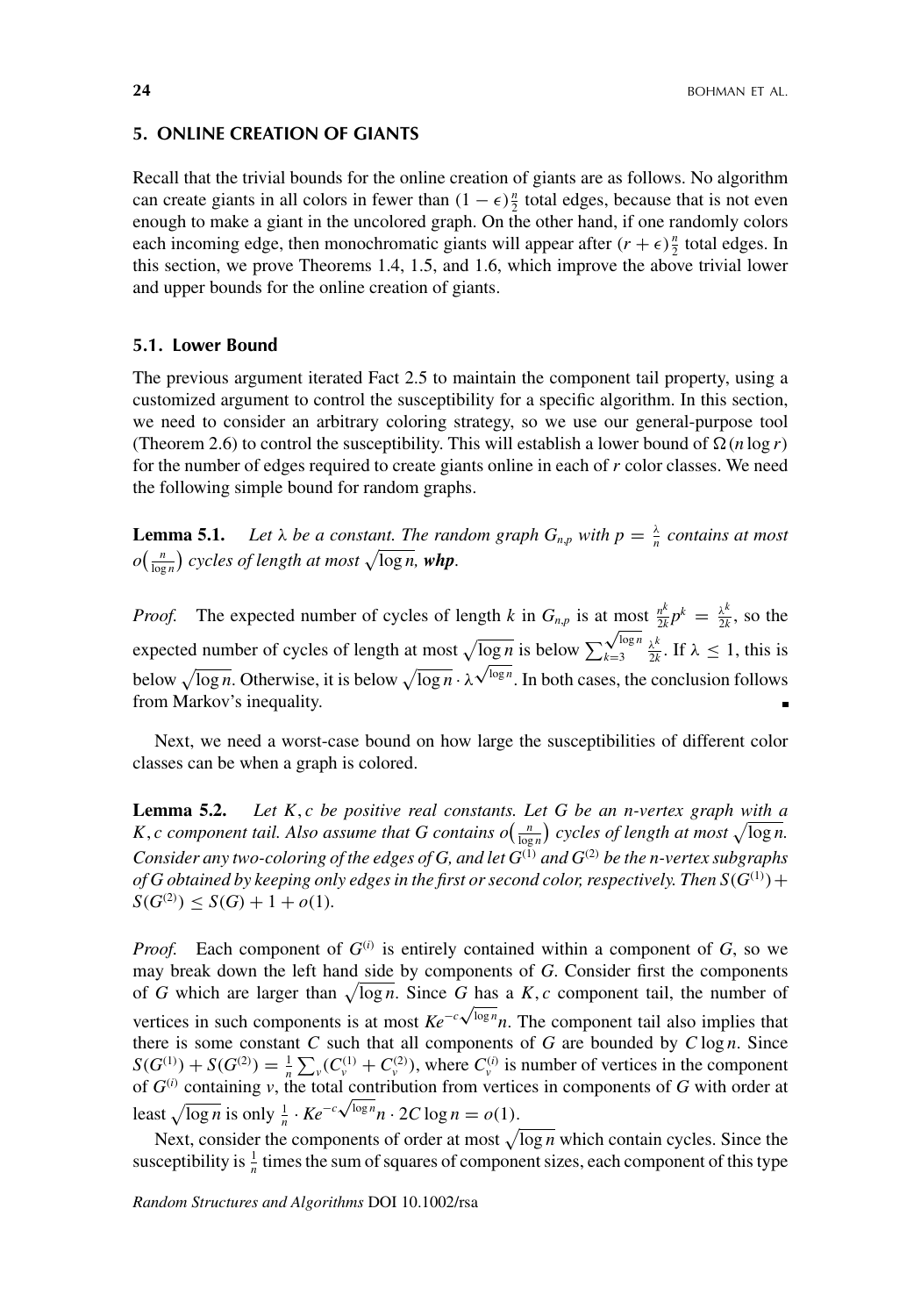contributes at most  $\frac{1}{n} \cdot 2(\sqrt{\log n})^2$  to  $S(G^{(1)}) + S(G^{(2)})$ . By assumption, *G* only has  $o(\frac{n}{\log n})$ cycles small enough to fit into these components, so the number of such components is at  $\frac{1}{\log n}$ , most  $o\left(\frac{n}{\log n}\right)$ . Therefore, their total contribution to  $S(G^{(1)}) + S(G^{(2)})$  is at most  $\frac{1}{n} \cdot 2(\sqrt{\log n})^2$ .  $o\left(\frac{n}{\log n}\right) = o(1).$ 

The main contribution comes from the remaining components, which are all trees. Any tree *T* in *G* contributes  $\frac{1}{n} \sum_{v \in T} |T|$  to *S*(*G*). We claim that it contributes at most  $\frac{1}{n} \sum_{v \in T} (|T| +$ 1) to  $S(G^{(1)}) + S(G^{(2)})$ , i.e., the additional amount is at most  $\frac{1}{n}|T|$ . Indeed, *T*'s contribution to *S*( $G^{(i)}$ ) is precisely  $\frac{1}{n}$  times the sum of the sizes of the  $G^{(i)}$ -components that contain each vertex  $v \in T$ . Trees have the property that each pair of vertices is connected by a unique path, so we can express the size of the *G*<sup>(*i*)</sup>-component containing *v* as  $\sum_{w \in T} I_{v,w}^{(i)}$ , where the indicator  $I_{\nu,\omega}^{(i)}$  is 1 if the unique path between  $\nu$  and  $\omega$  is monochromatic in color *i*, and 0 otherwise. Hence, the total contribution of *T* to  $S(G^{(1)}) + S(G^{(2)})$  is  $\frac{1}{n} \sum_{y,w \in T} (I_{y,w}^{(1)} + I_{y,w}^{(2)})$ . Since *T* is a tree, the only time both indicators  $I_{v,w}^{(i)}$  can be 1 is when  $w = v$ . So for each *v*, the sum  $\sum_{w \in T} (I_{v,w}^{(1)} + I_{v,w}^{(2)})$  is at most  $|T| + 1$ , as claimed. Summing over all tree components, we see that their total contribution to  $S(G^{(1)}) + S(G^{(2)})$  exceeds  $S(G)$  by at most  $\frac{1}{n}$  times the sum of the sizes of tree components, which is at most 1. Combining this with the contributions from non-tree components above, we obtain  $S(G^{(1)}) + S(G^{(2)}) \leq S(G) + 1 + o(1)$ , as desired. п

Now we proceed to prove Theorem 1.4, using the previous two lemmas, and Theorem 2.6 to control the evolution of susceptibility. We will show that for any *r* which is a power of two, whp no online algorithm can create giants in all *r* colors within  $(c \log_2 r)n$  edges, where  $c \approx 0.043$ . This clearly implies the desired asymptotic bound. Our calculated bound for  $r = 2$  will follow as a special case.

*Proof of Theorem 1.4.* Let  $C_0$  be the set of all  $r = 2^t$  colors. Let  $\gamma$  be a constant parameter which we will specify later. The graph is initially empty, with susceptibility  $L_0 = 1$ . By Theorem 2.6, after  $(1 - \gamma) \frac{n}{2} L_0^{-1}$  edges, the graph formed by the union of those edges has a  $K_1$ ,  $c_1$  component tail and susceptibility at most  $\frac{L_0}{\gamma} + o(1)$  whp. Arbitrarily divide the colors into two groups of size 2*<sup>t</sup>*−<sup>1</sup> each. Lemmas 5.1 and 5.2 ensure that no matter how the edges were colored, one of the two color groups determines a graph  $G_1$  with susceptibility at most  $L_1 + o(1)$ , where  $L_1 = \frac{1}{2}(1 + \frac{L_0}{\gamma})$ . Note that  $G_1$  still has a  $K_1$ ,  $c_1$ -component tail, and let  $C_1$  be the set of  $2^{t-1}$  colors we picked.

We iterate this procedure a total of *t* times. For example, in the next step, we advance by  $(1 - \gamma) \frac{n}{2} L_1^{-1}$  more edges. Even if all of them received colors in  $C_1$  (i.e., were added to *G*<sub>1</sub>), the susceptibility of the graph determined by *C*<sub>1</sub>-colors is at most  $\frac{L_1}{\gamma} + o(1)$  whp, by Theorem 2.6. Arbitrarily divide the colors of  $C_1$  into two groups of size  $2^{t-2}$  each. Again by Lemmas 5.1 and 5.2, one of the two color groups, say  $C_2$ , determines a graph  $G_2$  with susceptibility at most  $L_2 + o(1)$ , where  $L_2 = \frac{1}{2} \left( 1 + \frac{L_1}{\gamma} \right)$ .

After *t* iterations, we conclude that there is some single color  $c$  such that the graph  $G_t$ determined by all edges of color  $c$  has a  $K_t$ ,  $c_t$  component tail and susceptibility at most  $L_t$ . A final application of Theorem 2.6 implies that we can add  $\frac{n}{2}(L_t^{-1} - \epsilon)$  more random edges and still have all components in color  $c$  of order  $O(\log n)$  whp.

It remains to count the total number of edges which we have accumulated. The relationship between the *L<sub>i</sub>*'s is  $L_{i+1} = \frac{1}{2} \left( 1 + \frac{L_i}{\gamma} \right) = \frac{1}{2} + \frac{L_i}{2\gamma}$ , so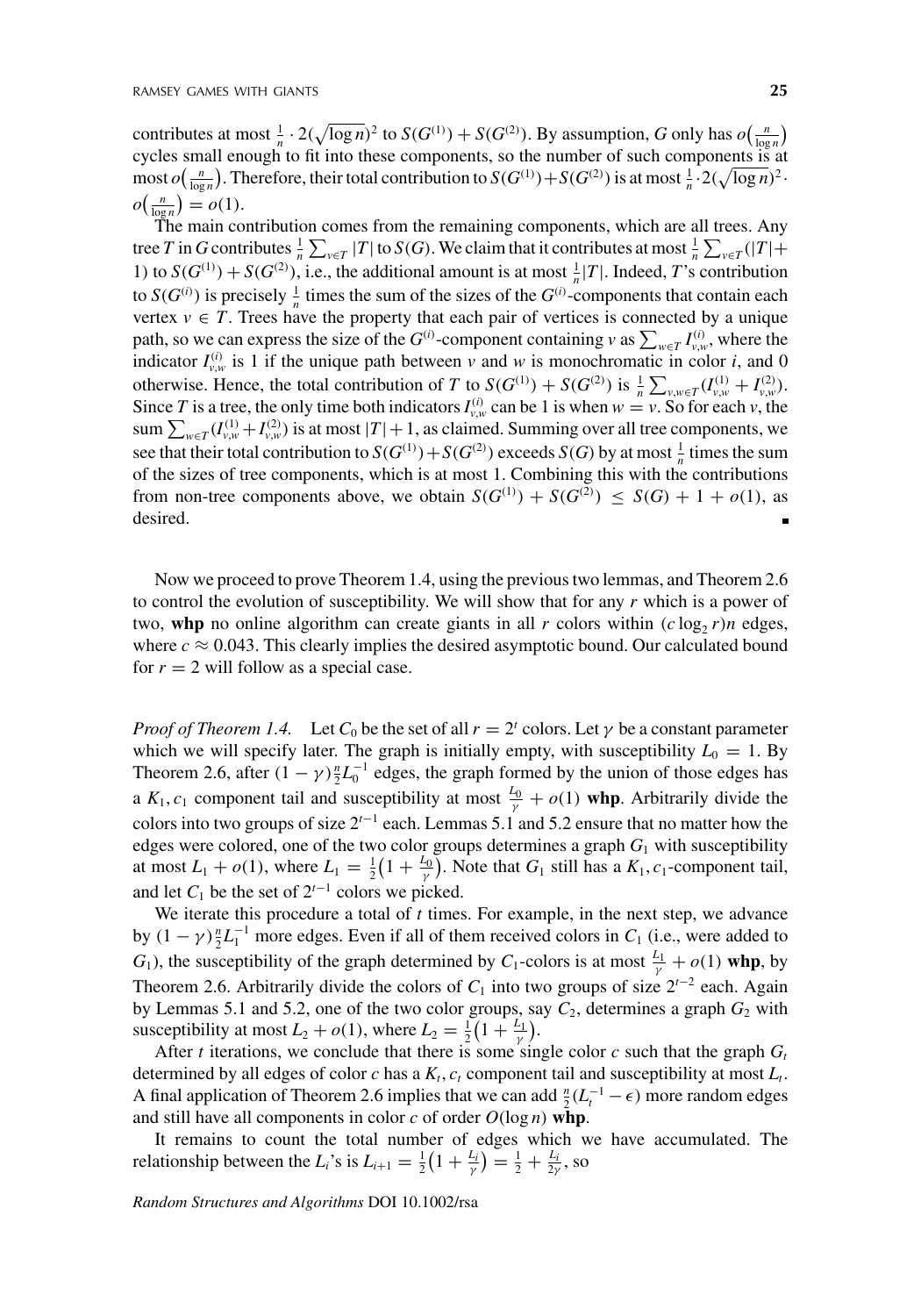$$
L_0 = 1,
$$
  
\n
$$
L_1 = \frac{1}{2} + \frac{1}{2\gamma},
$$
  
\n
$$
L_2 = \frac{1}{2} + \frac{1}{4\gamma} + \frac{1}{4\gamma^2},
$$
  
\n
$$
L_3 = \frac{1}{2} + \frac{1}{4\gamma} + \frac{1}{8\gamma^2} + \frac{1}{8\gamma^3},
$$

and in general,

$$
L_{t} = \frac{1}{2} + \frac{1}{2(2\gamma)} + \frac{1}{2(2\gamma)^{2}} + \dots + \frac{1}{2(2\gamma)^{t-1}} + \frac{1}{(2\gamma)^{t}} < 1 + \frac{1}{2\gamma} + \dots + \frac{1}{(2\gamma)^{t}} < \left(1 - \frac{1}{2\gamma}\right)^{-1}.
$$

Thus, the total number of edges added (not even counting the final step) is at least

$$
(1 - \gamma) \frac{n}{2} \sum_{i=0}^{t-1} L_i^{-1} > (1 - \gamma) \frac{n}{2} \cdot t \left( 1 - \frac{1}{2\gamma} \right).
$$

By routine calculus, the optimal choice for  $\gamma$  is  $\frac{1}{\sqrt{2}}$ , giving  $(1-\gamma)(1-\frac{1}{2\gamma}) = \frac{3}{2}-\sqrt{2} \approx 0.086$ . Since  $t = \log_2 r$ , we indeed see that **whp**, no online algorithm can create giants in all colors within  $0.043n \log_2 r$  edges. This completes the proof of the asymptotic bound.

For the specific case of *r* = 2 colors, we can add the final batch of  $\frac{n}{2}(L_t^{-1} - \epsilon)$  random edges (here  $t = 1$ ) to get a specific bound which beats the trivial bound of  $n/2$  edges. Since  $L_1 = \frac{1}{2}(1 + \frac{1}{\gamma})$ , this gives a total edge count of

$$
(1 - \gamma) \frac{n}{2} + \frac{n}{2} (L_1^{-1} - \epsilon) = \frac{n}{2} \left[ (1 - \gamma) + \left( \frac{1}{2} \left( 1 + \frac{1}{\gamma} \right) \right)^{-1} - \epsilon \right]
$$

$$
= \frac{n}{2} \left[ (1 - \gamma) + \frac{2\gamma}{\gamma + 1} - \epsilon \right].
$$

By routine calculus, the optimal choice for  $\gamma$  is  $\sqrt{2}-1$ . Therefore, **whp**, no online algorithm can create giants in both colors within  $(2 - \sqrt{2} - \epsilon)n$  edges, as claimed.

#### **5.2. Upper Bound for Many Colors**

In this section, we present an online coloring algorithm which creates giants in all *r* color classes within roughly  $\frac{n}{2}\sqrt{r}$  edges. The strategy is based on the classical fact that there are infinitely many values of  $r$  such that the edges of  $K_r$  can be perfectly partitioned into cliques of order roughly  $\sqrt{r}$ .

**Fact 5.3.** *Let*  $r = q^2 + q + 1$  *for some prime power q. The edges of K<sub>r</sub> can be partitioned into disjoint sets*  $E_1, \ldots, E_r$  *such that each*  $E_i$  *is precisely the edge set of some clique of order*  $q + 1$ *.*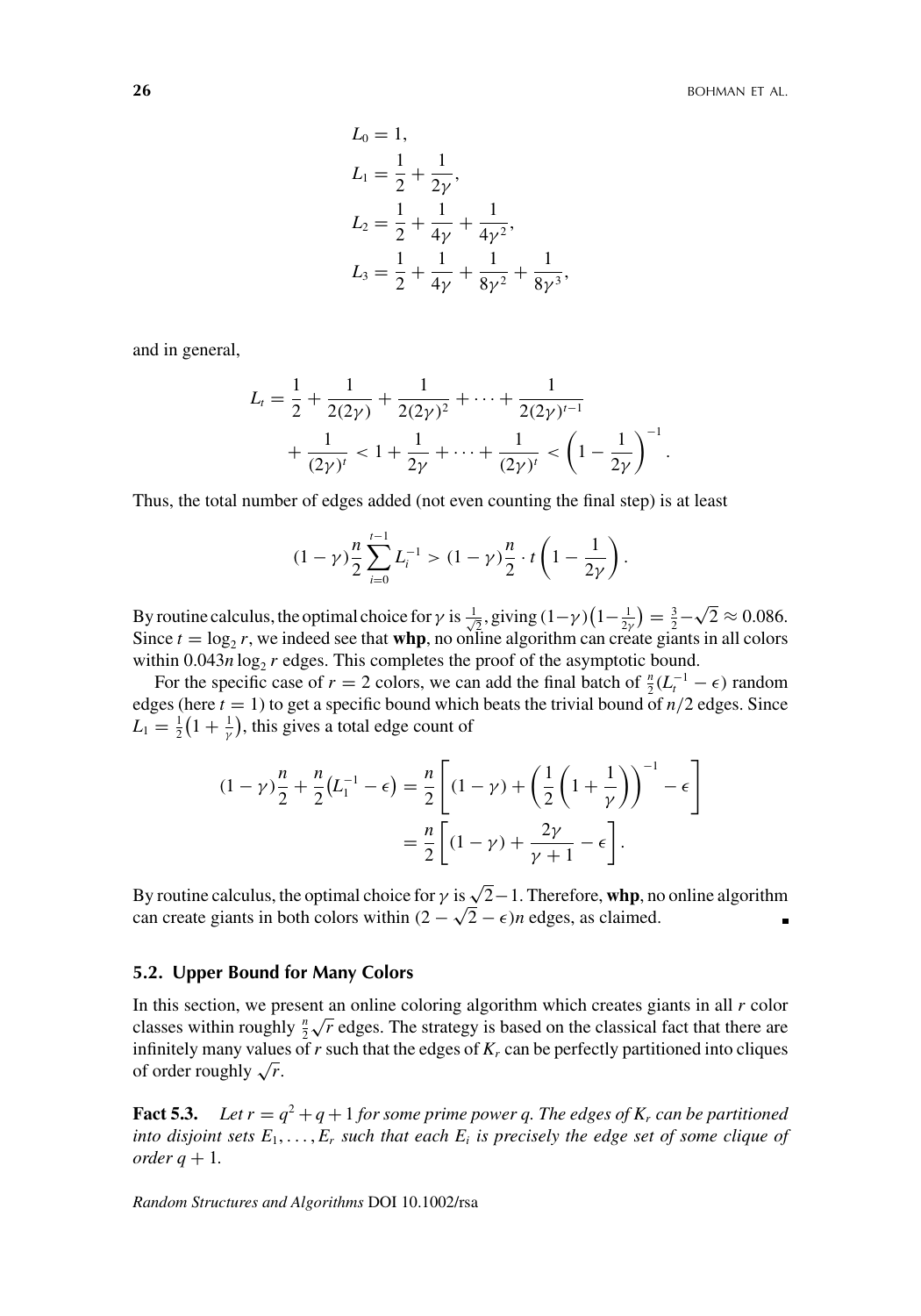*Proof.* The projective plane of order  $r = q^2 + q + 1$  is the finite geometry where points and lines correspond to dimension-1 and dimension-2 subspaces of  $\mathbb{F}_q^3$ , respectively. This object contains exactly  $\frac{q^3-1}{q-1} = q^2 + q + 1$  points and the same number of lines, and has the property that every pair of distinct points determines a unique line.

Identify the vertices of  $K_r$  with the points of the projective plane. Let the  $q+1$  vertices of the clique corresponding to  $E_i$  be the points contained in the *i*-th line of the projective plane. The edge partition property is then equivalent to the incidence property of the projective plane.

We also need the giant component threshold in certain inhomogeneous random graph models, where the edge probability is not uniformly  $p$  at all  $\binom{n}{2}$  possible sites. Instead, the probability of each edge depends on the locations of its endpoints. Bollobás, Janson, and Riordan recently completed a far-reaching study of phase transitions in these types of inhomogeneous models in [10]. We use a special case of their work, regarding the specific model below.

Fix a symmetric  $k \times k$  matrix  $A = (a_{ij})$ . Let  $G_{n,A}$  be the *n*-vertex random graph defined as follows. Split the *n* vertices into *k* groups of size *n*/*k*. Between each pair of distinct vertices, say from the *i*-th and *j*-th groups (where *i* may equal *j*), place an independent random edge with probability  $\frac{a_{ij}}{n}$ . Note that when  $A = cJ_k$ , where  $J_k$  is the  $k \times k$  all-ones matrix,  $G_{n,A}$  is the Erdős-Rényi random graph  $G_{n,p}$  with  $p = \frac{c}{n}$ .

The following result was proved as Theorem 3.1 of  $[10]$ . Here, the  $L_2$  operator norm  $||B||_2$  of a  $k \times k$  matrix *B* is sup{ $||Bx||_2 : ||x||_2 = 1$ }, and the 2-norm of a vector  $(x_1, \ldots, x_k)$ is  $\sqrt{\sum x_i^2}$ .

**Fact 5.4.** *Let*  $A = (a_{ij})$  *be a symmetric*  $k \times k$  *matrix, and let*  $\overline{A}$  *be its normalization*  $\left(\frac{a_{ij}}{k}\right)$ *.*  $\overline{f}$   $\|\overline{A}\|_2 > 1$ , then  $G_{n,A}$  contains a giant component whp.

*Remark 1.* In the same theorem, Bollobás, Janson, and Riordan also proved the complementary result that when  $\|\overline{A}\|_2 \leq 1$ , the largest component of  $G_{n,A}$  is  $o(n)$  whp. However, we do not need this part for our analysis.

*Remark 2.* The *L*<sup>2</sup> operator norm of a real symmetric matrix *A* always equals its *spectral radius*  $\rho(A)$ , which is the maximum  $|\lambda_i|$  over all eigenvalues  $\lambda_i$ . Indeed, A is diagonalizable with an orthonormal basis of real eigenvectors, so let the eigenvalues and eigenvectors be  $\lambda_1, \ldots, \lambda_k$  and  $v_1, \ldots, v_k$ , respectively. Expressing any vector *x* in this basis as  $\sum c_i v_i$ , we have that the condition  $||x||_2 = 1$  is precisely  $\sum c_i^2 = 1$ , and  $||Ax||_2 = \sqrt{\sum \lambda_i^2 c_i^2}$ . Therefore,  $||Ax||_2$  has maximum value equal to the largest absolute value of an eigenvalue.

*Remark 3.* As we mentioned above, the Erdős-Rényi model  $G_{n,p}$  with  $p = \frac{c}{n}$  corresponds to  $G_{n,A}$  with  $A = cJ_k$ . The normalized matrix  $\overline{A} = \frac{c}{k}J_k$  has eigenvalues *c* and 0, so Fact 5.4 implies the classical result that the giant component appears after  $p = \frac{1}{n}$ .

We use this to study the *k*-partite random graph  $G_{n,p}^{(k)}$ , which has *n* vertices split into equal groups of size  $\frac{n}{k}$ , and independent random edges with probability  $p = \frac{c}{n}$  between pairs of vertices from distinct groups. In the above framework, this is  $G_{n,A}$  with  $A = c(J_k - I_k)$ .

**Corollary 5.5.** *Let*  $k \ge 2$  *be a positive integer, and let*  $c > \frac{k}{k-1}$  *be a real number. Then the k-partite random graph*  $G_{n,p}^{(k)}$  *with*  $p = \frac{c}{n}$  *contains a giant component whp.*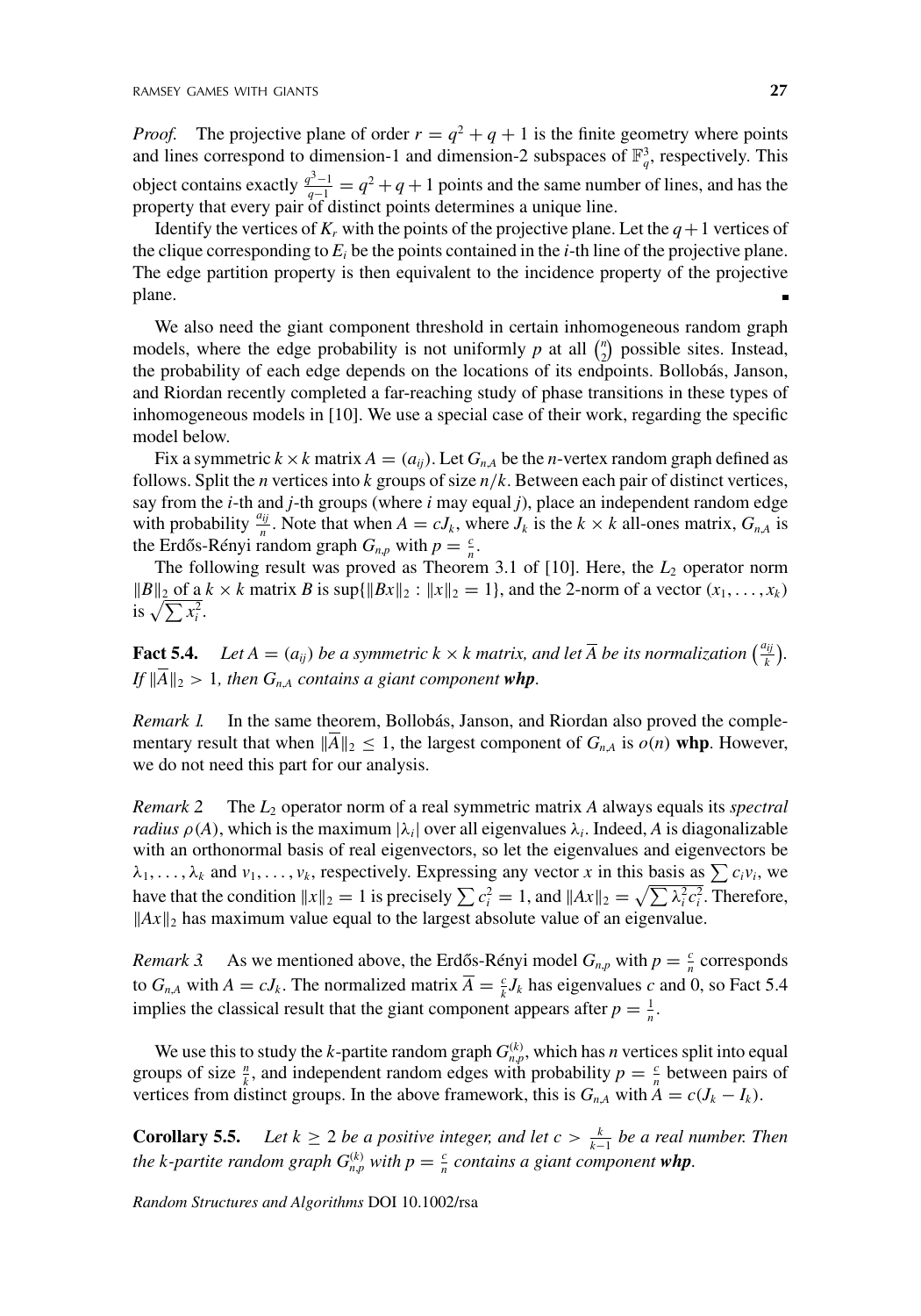*Proof.* By Fact 5.4 and our second remark, the problem reduces to determining the eigenvalues of  $\overline{A} = \frac{c}{k}(J_k - I_k)$ . These are precisely  $\frac{c}{k}(k-1)$  and  $\frac{c}{k}(0-1)$ , so since  $k \ge 2$ , the giant component appears once  $c > \frac{k}{k-1}$ .

We are now ready to state our algorithm and prove its effectiveness. Note that a coloring algorithm that produces giants in *r* colors trivially gives coloring algorithms for any  $r' < r$ as well, simply by using the first color whenever any color beyond *r* was to be used. So, Theorem 1.5 is a consequence of the following more precise formulation, combined with the Prime Number Theorem and Fact 2.3.

**Theorem.** Let  $r = q^2 + q + 1$  for some prime power q. There is an online algorithm *such that for any*  $\epsilon > 0$ , whp all r color classes contain giant components within  $(\frac{r}{q} + \epsilon)\frac{n}{2}$ *edges.*

*Proof.* Arbitrarily partition the *n* vertices into *r* sets  $V_1, \ldots, V_r$ , each of size  $\frac{n}{r}$ . By Fact 5.3, there is a partition  $E_1 \cup \ldots \cup E_r$  of the edges of  $K_r$ , such that each  $E_t$  is precisely the edge set of some clique of order  $q+1$ . Our online coloring algorithm is then as follows. Usually, the incoming edge will have endpoints in distinct parts  $V_i$  and  $V_j$ . In that case, color the edge with the index *t* of the  $E_t$  which contains the edge *ij* in the partitioned graph  $K_r$ . Otherwise, if the incoming edge is spanned by a single  $V_i$ , then discard the edge entirely. Note that this is even stronger than coloring it, because we will now find giants without using those edges at all.

Our algorithm disregards the entire history of the process, since the color of each edge is a function of the locations of its endpoints. In particular, the order of the edges is irrelevant, so the performance only depends on the final edge set. Thus, by Fact 2.3, it suffices to show that if this strategy is applied to  $G_{n,p}$  with  $p = \left(\frac{r}{q} + \frac{\epsilon}{2}\right)\frac{1}{n}$ , then it creates giants in all colors **whp**. By passing to this independent model, each color class itself becomes a  $(q+1)$ -partite random graph  $\tilde{G}_{n',p}^{(q+1)}$ , on only  $n' = \frac{n}{r}(q+1) \approx \frac{n}{\sqrt{r}}$  vertices. Indeed,  $E_t$  is the edge set of a clique on some set *S* of  $q + 1$  vertices of  $K_r$ , so the edges that receive color *t* are precisely those with endpoints in some  $V_i$  and  $V_j$  with  $i \neq j$  and  $i, j \in S$ .

Finally, we can apply Corollary 5.5 with  $k = q + 1$ , since  $p = \frac{c'}{n'}$  with  $c' = (\frac{r}{q} + \frac{1}{2})\frac{1}{n}$ .  $\frac{n}{r}(q+1) > \frac{q+1}{q}$ . Therefore, each individual color class contains a giant component **whp**. Taking a union bound over all  $r$  (finitely many) color classes finishes the proof.

### **5.3. Upper Bound for Two Colors**

To adapt our strategy from the previous section to the case  $r = 2$ , we must specify symmetric 0-1 matrices  $A_1$  and  $A_2$  which sum to the  $k \times k$  all-ones matrix  $J_k$ . We then split the vertices into *k* equal parts  $V_1, \ldots, V_k$ , and color an edge with endpoints in some  $V_i$ ,  $V_j$  with color 1 if the  $ij$ -entry of  $A_1$  is 1, and color 2 otherwise.

Then, after applying this strategy to the edges of  $G_{n,p}$  with  $p = \frac{c}{n}$ , the *i*-th color class is a copy of  $G_{n, cA_i}$ . By the second remark after Fact 5.4, this contains a giant component when the spectral radius  $\rho(\frac{c}{k}A_i)$  exceeds 1. Since our objective is to create giants in both colors as rapidly as possible, we want to select  $A_1$  and  $A_2$  such that  $A_1 + A_2 = J_k$ , but  $\min{\{\rho(A_1), \rho(A_2)\}}$  is as large as possible. This appears to be a nontrivial problem, but one simple way to choose the matrices is to let  $A_1$  have 1's in the top-left  $t \times t$  submatrix, and 0's everywhere else. This leads to the following bound.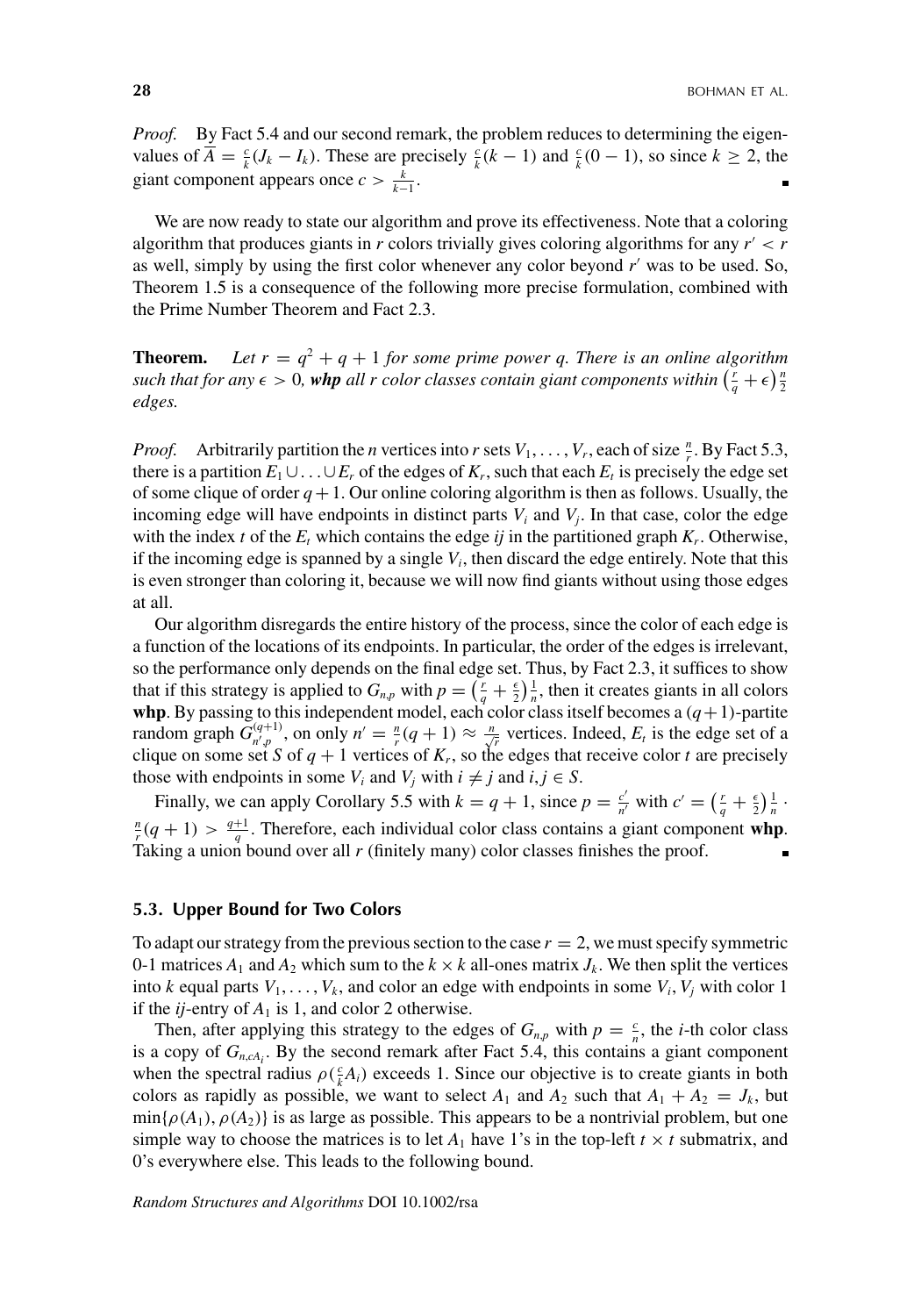**Proposition 5.6.** For every  $\epsilon > 0$ , it is possible to create giants in two colors online *within*  $\left(\frac{3}{4} + \epsilon\right)$ *n rounds whp.* 

*Proof sketch.* Since  $A_1$  is just  $J_t$  embedded in an all-zeros matrix, its spectral radius is precisely *t*. Next, note that  $A_2 = J_k - A_1$  has rank two, so it has at most two nonzero eigenvalues  $\lambda_1, \lambda_2$ . The trace of  $A_2$  is  $k - t$ , so  $\lambda_1 + \lambda_2 = k - t$ . Also, the main diagonal of  $A_2^2$  has its first *t* entries equal to  $k - t$ , and the remaining  $k - t$  entries equal to  $k$ , giving  $tr(A_2^2) = t(k - t) + (k - t)k = k^2 - t^2$ . This trace also equals  $\lambda_1^2 + \lambda_2^2$ , because the nonzero eigenvalues of  $A_2^2$  are  $\lambda_1^2$  and  $\lambda_2^2$ . Solving this system of equations, one finds that the largest eigenvalue of  $A_2$  is  $\frac{1}{2}(k - t + \sqrt{k^2 + 2kt - 3t^2})$ . Recall that the largest eigenvalue of  $A_1$ is *t*, and we wanted the largest possible min $\{\rho(A_1), \rho(A_2)\}$ . Routine calculus shows that the optimal choice of *t* is  $\frac{2}{3}k$ , giving both  $\rho(A_i) = \frac{2}{3}k$ . So, we choose the particular 3 × 3 matrices

$$
A_1 = \begin{pmatrix} 1 & 1 & 0 \\ 1 & 1 & 0 \\ 0 & 0 & 0 \end{pmatrix}, \quad A_2 = \begin{pmatrix} 0 & 0 & 1 \\ 0 & 0 & 1 \\ 1 & 1 & 1 \end{pmatrix}.
$$

Therefore, as we remarked at the beginning, Fact 5.4 shows that when this strategy is applied to  $G_{n,p}$  with  $p = \frac{c}{n}$ , both colors will contain giant components if their spectral radii  $\rho(\frac{c}{k}A_i)$ exceed 1, i.e., once  $c > \frac{3}{2}$ . By Fact 2.3, this happens after  $(\frac{3}{2} + \epsilon)\frac{n}{2}$  rounds, so we are done.

*Remark.* Although the partition we chose may appear naïve, there is evidence to suggest that it may be optimal. Note that if we ignore the main diagonal (an effect that can be made negligible by choosing large *k*) and seek  $A_1 + A_2 = J_k - I_k$ , then  $A_1$  and  $A_2$  are the adjacency matrices of a graph and its complement.

Several researchers have studied the question of bounding the sum of the spectral radii of the adjacency matrices of complementary graphs (see [15, 18, 23–25, 31]). In particular, Nikiforov recently conjectured in [23] that the sum of these two spectral radii is always at most  $\frac{4}{3}k + O(1)$ , where *k* is the number of vertices. If true, this would imply that  $\min\{\rho(A_1), \rho(A_2)\}\leq \frac{2}{3}k + O(1)$ , which our construction achieved. In fact, in his extremal example, one graph was a clique on a subset of the vertices, which is essentially the same as our construction. So, perhaps  $\frac{3}{4}n$  is the limit of what can be achieved by any strategy as above.

Next, we prove Theorem 1.6, which shows that by making the strategy more adaptive, one can create giants even faster. The algorithm in the proof of Proposition 5.6 fixed a subset *R* of vertices in advance, and used the first color whenever an edge was spanned by *R*. The key idea is to let the subset *R* depend on the outcomes of the first few rounds. To analyze this strategy, we will need two results from the literature. The first is a folklore result on the susceptibility of the Erdős-Rényi random graph.

**Fact 5.7.** *Let*  $0 < t < \frac{1}{2}$  *be a fixed parameter. Then there exist constants K, c such that whp, the graph on n vertices formed by tn independent random edges has susceptibility*  $\frac{1}{1-2t} + o(1)$ , and a K, *c* component tail.

**Justification.** This result is well-known. Nevertheless, for completeness, we will show how a formal proof can be derived as a consequence of Theorem 1.1 of Spencer and Wormald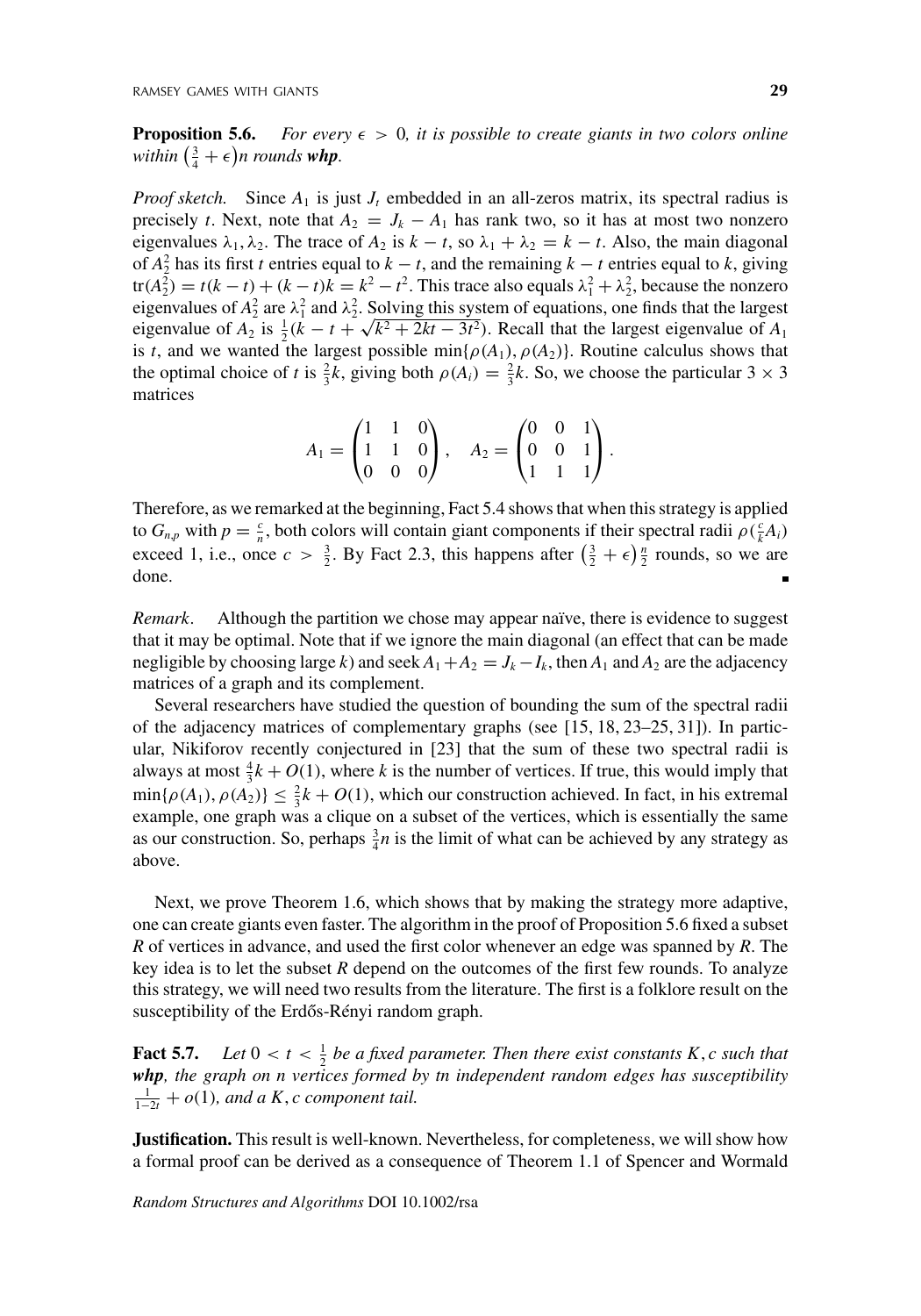in [28]. We do not state their full theorem here, as it is much broader in scope, and hence necessarily more technical. Instead, we provide some pointers for the interested reader to check this conclusion. Page 591 of their paper specifies the *bounded size algorithm* which corresponds to the Erdős-Rényi evolution. In terms of these parameters, their target susceptibility function  $S(t)$  for the  $t\frac{n}{2}$ -edge random graph is the solution of their differential equation (37), where their subscript *j* only takes the single value  $(\omega, \omega, \omega, \omega)$ . In their notation, this is simply  $S'(t) = I((\omega, \omega, \omega, \omega), t)$ . The right hand side evaluates to  $S(t)^2$ because all  $x_{\omega}(t) = 1$  (pointed out on page 597) and their Eq. (6) implies that  $S_{\omega} = S$  for the Erdős-Rényi evolution. The solution of  $S'(t) = S(t)^2$  with initial condition  $S(0) = 1$  is  $S(t) = \frac{1}{1-t}$ . This indeed matches Fact 5.7 because Spencer and Wormald parameterize their susceptibility  $S(t)$  with respect to the random graph with  $tn/2$  edges, whereas we consider *tn* edges.

The second result we need is Theorem 3.1 of [28], again translated to account for the fact that their parameterization is for *tn*/2 edges, instead of *tn* edges.

**Fact 5.8.** Let  $L, K, c, \epsilon$  be positive real numbers. Let G be a graph on n vertices with a *K*, *c component tail and*  $S(G) = L$ . Then, after adding  $(1+\epsilon)\frac{n}{2L}$  more independent random *edges, the resulting graph contains a giant component whp.*

*Proof of Theorem 1.6.* Let the colors be red and blue. We state the coloring strategy in terms of a constant parameter *t*, which we can optimize at the end. (The best choice turns out to be  $t \approx 0.189$ .) For the first *tn* rounds, color all edges red. Then, permanently fix *R* to be the set of all vertices incident to a red edge at that time. Color each future edge red whenever both endpoints lie in *R*, and blue otherwise.

Let  $\alpha = \frac{|R|}{n}$ . Lemma 4.4 shows that  $\alpha = (1 - e^{-2t} + o(1))$  whp. Let us analyze how many rounds are required for a red giant to appear. By Fact 5.7, the (completely red) graph *G* at time *tn* has susceptibility  $S(G) = \frac{1}{1-2t} + o(1)$  whp, so the sum of the squares of its component sizes is  $\left(\frac{1}{1-2t} + o(1)\right)n$ . Let  $G_R$  be the subgraph of *G* induced by *R*. The sum of the squares of the components in  $G_R$  is precisely  $S(G)n - (1 - \alpha)n$ , because all components of *G* outside *R* are singletons. Therefore, since  $G_R$  has  $\alpha n$  vertices, its susceptibility *L* is:

$$
L = \frac{1}{\alpha n} [S(G)n - (1 - \alpha)n] = (1 + o(1)) \frac{1}{\alpha} \left[ \frac{1}{1 - 2t} - e^{-2t} \right].
$$

Then, by Fact 5.8, whp the red graph will contain a giant component after  $(1 + \epsilon) \frac{|R|}{2L}$  more random edges are added with both endpoints in *R*. By a standard coupling as in Fact 2.3, this happens after  $(1 + \epsilon) \frac{|R|}{2L} \cdot \alpha^{-2}$  more rounds **whp**, since each incoming edge falls within *R* with probability  $\alpha^2$ . Substituting  $|R| = \alpha n$ , we find that a red giant appears after a grand total of  $tn + (\frac{1}{2\alpha L} + \epsilon)n = \left[t + \frac{1}{2}(\frac{1}{1-2t} - e^{-2t})^{-1} + \epsilon\right]n$  rounds whp.

To analyze the blue graph, observe that by a similar coupling to Fact 2.3, after  $tn + (1+\epsilon)\frac{cn}{2}$ rounds the blue graph contains  $G_{n, cA}$  whp, where *A* is the  $n \times n$  matrix with 0's in the topleft  $|R| \times |R|$  submatrix, and 1's everywhere else. Plugging  $|R| = \alpha n$  into the eigenvalue calculation from the proof of Proposition 5.6, we see that the largest eigenvalue of *A* is  $\frac{n}{2}$   $(1 - \alpha + \sqrt{1 + 2\alpha - 3\alpha^2})$ . Thus, Fact 5.4 implies that **whp**, the giant component appears in the blue graph once *c* surpasses  $\frac{2}{1-\alpha+\sqrt{1+2\alpha-3\alpha^2}} + \epsilon$ , i.e., when the total number of rounds exceeds  $tn + \frac{1+\epsilon}{1-\alpha+\sqrt{1+2\alpha-3\alpha^2}}n$ .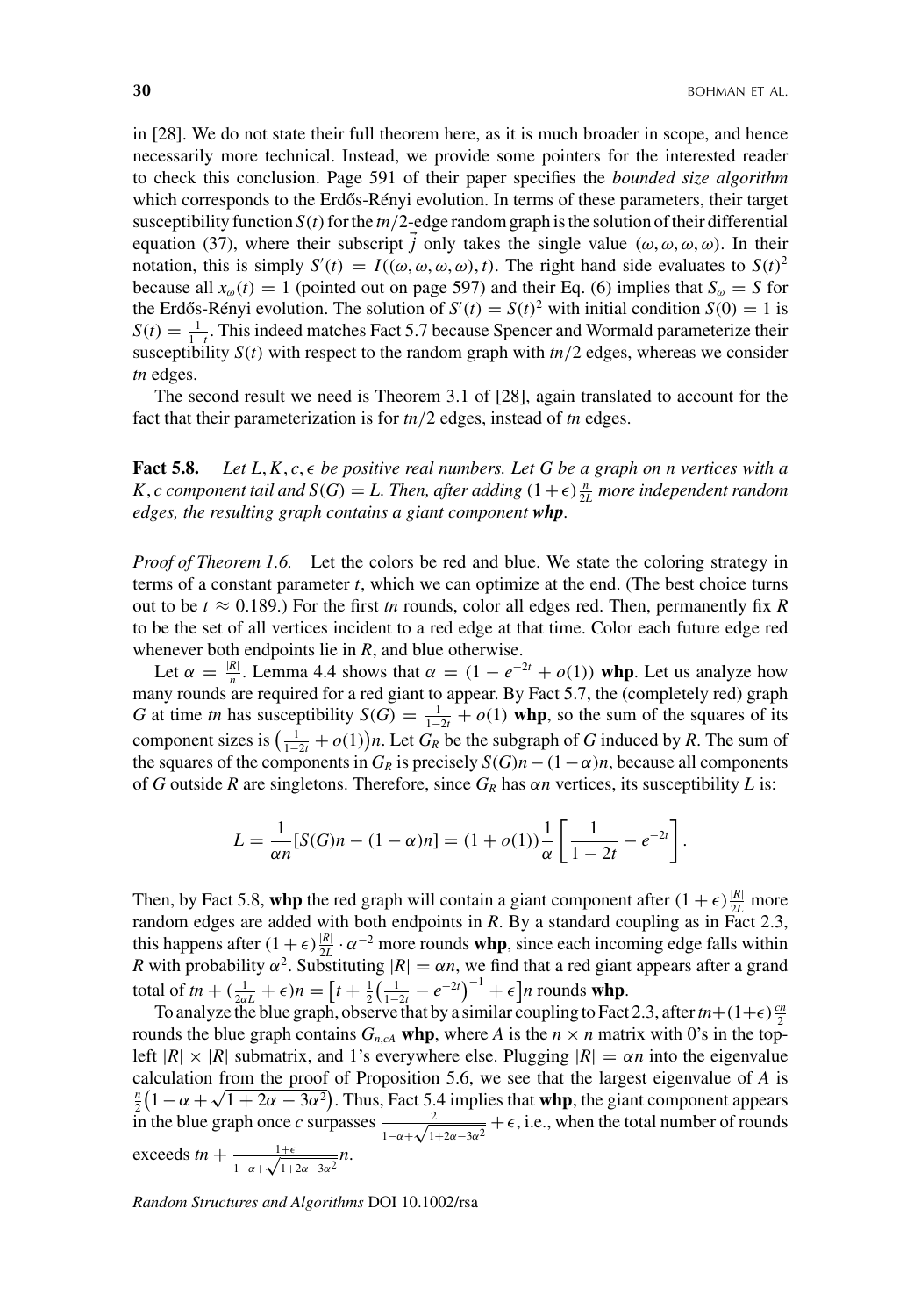Since  $\alpha = 1 - e^{-2t} + o(1)$ , it is now routine to numerically optimize *t*. It turns out that the best choice is  $t \approx 0.189$ , which gives  $\alpha \approx 0.314$ . Then, both of the bounds at the ends of the previous two paragraphs are satisfied after 0.733*n* rounds, completing the proof.

# **6. CONCLUDING REMARKS**

In this paper we have introduced several rather natural algorithmic variants of the classical problem of the appearance of the giant component in a random graph/process. As expected, the offline cases of these problems appear to be much more accessible, and indeed we managed to solve both the avoidance and the embracing versions asymptotically for any fixed *r*. The online case seems to be more challenging; there we showed that in all cases one can do better than the trivial algorithms that randomly color each incoming edge, but for creating giants, rather sizable gaps remain.

It would certainly be nice to settle the case of two colors for creating and avoiding giants online in both color classes, but that could be difficult. A more approachable problem might be to close the asymptotic gap between the lower bound of  $\Omega(\log r) \cdot n$  and the upper bound of  $O(\sqrt{r}) \cdot n$  for the question of creating giants in *r* colors. In particular, can one show a lower bound of the form  $r^a n$  for some positive constant  $a$ ?

Another, perhaps more technical, issue that we would like to see settled is the nature of an algorithm for avoiding giants online. Our online avoidance algorithm is randomized. Is there a deterministic strategy that matches its performance in the online setting?

#### **ACKNOWLEDGMENTS**

The authors would like to thank the anonymous referees for suggestions that improved the exposition of this paper.

#### **REFERENCES**

- [1] N. Alon and J. Spencer, The probabilistic method, 3rd edition, Wiley, New York, 2007.
- [2] M. Ajtai, J. Komlós, and E. Szemerédi, The longest path in a random graph, Combinatorica 1 (1981), 1–12.
- [3] A. Beveridge, T. Bohman, A. Frieze, and O. Pikhurko, Product rule wins a competitive game, Proc Am Math Soc 135 (2007), 3061–3071.
- [4] A. Beveridge, T. Bohman, A. Frieze, and O. Pikhurko, Memoryless rules for Achlioptas processes, SIAM J Discrete Math 23 (2009), 993–1008.
- [5] T. Bohman, The triangle-free process, Adv Math 221 (2009), 1653–1677.
- [6] T. Bohman and A. Frieze, Avoiding a giant component, Random Struct Algorithms 19 (2001), 75–85.
- [7] T. Bohman, A. Frieze, and N. Wormald, Avoidance of a giant component in half the edge set of a random graph, Random Struct Algorithms 25 (2004), 432–449.
- [8] T. Bohman and J. Kim, A phase transition for avoiding a giant component, Random Struct Algorithms 28 (2006), 195–214.
- [9] T. Bohman and D. Kravitz, Creating a giant component, Combin Probabi Comput 15 (2006), 489–511.